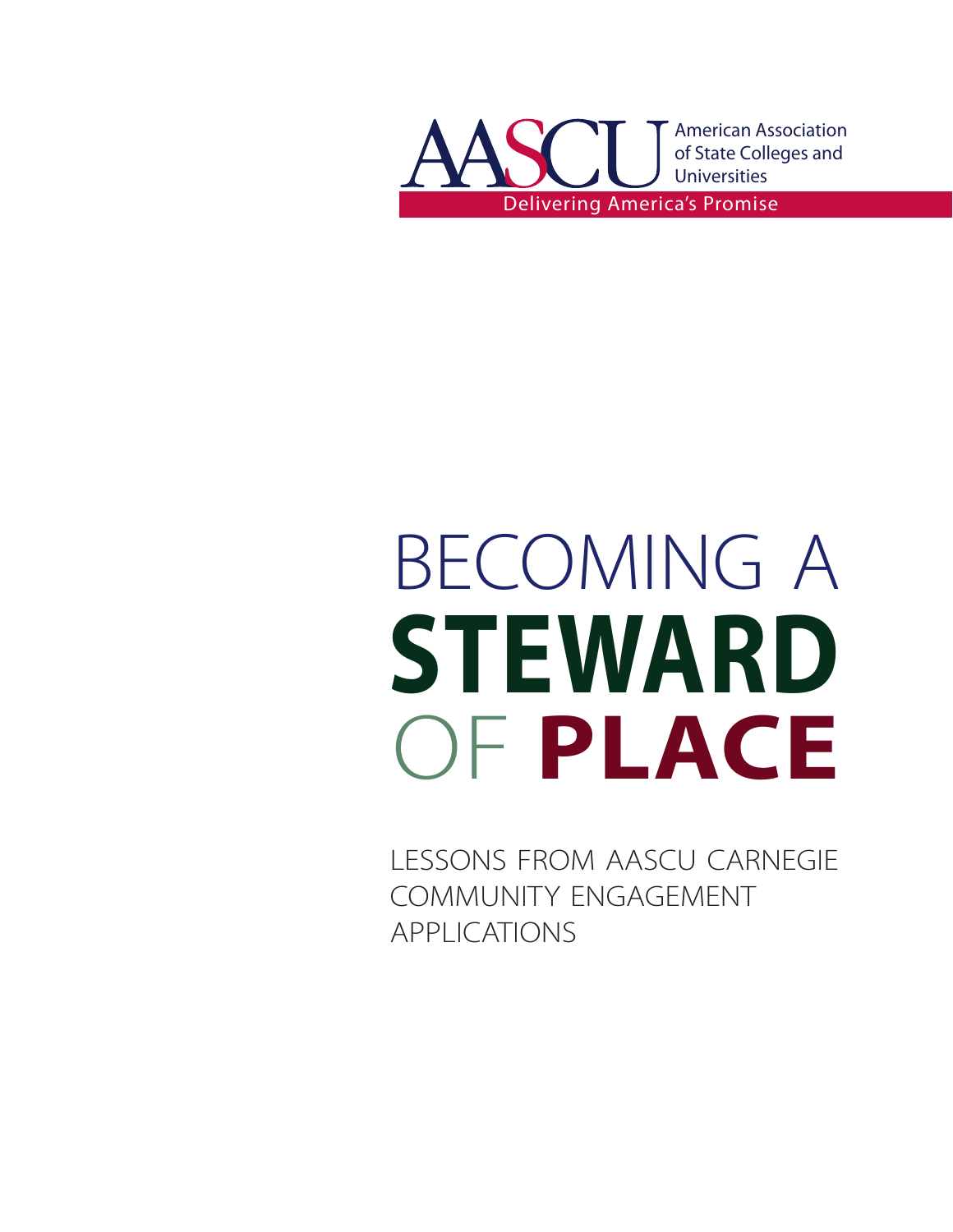#### Copyright 2014

© 2014 American Association of State Colleges and Universities 1307 New York Avenue, NW • Washington, DC 20005-4701 ph 202.293.7070 • fax 202.296.5819 • aascu.org



facebook.com/aascu

twitter.com/aascu

No part of this publication may be reproduced, stored in a retrieval system or transmitted in any form or means, electronic, mechanical, recording or otherwise without the permission of the American Association of State Colleges and Universities.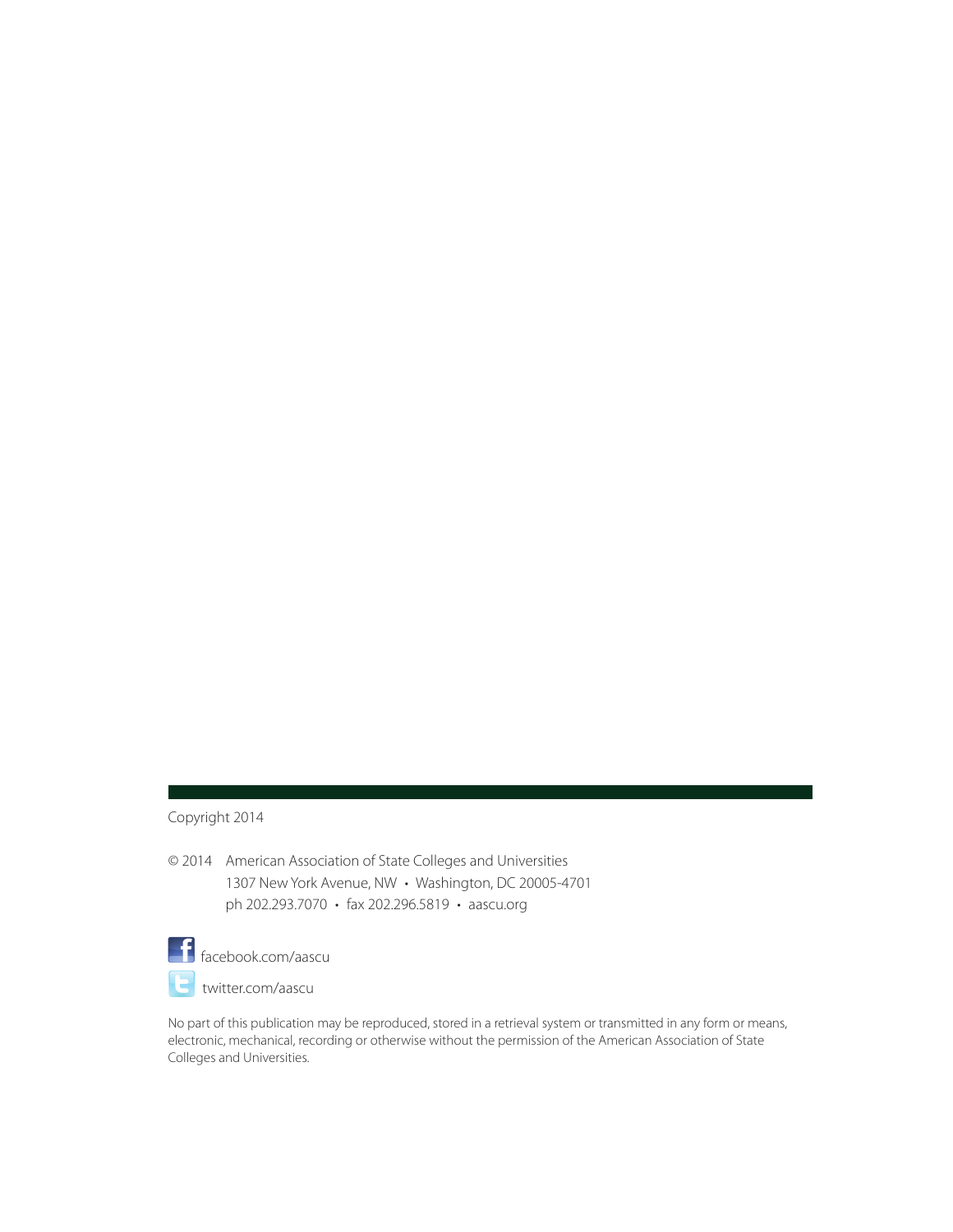# becoming a **STEWARD** OF **PLACE**

# lessons from aascu carnegie community engagement applications

John Saltmarsh Professor, College of Education and Human Development, University of Massachusetts Boston

KerryAnn O'Meara Associate Professor, College of Education, University of Maryland

Lorilee Sandmann Professor, College of Education, University of Georgia

Dwight Giles, Jr. Professor, College of Education and Human Development, University of Massachusetts Boston

> Kelley Cowdery Graduate Student, University of Maryland

Jia Liang Graduate Student, University of Georgia

Suzanne Buglione Dean, Bristol Community College (Mass.)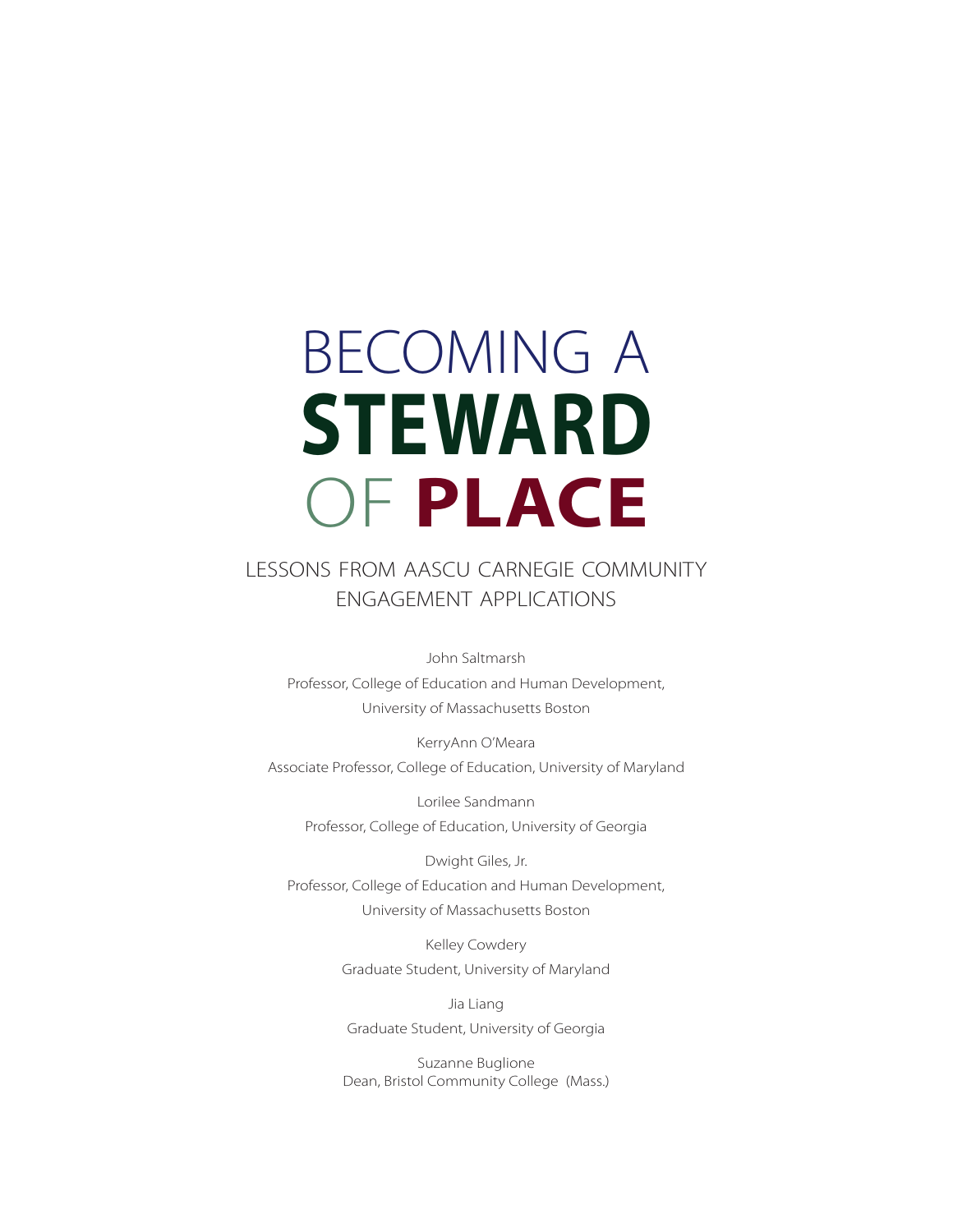# **Contents**

| George L. Mehaffy, Vice President, Academic Leadership and Change, AASCU |
|--------------------------------------------------------------------------|
| R. Eugene Rice, Senior Scholar, AAC&U                                    |
|                                                                          |
|                                                                          |
| R. Eugene Rice, Senior Scholar, AAC&U                                    |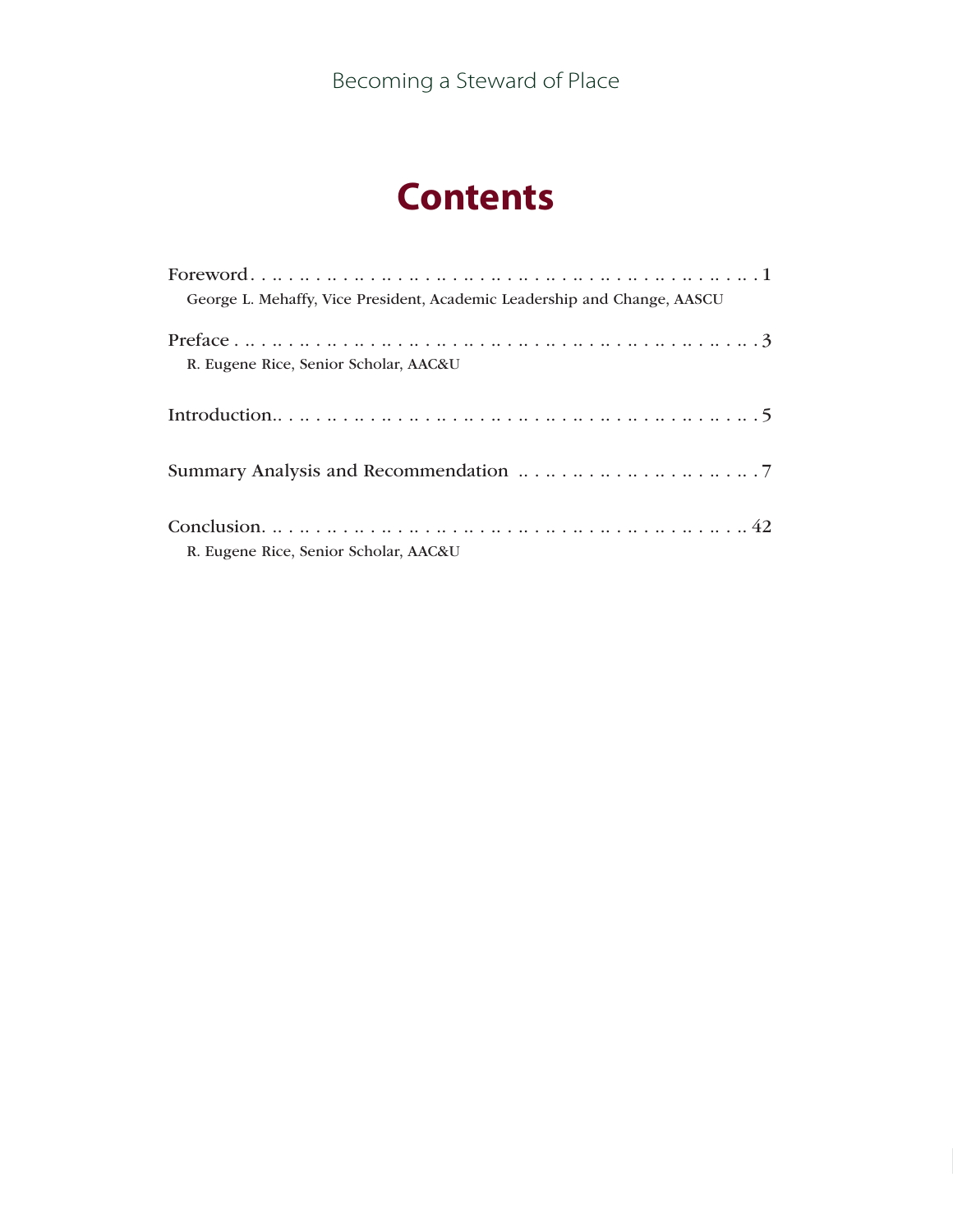# **Foreword**

George L. Mehaffy Vice President for Academic Leadership and Change, AASCU

Ver the past decade, as AASCU has worked to operationalize its<br>
concept of "stewards of place," others were working to build a n<br>
coherent intellectual grounding for the work of campuses intera<br>
with their communities. One concept of "stewards of place," others were working to build a more coherent intellectual grounding for the work of campuses interacting with their communities. One of the more notable efforts in building a concrete concept of civic and community engagement came out of the Carnegie Foundation for the Advancement of Teaching, which in 2006 created a new voluntary classification scheme that highlights the work of campuses committed to partnerships with their communities. The 2006 Community Engagement Classification application and selection process was followed by subsequent rounds in 2008 and 2010.

Beyond the work of associations and foundations, however, there was extraordinary work underway by scholars in the field. No single group of scholars, perhaps, embodies the work of conceptualization and articulation of the concept of engagement more than the authors of this report. For years, John Saltmarsh, Dwight Giles, KerryAnn O'Meara and Loralee Sandmann, along with their colleagues, have worked to build a more robust concept of community engagement. Indeed, by 2010, John Saltmarsh—as the head of the New England Resource Center for Higher Education (NERCHE)—had agreed to manage the Carnegie Classification on Community Engagement selections process for the Carnegie Foundation for the Advancement of Teaching.

As we began thinking about the sequel to *Stepping Forward as Stewards of Place,* we also wanted to know what the field was learning about community engagement, particularly as represented in the applications of AASCU institutions who were applying for the voluntary Carnegie Classification on Community Engagement. So we asked John Saltmarsh and his colleagues to conduct an analysis of the applications from AASCU institutions in 2008 and 2010 to see what lessons we could learn.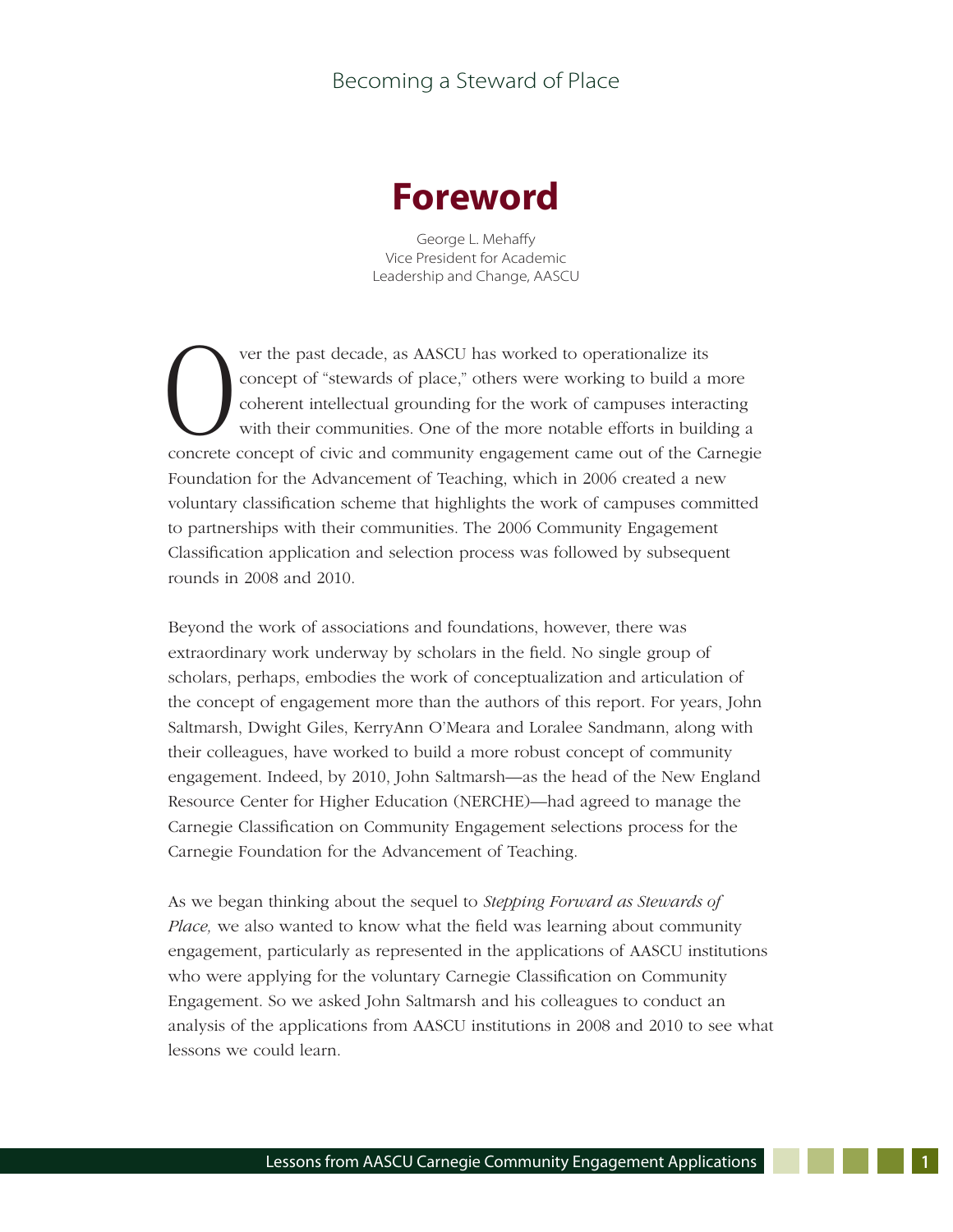As you can see from the following, our decision to ask John and his colleagues for help was crucial. The report that they have created, which now serves as a companion to *Becoming a Steward of Place: A Guide for Institutional Leaders,* adds substantively to our overall work. The report contributes enormous texture and nuance to our understanding of how to go about the work of engaging with our communities. Indeed, the lessons offered in this report were so important that we included them as an appendix in Becoming a Steward of Place, to make certain that we had the widest possible distribution of these ideas and insights.

We are enormously indebted to John and his colleagues for this very substantial contribution to the scholarship of community engagement. As the authors note, this report is intended not only for presidents, provosts and deans, but for other administrators, faculty and students. For anyone interested in how universities can engage with their communities, this is required reading.

On behalf of the more than 420 institutions in the AASCU membership and the 3.8 million students we serve, I want to thank each of the authors for this robust and substantive contribution to the literature of community engagement.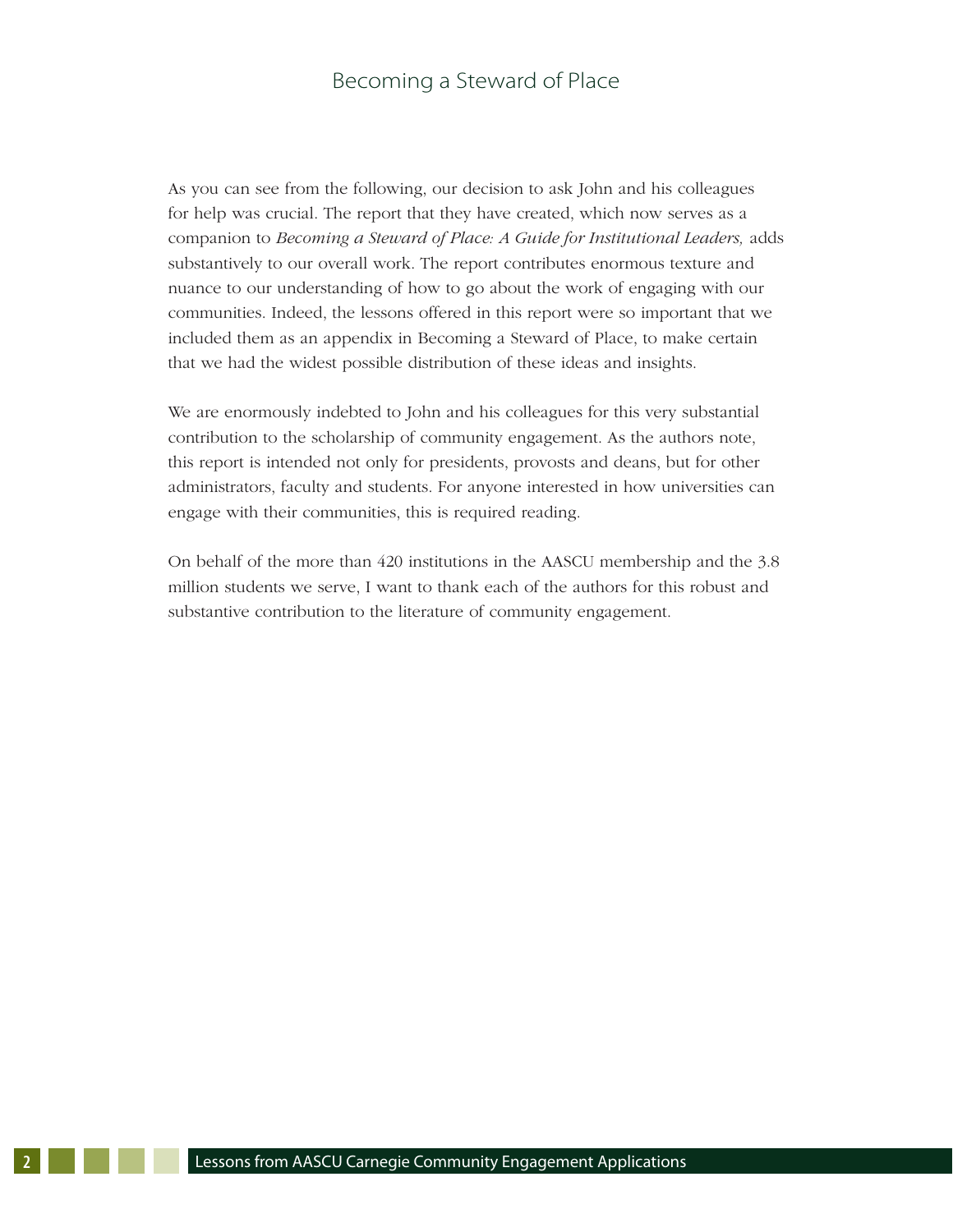

by R. Eugene Rice Senior Scholar, AAC&U

*Democracy has to be born anew every generation, and education is its midwife.*

—John Dewey

Ver the past decade, the institutions that comprise the American<br>Association of State Colleges and Universities (AASCU) have take<br>particularly unique and mission-appropriate challenge of being<br>of Place." During this same p Association of State Colleges and Universities (AASCU) have taken on the particularly unique and mission-appropriate challenge of being "Stewards of Place." During this same period, they launched a very successful initiative, the American Democracy Project (ADP). It is clear that this important sector of American higher education has committed itself to renewing our nation's long-standing commitment to civic engagement in local communities and to preparing the next generation of informed, active citizens in our democracy. Much has been accomplished, and the stories that can be told are rich and inspiring; anecdotal evidence abounds.

Fortunately, during this same period, the Carnegie Foundation for the Advancement of Teaching—the venerable institution that for decades has given us the classification system used to rank in hierarchical order the nations' colleges and universities—launched a process of rethinking and reframing the Carnegie classification. For some time now, this classification has been widely adapted by the higher education research community and has become, as Alex McCormick and Chun-Mei Zhao explain, the dominant strategy for classifying institutions even though "it was not intended to be the final word on institutional differentiation" (*Change,* September/October, 2005, p. 52). In rethinking this ordering process, the Carnegie Foundation recently initiated an elective Community Engagement Classification to focus on an essential—but seriously neglected—form of academic responsibilities and achievement in American institutions of higher education.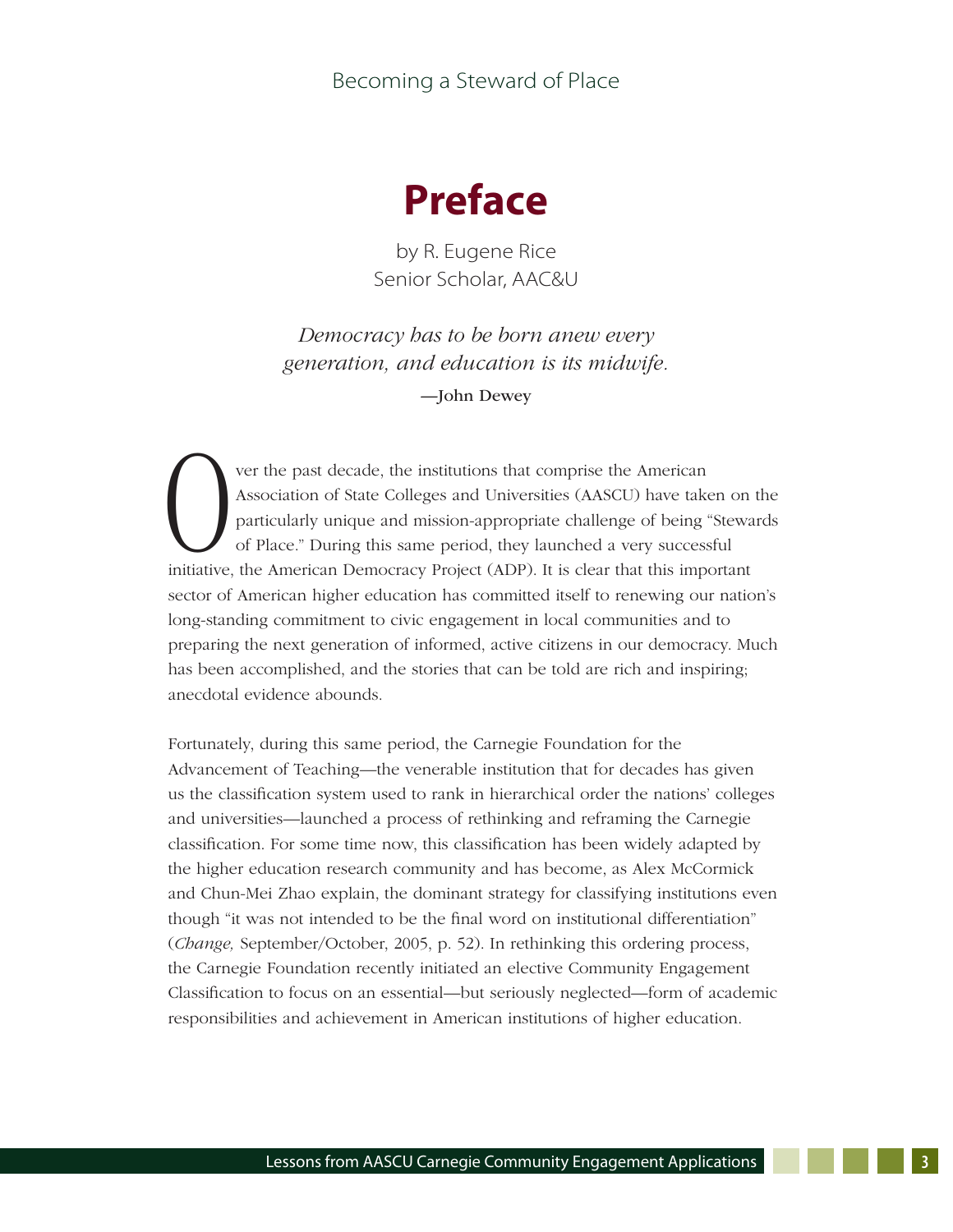Fortuitously, the new Carnegie classification in community engagement surfaced on the national scene at the same time as AASCU's efforts to encourage its institutions to foster democratic citizenship and be—in that appropriately powerful phrase—"Stewards of Place." What the Carnegie Foundation sought to assess as markers of engagement, AASCU encouraged its colleges and universities to institutionalize in the life, work and purposes of its schools. This report provides some measure of what has been accomplished and the challenges that lie before us. The congruence and the timing could not be better.

*Stewards of Place II* is appearing at a particularly propitious time in the recent history of American higher education. In early January 2012, the White House convened a prestigious forum to launch a national conversation about the importance of educating students for informed, engaged citizenship entitled, "For Democracy's Future: Education Reclaims our Civil Mission." In conjunction with this effort, a national task force sponsored by the Department of Education released its final report, *A Crucible Moment: College Learning & Democracy's Future* (AACU, 2012). Serious concern was expressed about the decline of civic literacy throughout our society and the need to renew the fundamental civic and democratic mission across all sectors of higher education. There was also an urgent call to expand the number of community partnerships and alliances addressing shared civic problems and empowering people to act. Special emphasis was placed on the relationship of K-12 and the role of higher education in promoting civic understanding and democratic practice. No sector in American higher education is better situated to lead the way in advancing civic engagement and cultivating a new generation of citizens for our democracy.

This recent call to reclaim the civic mission of American higher education is marked by a special irony. The decline of civic literacy has been thoroughly documented and the summons to renewal is fully appropriate. The last 25 years, however, have been a cauldron of grass-roots activities—service-learning, public scholarship, learning communities, university/civic partnerships, communitybased research—all grappling with the challenges of community engagement and democratic learning. It is because of this period of vigorous initiative and creative collaboration that we have reached what the new reports call, "a crucible moment." AASCU's work on civic issues and the new Carnegie Classification themselves are both a part of this period of creativity and civic agitation. In this report they come together and provide guidance for the future.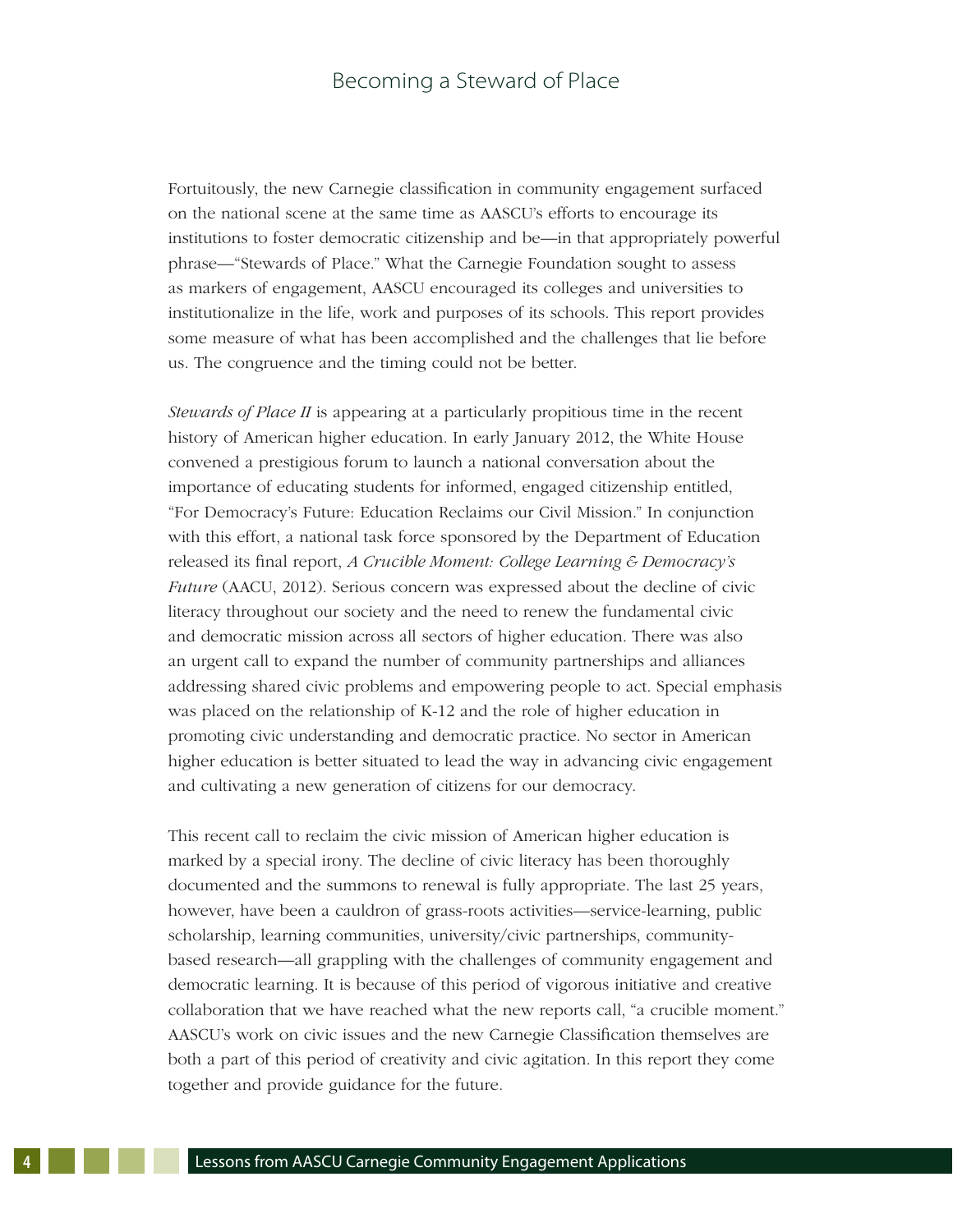# **Introduction**

In 2002, AASCU published *Stepping Forward as Stewards of Place*. The r provides a "strategic, 'ground level' guide for presidents and chancellors other campus leaders that offers a working definition of public engagement n 2002, AASCU published *Stepping Forward as Stewards of Place.* The report provides a "strategic, 'ground level' guide for presidents and chancellors and other campus leaders that offers a working definition of public engagement, provides exemplars of campus-wide commitment to engagement initiatives, association to promote an even fuller commitment to the concept of engagement" (p. 4). This pivotal report examined the important ways that many AASCU institutions were embedded in their communities and regions. The report also advocated that more AASCU institutions link their teaching, research and outreach with the daily life, plans and aspirations of the communities of which they are a part.

Over the last decade, many AASCU institutions have taken up this call and become "stewards" for their regions. In this follow-up report examining "ground-level" engagement 10 years later, we explore the nature of the commitments that some of the most involved AASCU institutions have made. We examine the 2008 and 2010 applications of the AASCU campuses that achieved the Elective Community Engagement Classification from the Carnegie Foundation for the Advancement of Teaching<sup>1</sup> to gather evidence of the kinds of stewards of place institutional practices occurring on AASCU campuses. In 2008, AASCU campuses accounted for just over 34 percent of all the campuses receiving the classification and in 2010, AASCU campuses made up over 28 percent all classified campuses.<sup>2</sup> The aim of this follow-up report is to understand existing practices as a basis for formulating recommendations for campuses to become more effective stewards of place.

In 2002, *Stepping Forward as Stewards of Place* identified "public engagement" as having the essential qualities of being "place-related," "interactive," "mutually beneficial" and "integrated." The publicly engaged institution was defined as being "fully committed to direct, two-way interaction with communities and other external constituencies through the development, exchange, and application of knowledge, information, and expertise for mutual benefit" (p.9). The AASCU definition of public engagement is consistent with the definition used in the Carnegie Community Engagement Classification: "Community Engagement"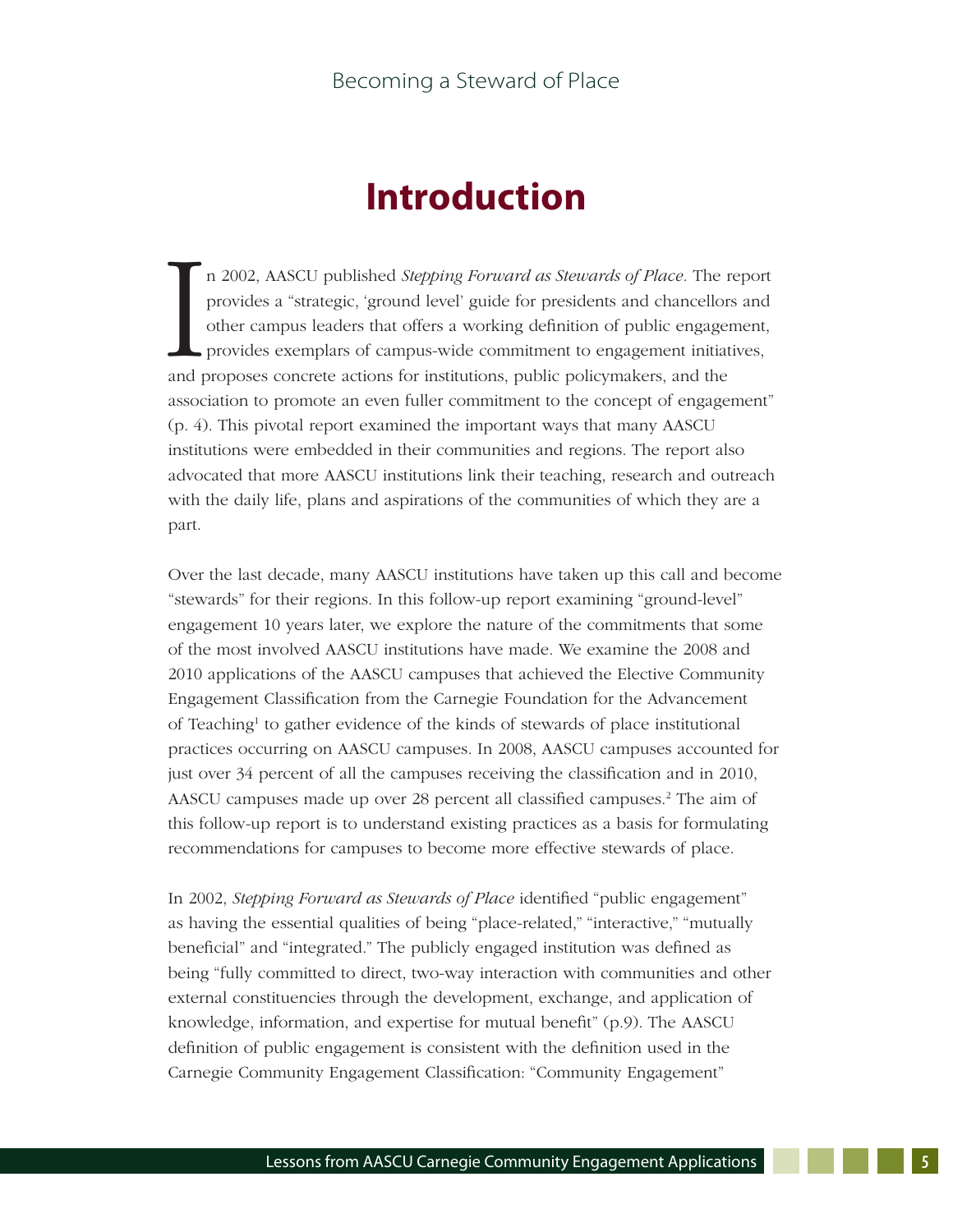describes "the collaboration between institutions of higher education and their larger communities (local, regional/state, national, global) for the mutually beneficial exchange of knowledge and resources in a context of partnership and reciprocity." (*www.classifications.carnegiefoundation.org/descriptions/community\_ engagement.php*) We use the terms public engagement and community engagement interchangeably in this report: both involve a process of collaboration and reciprocity and a purpose of creating partnerships of university knowledge and resources with those of the public and private sectors to: enrich scholarship, research and creative activity; enhance curriculum, teaching and learning; prepare educated, engaged citizens; strengthen democratic values and civic responsibility; address critical societal issues; and contribute to the public good (see the framing of "democratic engagement" in the Saltmarsh and Hartley book, *To Serve a Larger Purpose: Engagement for Democracy and the Transformation of Higher Education*).

#### **Structure of the Report**

The remainder of this report is organized to present the *Summary Analysis and Recommendations,* followed by key "areas of focus" that include key findings, examples and discussion in each area. Following the areas of focus is a section on "overall discussion and recommendations." The recommendations are designed to inform campus leaders at AASCU campuses and other engaged campuses—as well as campuses seeking the Carnegie Community Engagement Classification in the future—as to way of deepening their institutional commitment to community engagement.

The analysis for this report is based on descriptive statistics of the prevalence of different practices among the AASCU community engaged campuses. We also identified examples—promising practices—from the applications without identifying individual institutions.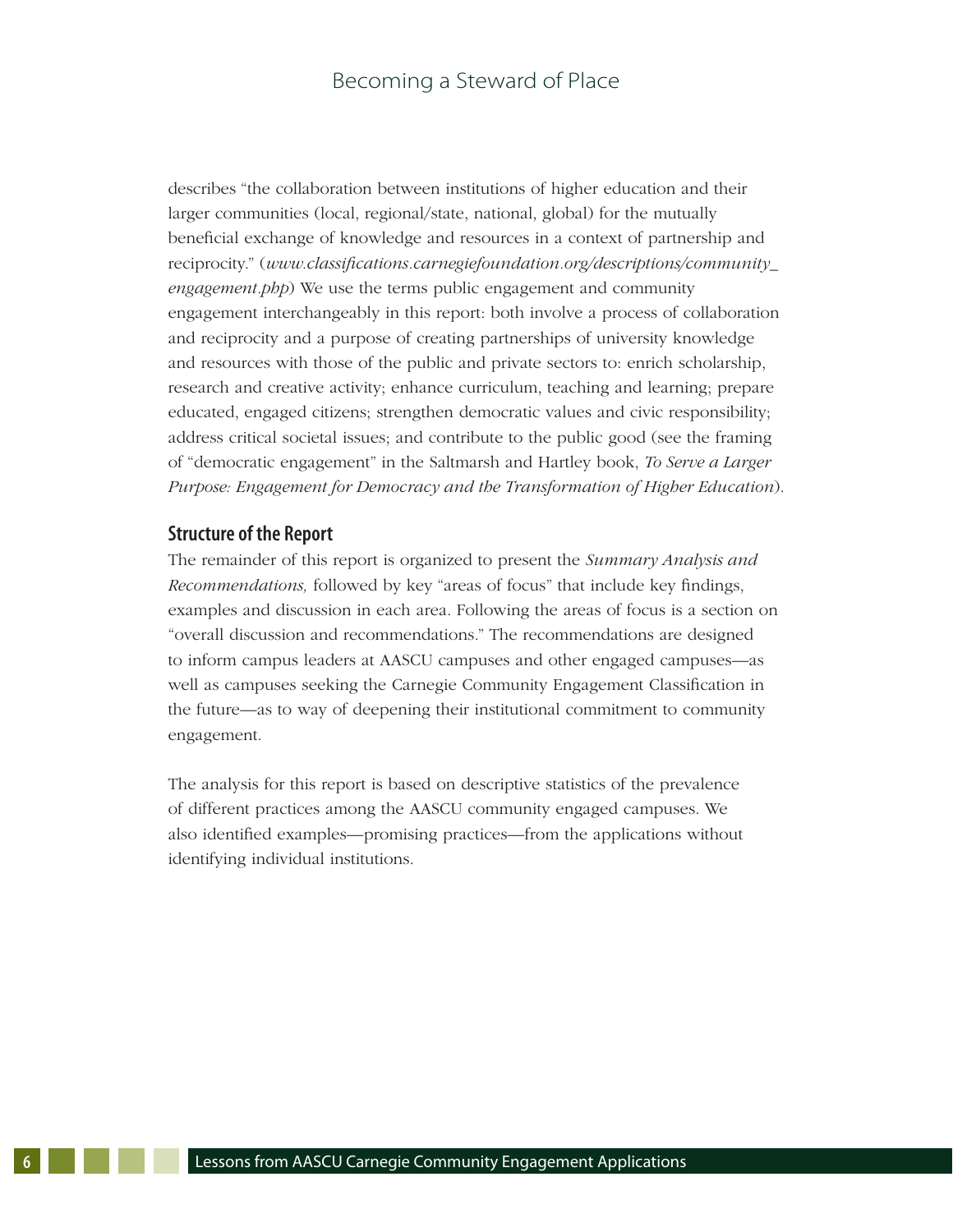# **Summary Analysis and Recommendations**

Then the first *Stepping Forward as Stewards of Place* report was written,<br>the target audience was executive leadership, namely presidents,<br>provosts and deans. We believe this new report provides important<br>findings not onl the target audience was executive leadership, namely presidents, provosts and deans. We believe this new report provides important findings not only for executive leadership, but also for other administrators, faculty and students. As Kezar and Lester (2009) have observed, it is critically important to expand notions of shared governance and leadership beyond traditional leaders to consider how we can all be involved in making and remaking colleges and universities to be more engaged with their communities. Also, we see this report as relevant to those who partner with AASCU institutions, to scholars who study community engagement, and to policymakers who seek to develop structures and policies to support it.

AASCU has played a critical role in the larger community engagement movement. The American Democracy Project's civic agency initiative has created hundreds of organic, grassroots spaces for learning about community organizing and becoming engaged in local politics. Likewise, the annual gathering of presidents and provosts, and involvement with the American Commonwealth Partnership, offer important potential venues for advancing public engagement. Based on our findings, we offer the following recommendations specifically to AASCU as it strategically identifies key areas of stewards of place practices on member campuses.

# n Partnerships enacted for mutual benefit, and that honor reciprocity, are a key strategy to achieving institutional excellence and leading-edge teaching, research and professional service at AASCU institutions.

As mentioned in the findings section on mission, 68.5 percent of the AASCU campuses referenced their region in their mission statement and all mentioned they had integrated community engagement into some aspect of strategic planning. This is good news and reflective of a historical emphasis, as well as current commitments to community engagement and to place. However, we have two recommendations from both our reading of the entire applications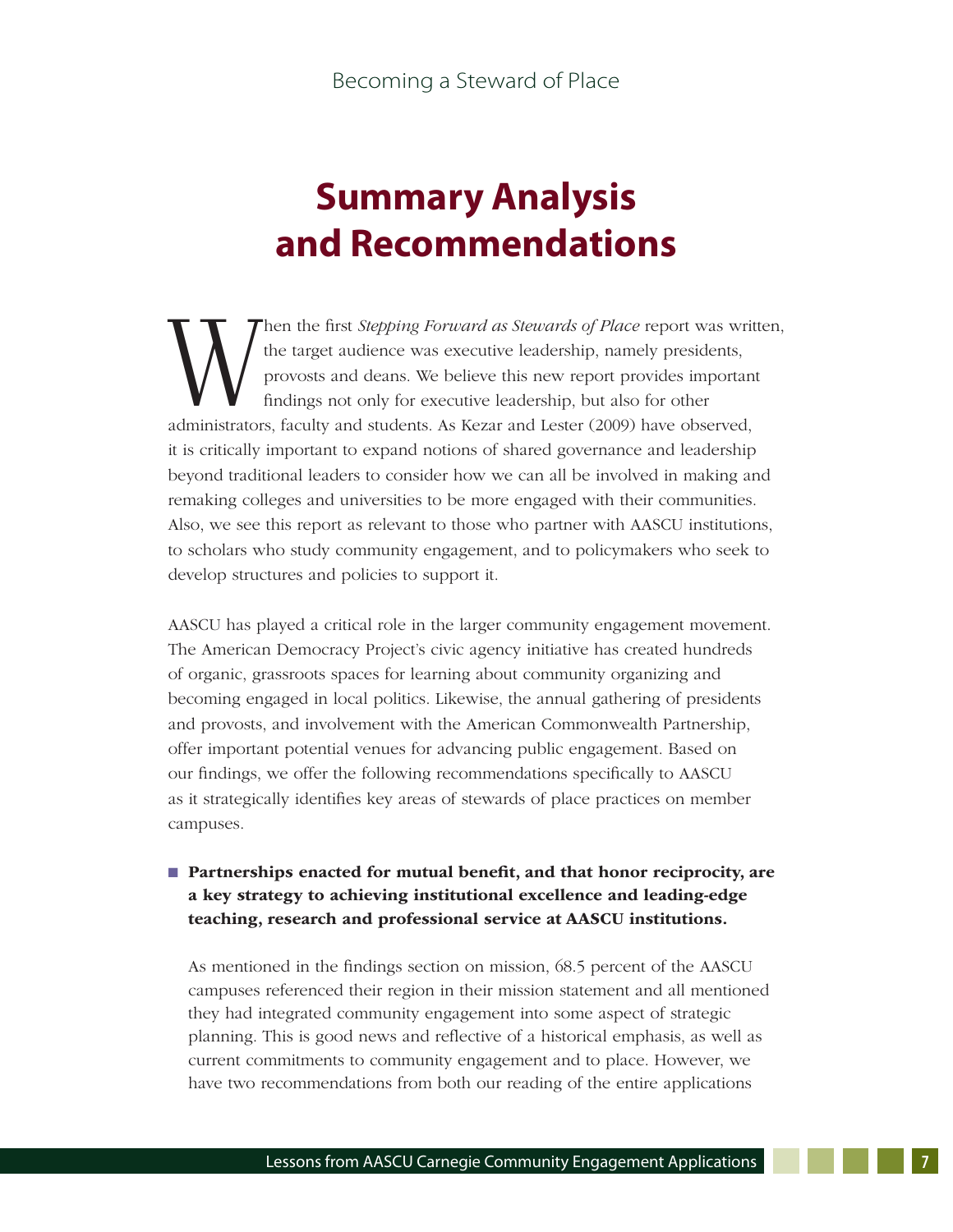and ongoing research with faculty, administrators and leaders in the field. First, it is not only important that community engagement be placed in the mission and be central to strategic planning, it must be positioned at the center of how AASCU institutions explain their pursuit of excellence. There can be a tendency among organizational actors to proudly embrace community engagement when describing a public service aspect of the mission, but then to present more traditional research agendas, learning communities or programs when recruiting students and faculty, submitting reports for accreditation, or marketing itself more generally on websites. It is critical that campuses claim community engagement as the vehicle through which they pursue excellent teaching (e.g. service-learning) and excellent research (e.g. public engaged scholarship) and make that identity prominently visible. Second, it is important that campus leaders manage this message alongside messages about the pursuit of prestige via traditional markers such as ranking systems, national faculty awards and fellowships, external funding and reputation-based groups.

# ■ While AASCU institutions have taken steps to align faculty reward systems with their commitment to community engagement, there is still significant work to do in faculty recruitment, department cultures, criteria used to assess scholarship, and the promotion and tenure review process.

The findings in this report are consistent with many studies over the last 10 years that show that most campuses are at the beginning, rather than middle, of a journey to transform academic reward systems to value and support faculty community engagement (Saltmarsh et al, 2009). Most changes that have occurred have been at the margins, rather than the center, of those processes. The same review processes and criteria used to judge community engaged scholarship today have been used for decades and they do not capture the impact and significance of the work. Reforming promotion and tenure is further complicated by the large number of non-tenure track appointments being made in those systems. Criteria for promotion and advancement and the degree to which community engagement will be supported are still contested terrain for new tenure track and non-tenure track appointments. Also, campuses often struggle to make changes despite a national higher education culture—and many disciplines—that continue to devalue public scholarship.

Academic reward systems are symbolic representations of institutional identity and aspirations. Therefore, for AASCU institutions to truly become stewards of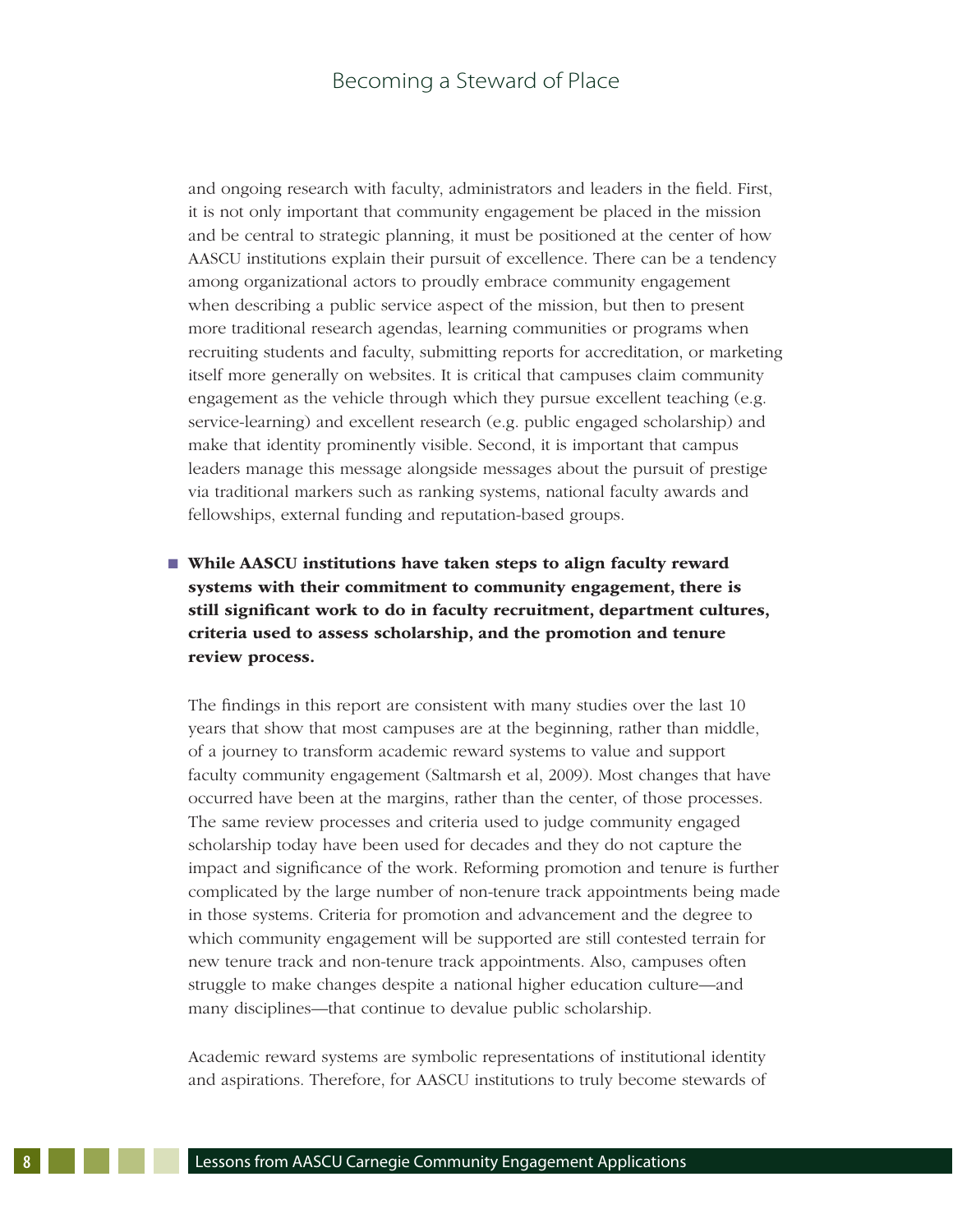place, it is critical they take on this hard work, not only of policy change, but culture change. There are clearly exemplars in this work, such as University of North Carolina at Greensboro and Portland State University (Ore.). However, we see a major opportunity for AASCU institutions to do this work together, and to do so in a way that transforms not only faculty work in their institutions, but the larger prestige and recognition system in higher education more broadly.

# ■ Given the historical and significant commitment made by AASCU institutions to access for regional students and to improvement of local K-12 school systems, AASCU institutions should now move to develop five- and 10-year benchmarks for improvement in these areas.

Every AASCU institution in our sample noted clear and ongoing commitments to the local K-12 school systems where they reside, as well as to providing access to regional students via bridge programs, admissions and financial aid. These seem to us to be clear and compelling commitments for which resources are already employed, and to which there are interests from community and campus in success. What we did not see were many attempts to work collaboratively with K-12 school systems and school districts to identify five-, 10 or even 15-year benchmarks for success in meeting educational improvement and access goals. We think benchmarking some key goals for the work done in these two areas is critically important for the strengthening of the partnerships, the achievement of the goals, and the likelihood the work will be informed by community partner voice. Also, we see this as important to protect resources and avoid mission creep. As institutions attempt to become more selective in admissions, and as state funding is reduced, there can be a tendency to scale back initiatives that are not clearly defined or do not have specific end-goals. Working together to identify specific short term and long term goals for K-16 improvement, and for access for local first generation and underrepresented students, will keep these goals front and center and enhance the public accountability of the campus.

# ■ Campus commitments to regional economic development and resources expended to support local infrastructure and joint initiatives need to be made transparent and widely known on and off-campus.

AASCU institutions are making very tangible, concrete investments in local and regional schools, non-profits, parks and related infrastructure. These investments involve scarce resources and need to be made more public and transparent.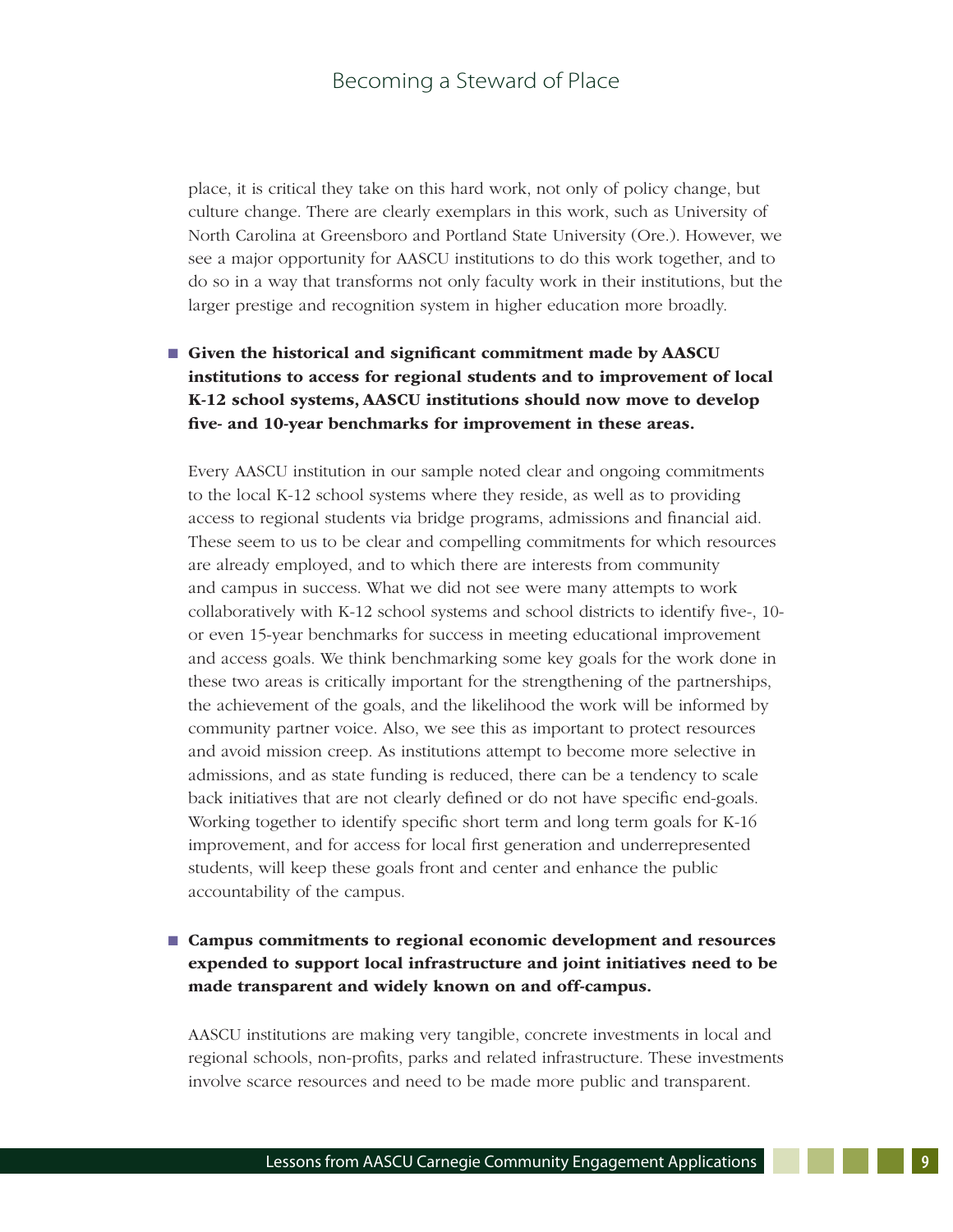Likewise (while not in this dataset because it was not requested), the local cities and regions that surround AASCU institutions are making very real investments in infrastructure and bridge personnel that benefit the university. For each of these investments, there are stakeholders on both the university and community side who are linked together through mutual interests; we think it is important that these collaborative investments become a more visible part of both city and university planning. It is important that both sides begin to think of themselves as co-creating these university-community organizations and structures that engage in teaching, research and public service in ways that benefit the public.

Partnerships that rely on reciprocity and mutual benefit are a route to sustainable and effective economic development. Economic development is not just about hiring people, occupying or buying spaces, or purchasing goods. It is also about offering courses, services and resources that contribute to the vibrancy of the community to make it a great place to live, learn, earn and play. Some universities are collaborating closely with local and regional economic developers and civic leaders to identify needs, resources, foci and strategies for community economic development—leading to university-businessgovernment partnerships; shared business systems, conference centers, tech transfer, business incubation, and the collection of evidence of the university's contributions. The emphasis is on developing collaborative processes and longterm relationships.

 $\blacksquare$  Universities are increasingly the place where the knowledge, skills and values of global citizenship are fostered. Also, increasingly, the communities of which AASCU campuses are a part are made up of individuals from across the globe. AASCU campuses should take the lead in developing all public engagement as global public engagement that includes intercultural learning outcomes, regardless of where the engagement takes place. Being a steward of place recognizes that the local is global and the global is local. Global engagement takes place in the neighborhoods surrounding the campus.

The 2002 *Stewards of Place* report was perhaps somewhat defensive in identifying AASCU campuses as "place related," knowing that global education brings with it prestige and that local engagement suggests parochial concerns.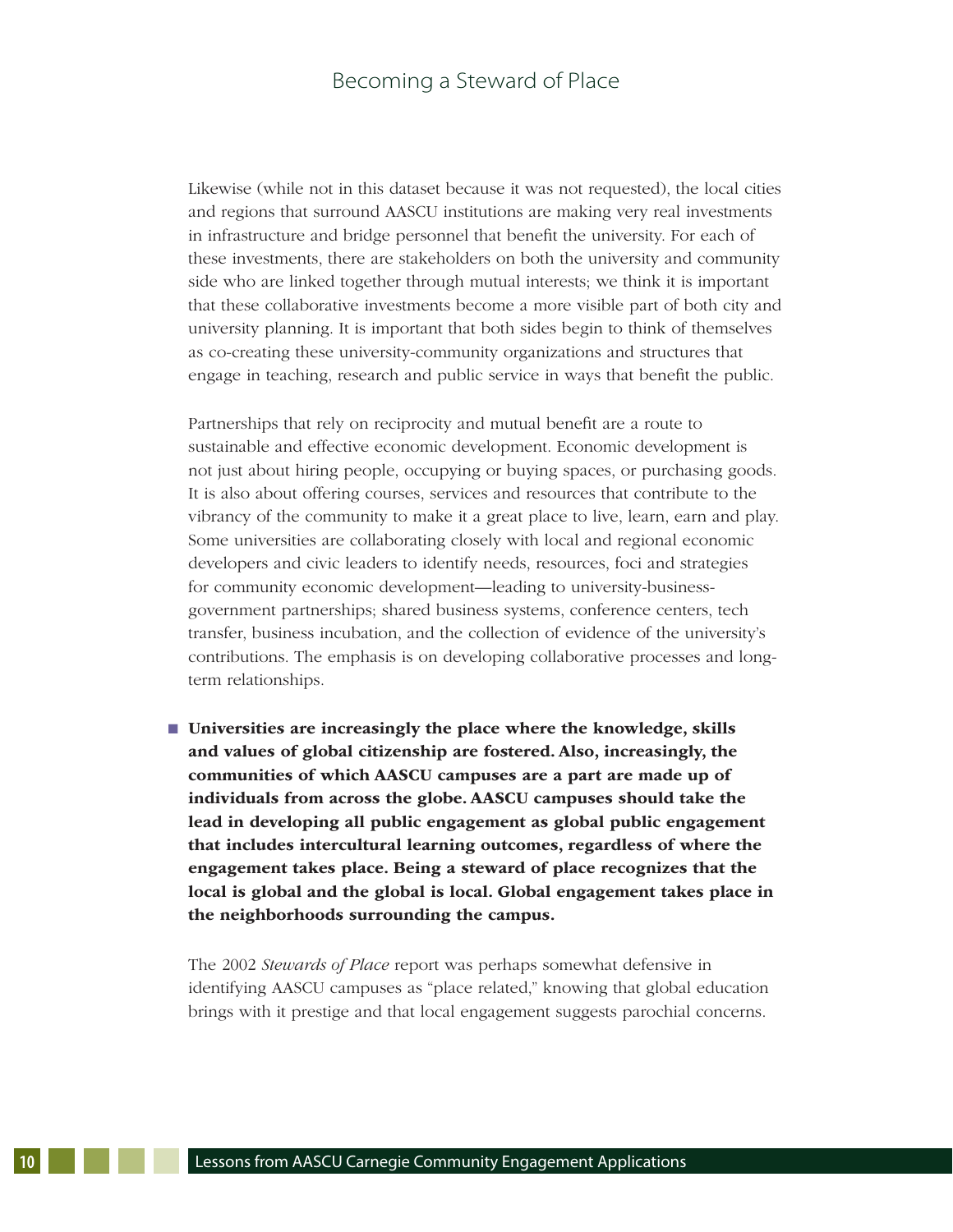The 2002 report stated, "While the demands of the economy and society have forced institutions to be nationally and globally aware, the fact remains that state colleges and universities are inextricably linked with the communities and regions in which they are located. Exercising 'stewardship of place' does not mean limiting the institution's worldview; rather, it means pursuing that worldview in a way that has meaning to the institution's neighbors, who can be its most consistent and reliable advocates" (p.9) The data from the current study suggest that AASCU campuses should turn this inextricable linking of the local and the global into an affirmative commitment that advances global education at the same time that it advances local stewardship.

 $\blacksquare$  A campus committed to public engagement, defined by deeply collaborative and reciprocal partnerships with community-based organizations and individuals, is also committed to organizational change affecting practices, structures and policies. Steward of place campuses, because of their local commitments and responsibilities, have prioritized issues of diversity and inclusion, student success and public engagement. Steward of place campuses have the opportunity to develop practices, structures and policies that facilitate the connections between these priorities.

Campus leaders of AASCU campuses are taking the lead in making the connections between faculty and student diversity; inclusive pedagogical practices; diverse learning styles; interest in developing publically engaged scholarship; attracting diverse faculty and retaining them; and attracting underserved students and facilitating their persistence, retention and success. AASCU leaders are making the connections between active and collaborative teaching and learning, collaborative knowledge generation, and student success. They are also paying attention to a growing body of research indicating that for many underrepresented faculty coming into the faculty ranks, a research agenda tied to social issues and the improvement of the human condition is paramount. As a provost at one AASCU campus said to his council of deans, "If you want to take diversity seriously, you need to take engagement seriously." Increasingly, AASCU campuses are taking the lead in remaking their institutions to authentically fulfill their commitments to engagement, diversity and student success.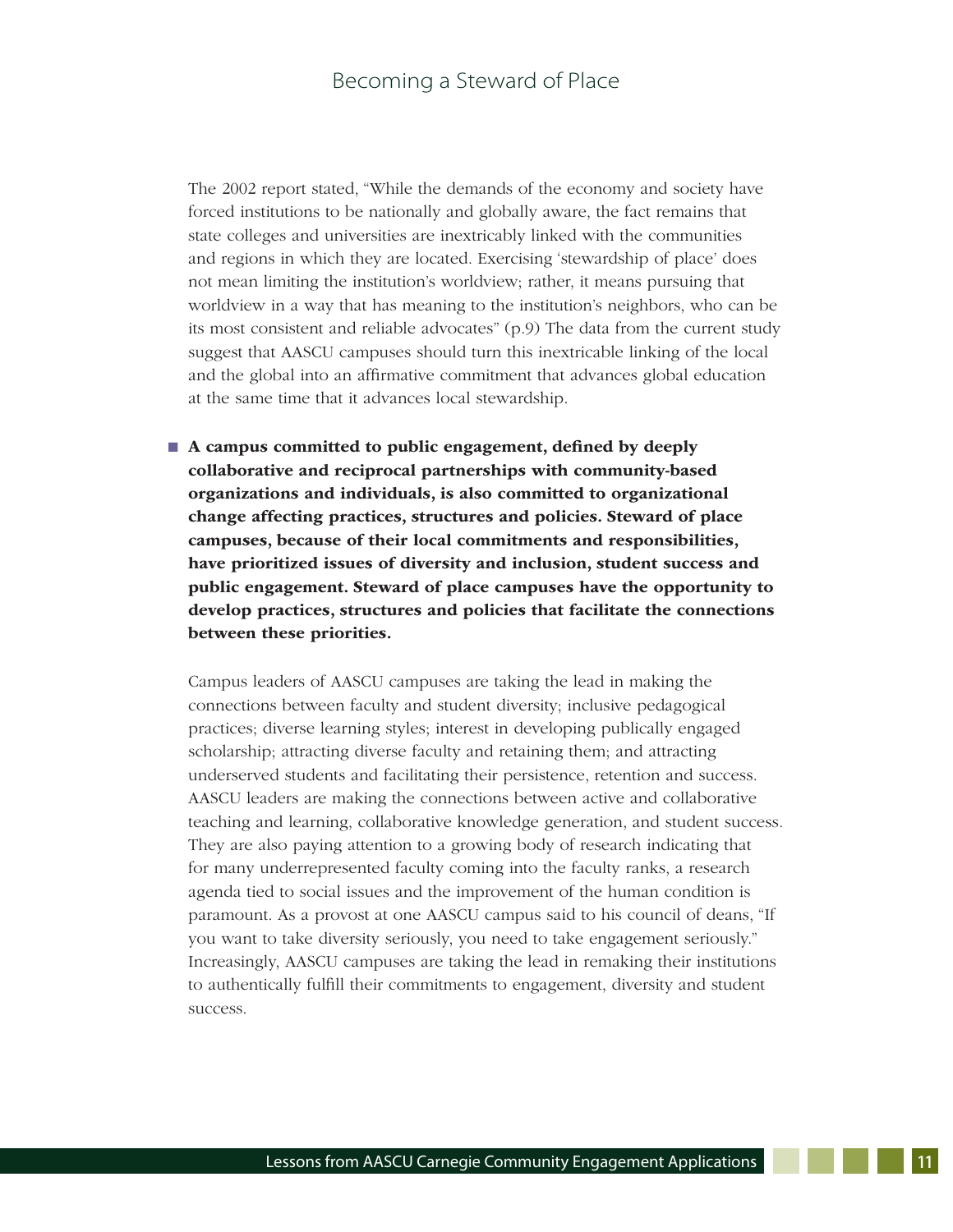## **Areas of Focus**

Much research has been conducted over the last decade to understand which aspects of institutional support need to be implemented for a college or university to truly engage with regions, cities and communities. Table I provides a synthesis of this research literature, which is reflected in the indicators of engagement in the Carnegie Classification to explain the areas we focused on in our analysis:

- 
- Mission Faculty Recruitment and Reward Systems
- Strategic Planning Outreach/Economic Development
- Leadership Curriculum
	-
- 
- 
- Faculty Development
- **Limitations**
- Infrastructure Learning Outcomes
- $\blacksquare$  Faculty Scholarship  $\blacksquare$  Student Leadership

One limitation of a study of this kind is that it relies upon a dataset that is entirely self-reported data. The kind of data provided in the Carnegie Community Engagement Classification applications can reveal what is being done, but not how it is being done or the quality of what is being done. Getting a better sense of what community engagement looks like "on the ground" would be important in further studies. One respondent to the report (see acknowledgements)—someone grounded in the work of a steward of place campus— noted, for example, that the data does not necessarily distinguish between what outcomes could be met through community engagement versus what outcomes are actually assessed and are met. Another pointed out that the evidence may indicate the valuing of integrated faculty roles, but it also could be that engagement in teaching, research and service is being done in different areas by different individuals—and all are valued. The application data does not clarify this. Another reviewer pointed out that having a process in place does not reveal how the process is implemented i.e., "all of us have a definition, but is it used? and how? by whom? how often? toward what ends?"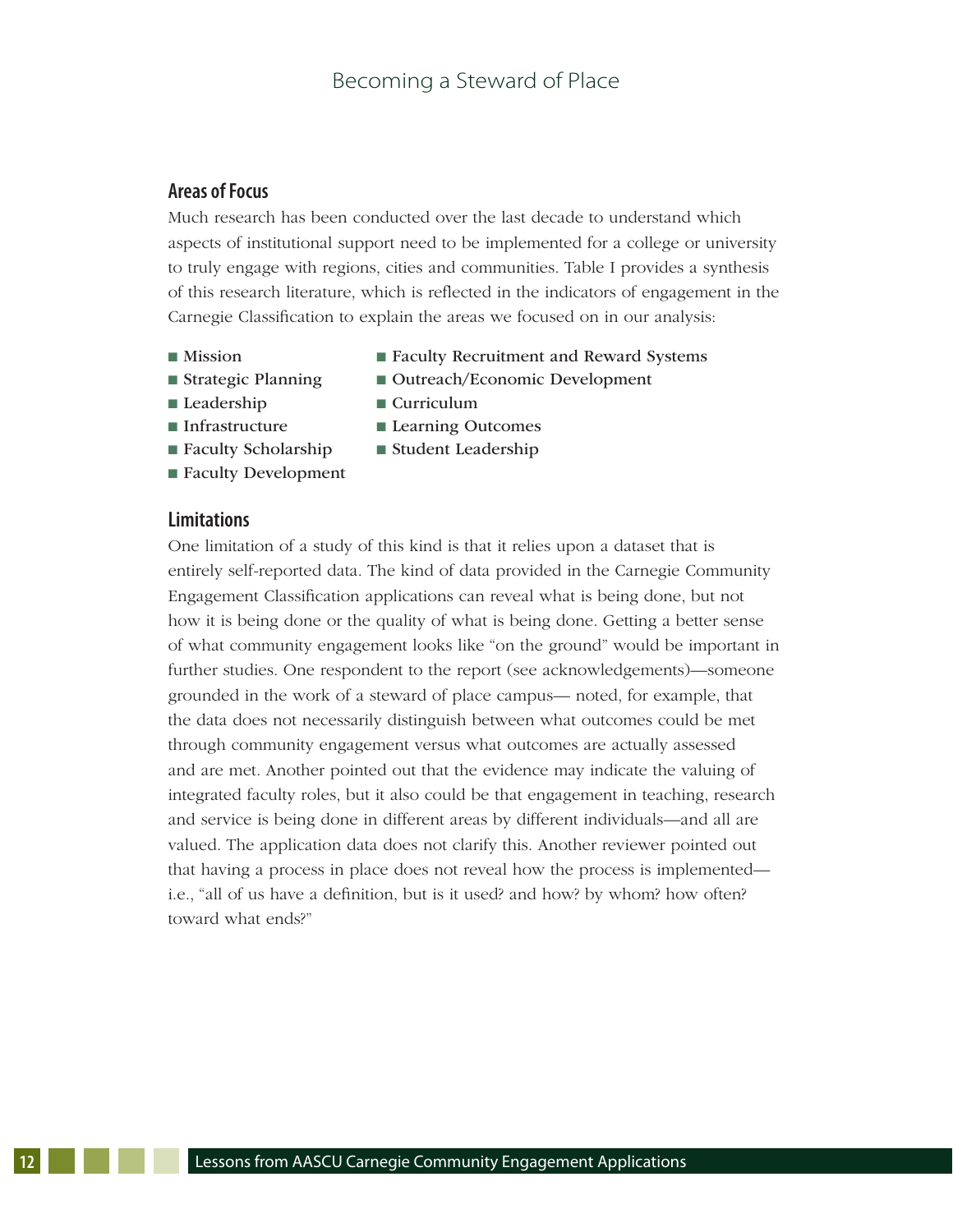| <b>TABLE 1. Institutional Supports for Community</b><br><b>Engagement: Review of Extant Research</b>                                                                               |                                                                                                                                                                                                                         |  |
|------------------------------------------------------------------------------------------------------------------------------------------------------------------------------------|-------------------------------------------------------------------------------------------------------------------------------------------------------------------------------------------------------------------------|--|
| <b>Kinds of Institutional Support</b>                                                                                                                                              | <b>Literature Noting Importance</b>                                                                                                                                                                                     |  |
| Emphasis of engagement in mission,<br>vision, strategic planning documents                                                                                                         | Axelroth and Dubb, 2010;<br>Bringle & Hatcher, 2000; Driscoll,<br>2008; Holland, 1997; Hollander,<br>Saltmarsh & Zlotkowski, 2001;<br>Morton & Troppe, 1996.                                                            |  |
| Leadership from president, provosts,<br>deans                                                                                                                                      | Driscoll, 2008; Driscoll & Sandmann,<br>2004; Furco & Holland, 2004;<br>Hollander, Saltmarsh & Zlotkowski,<br>2001; Sandmann & Plater, 2009,<br>2012.                                                                   |  |
| Campus service-learning and community<br>engagement centers and personnel who<br>support faculty and students and who<br>engage in partnership development<br>and support          | Bringle & Hatcher, 2000; Furco, 2003;<br>Furco & Holland, 2004; 2009;<br>Holland, 1997; Hollander, Saltmarsh<br>& Zlotkowski, 1999; Strong et al.,<br>2009.                                                             |  |
| Integration into campus faculty roles<br>and reward system policies such as<br>hiring, promotion and tenure,<br>definitions of scholarship, contract<br>renewal, merit pay, awards | Abes et al., 2002; Furco, 2002;<br>Gelmon and Agre-Kippenhan, 2002;<br>Holland, 1997; Morton & Troppe,<br>1996; Mundy, 2004; O'Meara, 2002;<br>2004; O'Meara & Rice, 2005;<br>Sandmann, 2009;Saltmarsh et al.,<br>2009. |  |
| Faculty development                                                                                                                                                                | Austin & Beck, 2010; Bloomgarden &<br>O'Meara, 2007; Furco, 2003; Holland,<br>1997; Kecskes, 2006.                                                                                                                      |  |
| Curricular commitments (integration<br>into majors, minors, general education,<br>service-learning transcript designation)                                                         | Butin, 2010, Holland, 1997; Bringle<br>and Hatcher, 2009; Sandmann et al.,<br>2009; Zlotkowski, 1999.                                                                                                                   |  |
| Promotion, marketing and making the<br>community engagement visible                                                                                                                | Morton & Troppe, 1996; Holland,<br>1997.                                                                                                                                                                                |  |
| Institutional research and assessment<br>(requiring reporting and assessing impacts)                                                                                               | Bringle & Hatcher, 2000; Driscoll,<br>2008, Furco, 2003; Kecskes, 2012.                                                                                                                                                 |  |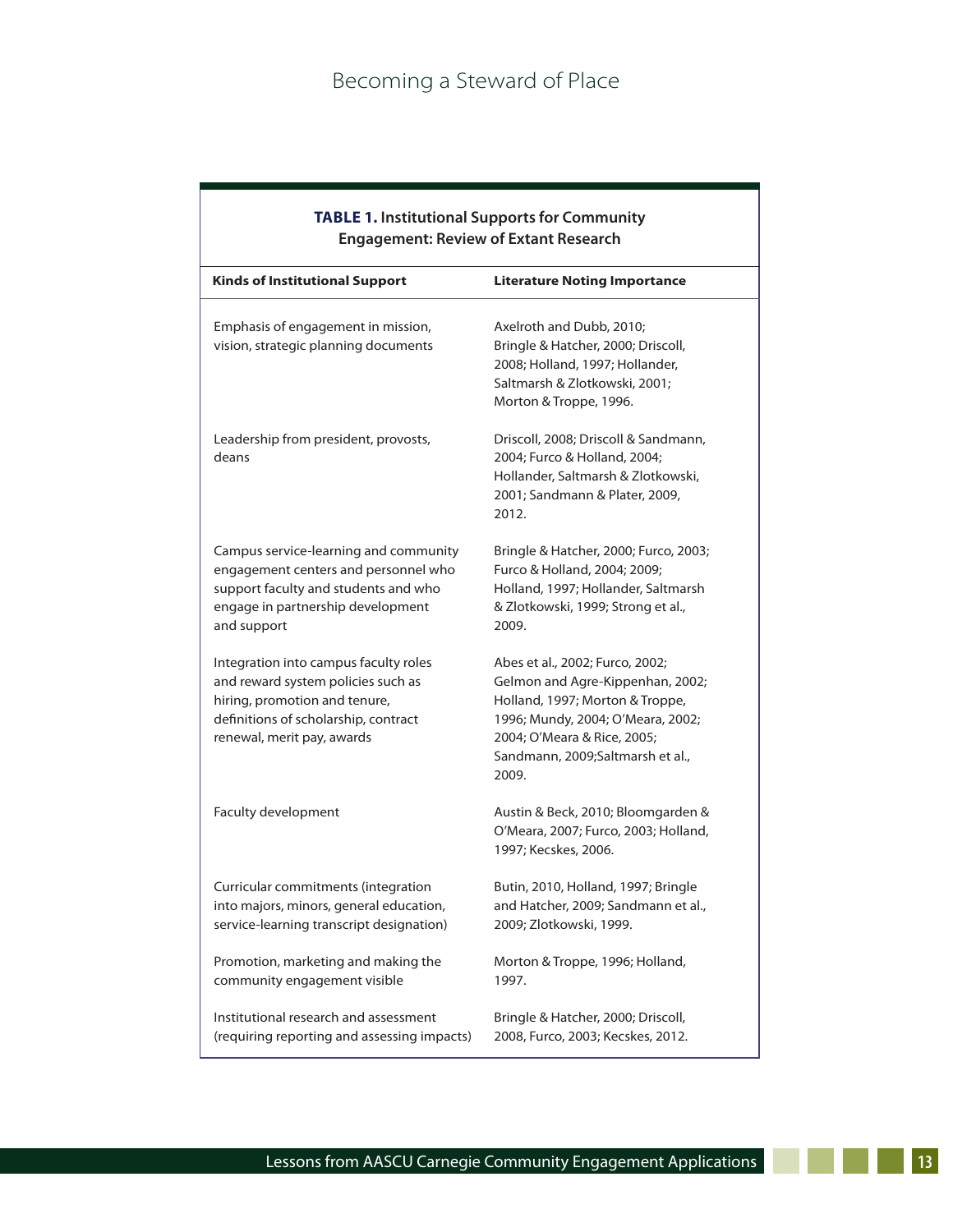# **n** Mission

#### **Key Findings**

68.5 percent of the AASCU campuses referenced their region in their mission statement. These were specific references to commitment to a geographical area smaller than a state (region, neighbors, area, urban, city) and often included the local and the global.

#### **Examples**

- $\blacksquare$  "... the university is committed to advancing the regional and global community through scholarly activities, research and public service;" "We envision engaged citizens of [X University] (students, faculty and staff) who genuinely invest in their university community and their host communities (locally, regionally, nationally and globally)."
- $\blacksquare$  "[X University] seeks to respond to the needs of the region and greater metropolitan area, serve as an engine of change in the academic and socioeconomic environments of the state, and create a productive future for our students, our region, and enrich the lives and opportunities for all members of its community."
- n "[The mission is to] foster interactions and partnerships with our surrounding communities, and provide opportunities for the intellectual, cultural, and artistic enrichment of the region."

#### **Discussion**

There were powerful examples of mission statements that connected a commitment to community engagement to a larger purpose of higher education and to a commitment to the local area and to the region. Some examples of these statements are:

- $\blacksquare$  "... to further the goals of a democratic society through wide participation and civic responsibility in community, social, and economic affairs."
- "Graduates are provided a foundation . . . for lives of ethical and civic responsibility to better understand global complexities and an American society of increasing diversity."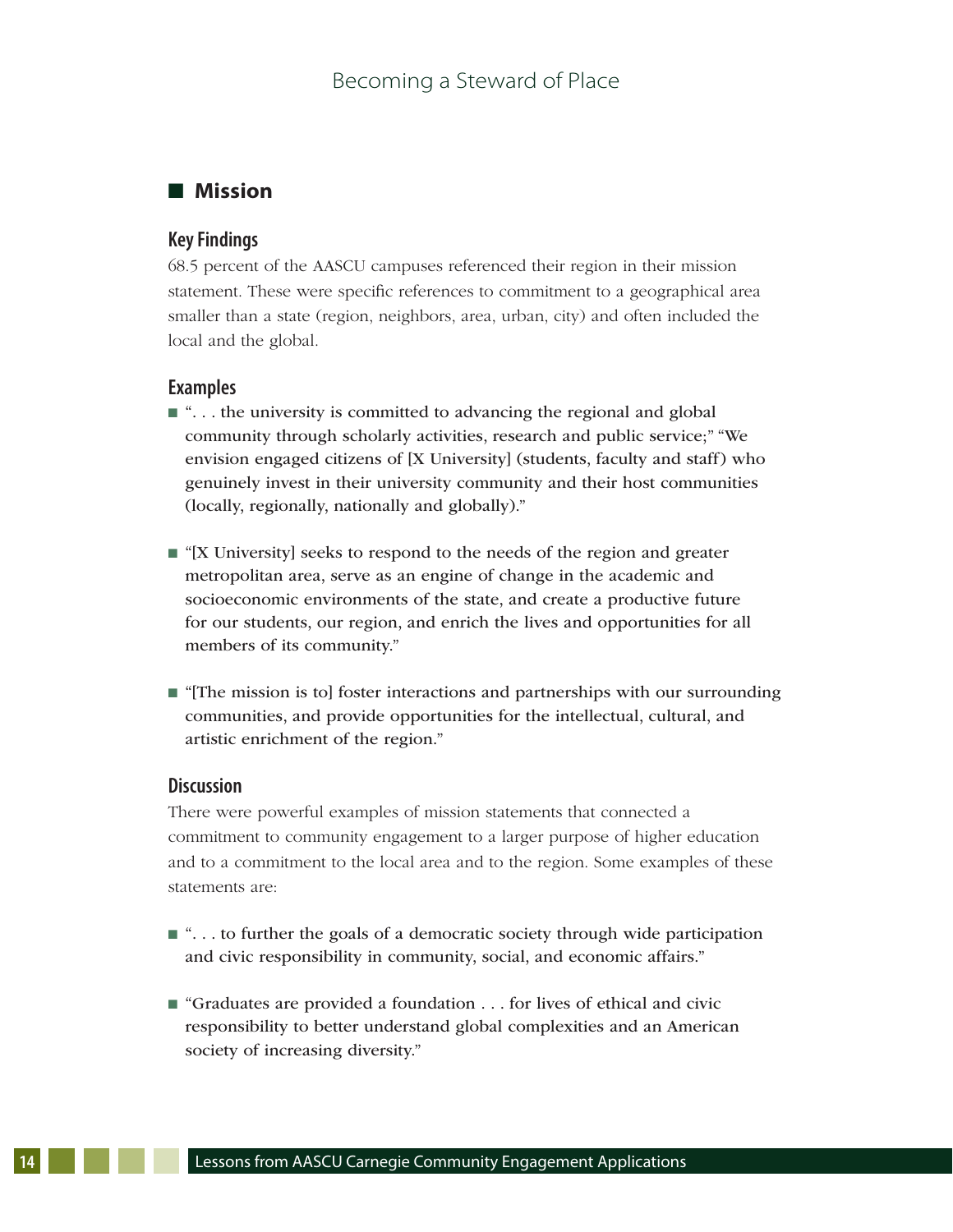$\blacksquare$  "[X University] will bring together an increasingly diverse and talented student body, faculty, and staff to form a learning community that, along with community partners, involves its members in active learning, scholarly discourse, and reflection. Through engaged excellence [the campus] creates opportunities for students to display leadership, civic engagement, social responsibility, and effective citizenship."

The mission statements reveal some common characteristics related to community engagement, including:

- $\blacksquare$  Outcomes linking student learning to engagement in the community;
- $\blacksquare$  The integration of teaching, research and service connected to engagement; and
- Specific research connection to engagement.

#### **Outcomes linking student learning to engagement in the community:**

- I Just over 13 percent of the mission statement responses made a specific connection between student learning outcomes and engagement in the community. This number does not include 9 percent of the responses that include the term "service-learning," signifying community-based academic courses. Examples of student learning linked to engagement are:
	- "... faculty and staff work actively to develop students as citizens and leaders of the community by combining classroom learning with out-ofclass experiences (internships, practicum, service-learning, and related experiential opportunities.)"
	- "[The University] focuses on student-centered learning enhanced by community partnerships and ... graduates students who are prepared to be engaged citizens in the regional and global community."

#### **The integration of teaching, research and service connected to engagement:**

- Mission statement responses in 12 percent of the cases made specific reference to the relationship of the core faculty roles to community engagement. These missions included language such as:
	- "[X University] is committed to being an outstanding, teaching-intensive, research-driven university that emphasizes student engagement, scholarly and creative achievement, civic participation, and global perspectives."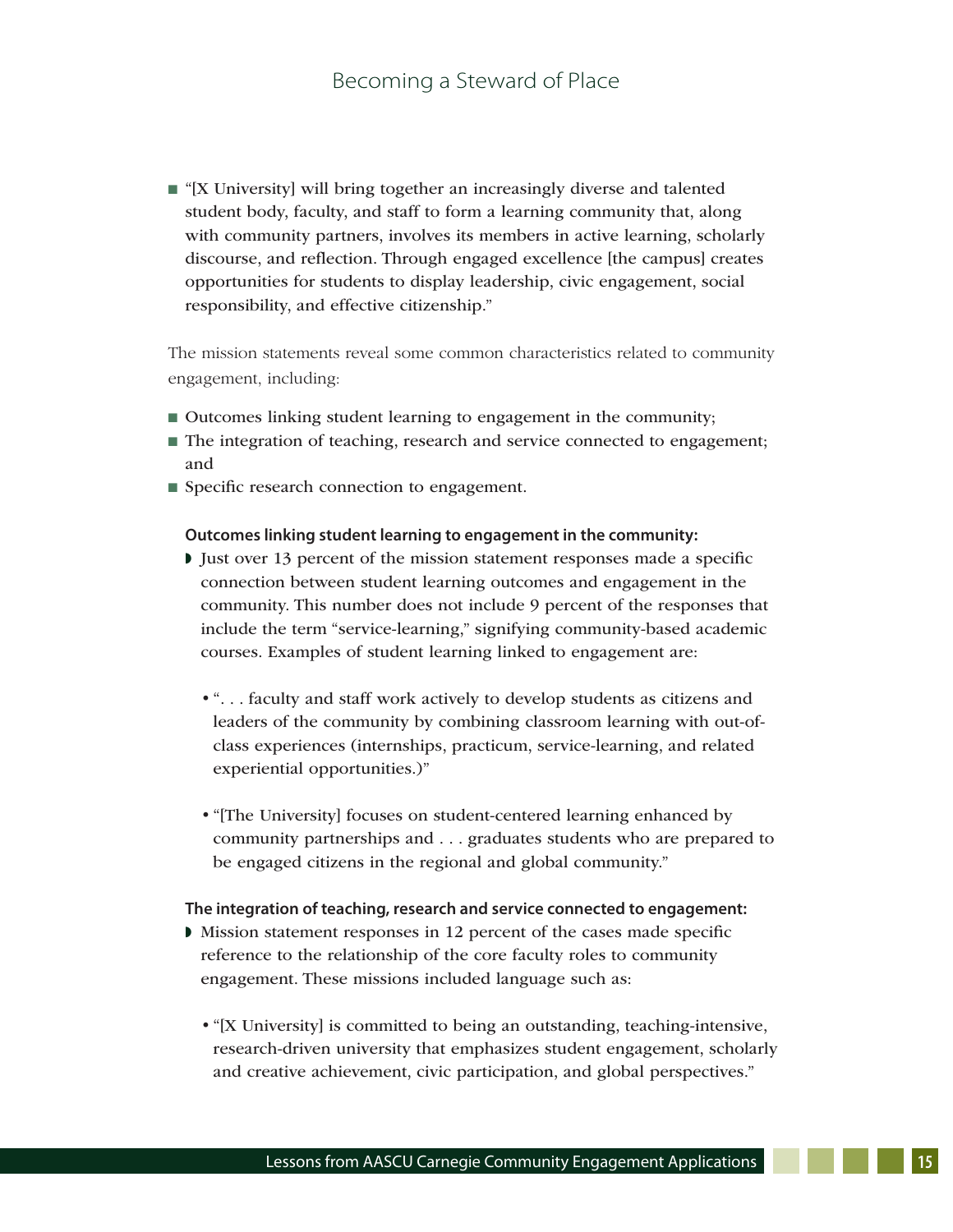- "The University is committed to academic excellence and community partnerships through curriculum, teaching, scholarship, and services."
- "The [College] unites excellence in teaching, scholarship, civic engagement, and stewardship to create a student-centered learning community."

#### **Specific research connection to engagement:**

- In 12 percent if the responses, the mission statement specifically references the connection between research and engagement. Examples of this connection included:
	- "We engage in collaborative activities . . . to generate, disseminate, integrate, and apply knowledge."
	- "We conduct wide-ranging, collaborative research to meet society's needs and engage in service projects and partnerships to enhance the university and community's social, economic and intellectual life."

# **n** Strategic Planning

#### **Key Findings**

Every application checked the "yes" in the framework and provided evidence affirming that community engagement is part of their strategic planning. In almost every case, community engagement was specifically and concretely articulated, encompassing multiple dimensions of the institution.

#### **Examples**

There is strong evidence that being an institutional steward of place shapes the strategic priorities of the AASCU campuses. There is also evidence of a framing of engagement with community that was reciprocal and mutually beneficial, valuing the assets that the community brings to the partnerships.

#### **Aligning as a Steward of Place:**

**F** "The Strategic Plan, entitled 'Moving Forward Together,' makes very explicit the importance of community engagement and stewardship of place . . ." Enhance [the campus'] sense of stewardship of place by increasing its commitment to [the region]."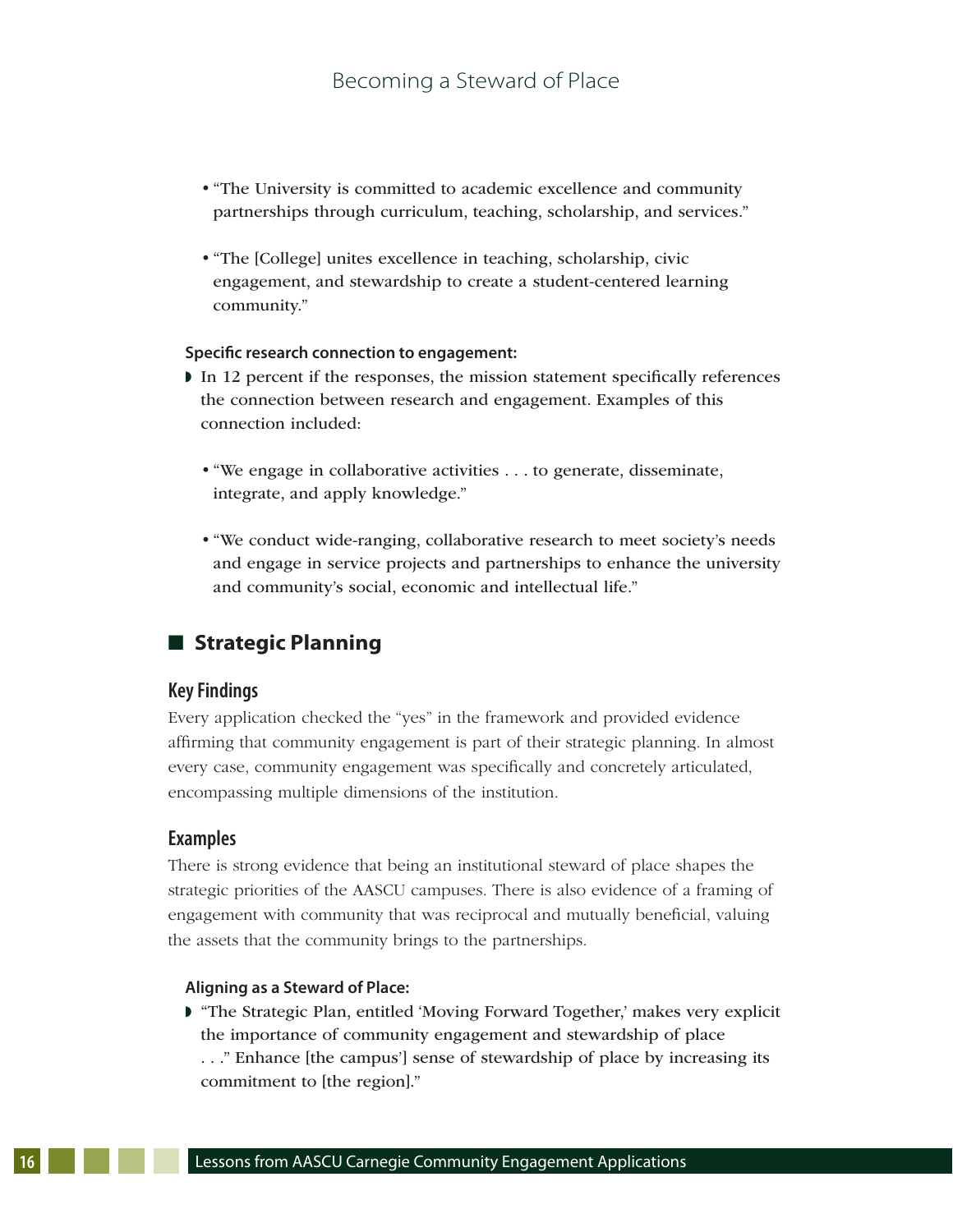$\triangleright$  "This Design Principle highlights a legacy of community service and engagement between university and community [as is] designed to develop our local communities, regions and state. The emerging global economy broadens our definition of community to include the world, and The University of [X] is committed to engagement as citizens of our school community, our local community and the world community. The University of [X] will be known for this commitment to engagement at all levels and for transcending the artificial barriers that separate and isolate."

#### **Reciprocity and Collaboration:**

- $\blacktriangleright$  "Provide opportunities to learn from external communities through internships, cooperative education, and other field activities ... Promote collaborative and innovative exchanges ... to ... enhance opportunities for all learners ... Develop mutually beneficial working partnerships with public and private sectors; Develop community-centered programs ..."
- $\blacktriangleright$  "The university is committed to direct, two-way interaction with area communities and other external constituencies—regional, national and global—through the creation, exchange, and application of knowledge, information, and expertise for mutual benefit."
- If Evidence of reciprocity and collaboration was also apparent in examples of community advisory boards and collaborative planning between campuses and community partners. Some of the responses to the Carnegie framework address joint planning processes. Some examples include:
	- "... community input was solicited as part of the strategic planning process through a Community Connections Forum and through invited community participation in a follow-up forum, Shaping Our Future Together."
	- "[The campus'] most recent strategic planning effort began with Campus and Community Dialogue sessions in fall 2007. Eleven sessions in [the city] and across the [region] with more than 350 participants that included students, faculty, staff, alumni, and community leaders, the [campus] community, in a pre-strategic planning organization development process, identified the strengths of the university and the aspirations of its people. Participants were encouraged to turn their focus to their hopes and dreams for the immediate future."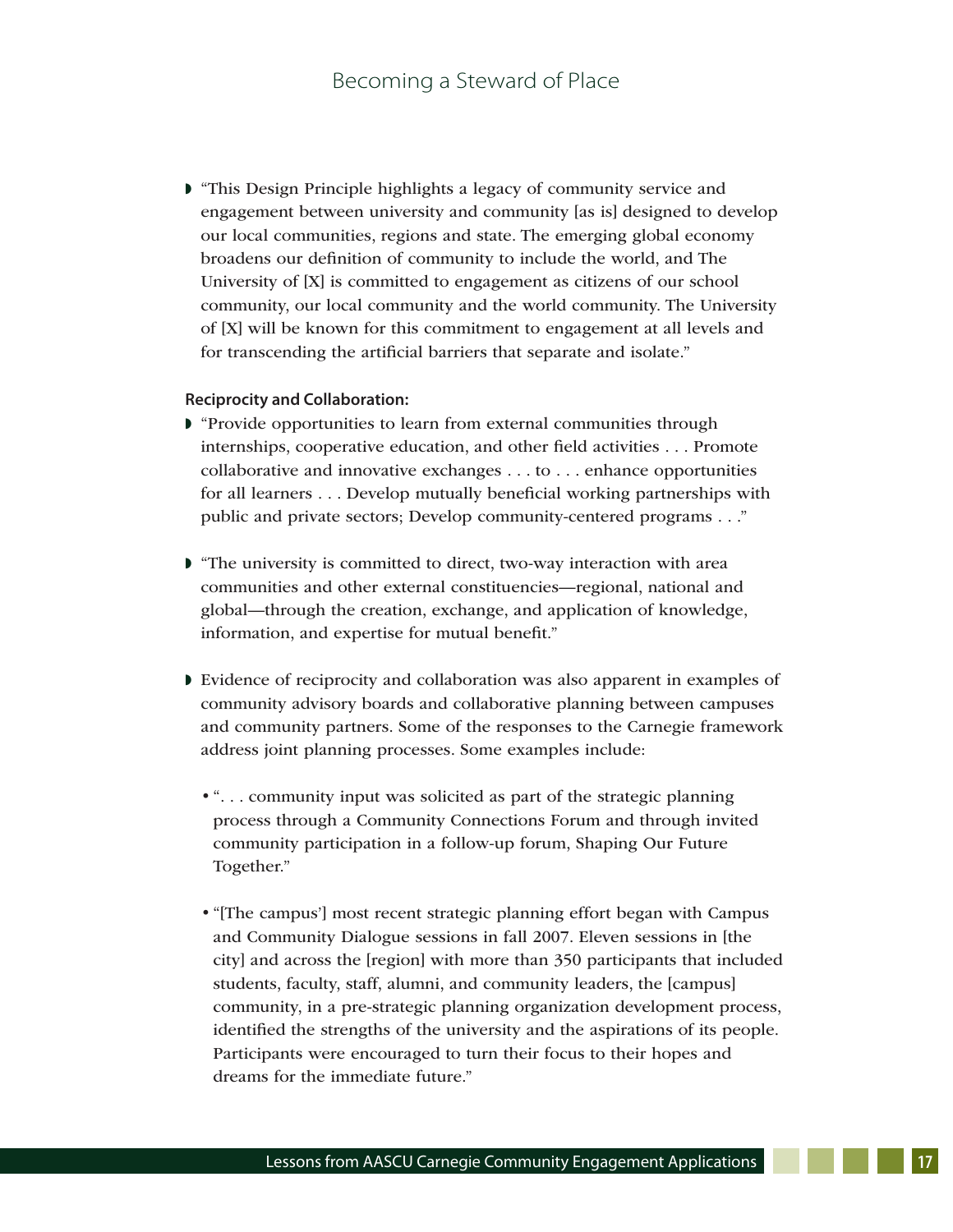- "A nine-member Outreach and Engagement Task Force is integrally part of efforts to develop the new 2011-2016 strategic plan. Four town hall meetings are being planned to solicit community feedback throughout the year-long planning process.
- "In the strategic planning process . . . faculty and staff members, along with local community members and state representatives, worked cooperatively and candidly to create a visionary affirmation of mission."

#### **Discussion**

Four strategic priorities emerged in the Carnegie data:

- $\blacksquare$  Economic development;
- Connecting local engagement to global engagement;
- $\blacksquare$  Commitment to K-12 schools; and
- Connecting community engagement to student retention and success

#### **Economic Development:**

- **1** 35.8 percent of the responses identified economic development as a priority of community engagement. Economic development includes a range of activities: (1) workforce readiness; (2) hiring and procurement; (3) local investments; (4) preparing future entrepreneurs; (5) assisting current small businesses, nonprofits and entrepreneurs; (6) tech transfer; and (7) business and research incubators. A sample response is:
	- "The fourth of five strategic directions in the Strategic Plan . . . reads, 'Economy and Quality of Life: Be a leader strengthening the economy of the [region] and enhancing the quality of life for its citizens ... establish and maintain collaborations and alliances among academic institutions ... economic development agencies, and industry; promote and support entrepreneurial activities ...; facilitate the transfer of products of research, innovation, and other academic endeavors to business and industry . . .'"

#### **Connecting Local Engagement and Global Engagement:**

 $\triangleright$  Of all the applications analyzed, 23.8 percent identified a strategic priority of making international engagement and partnerships a compliment to the local strategic engagement activity. An example of how this was expressed is: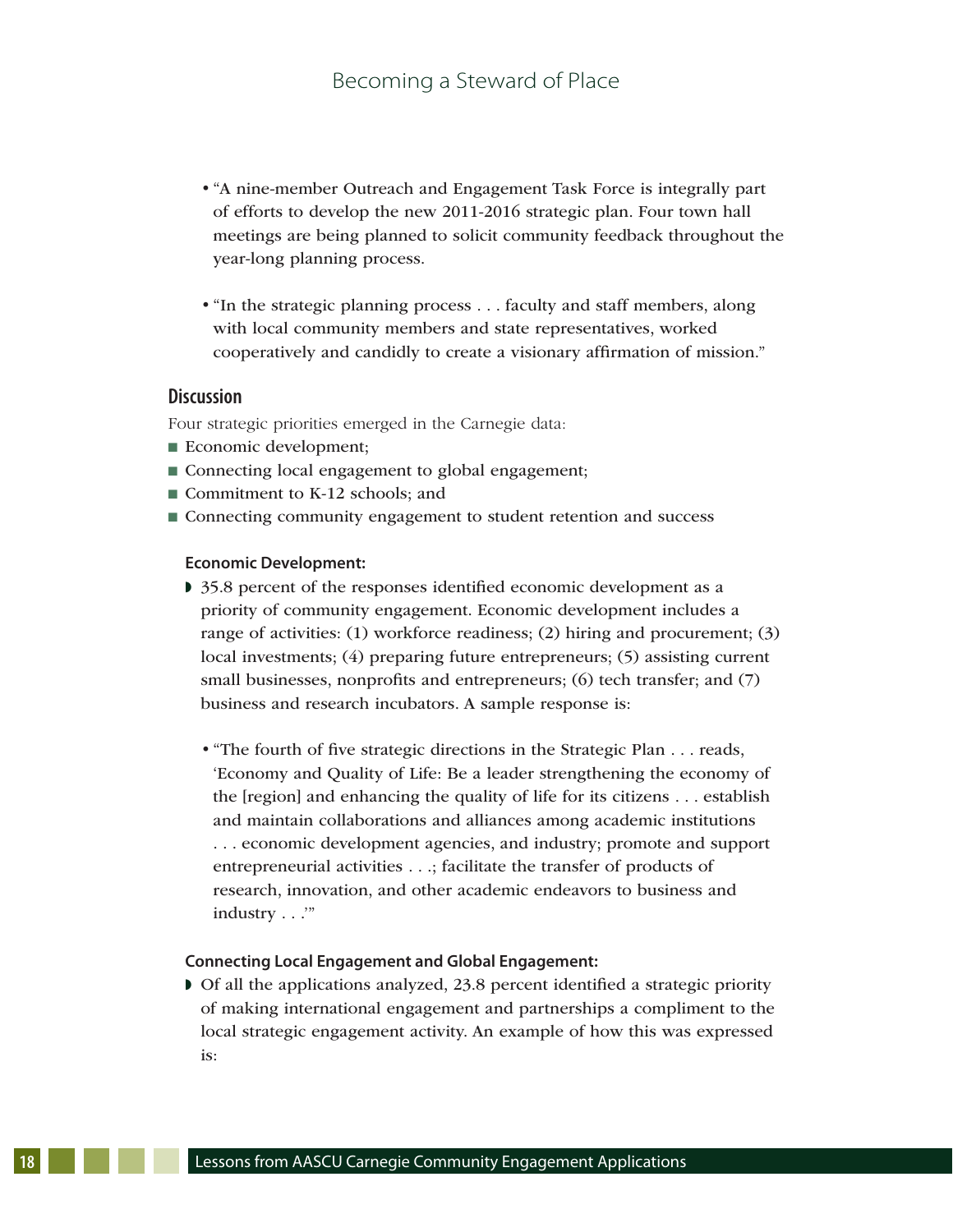• "Goal 10 is to 'Internationalize/Globalize the academic culture and environment,' which includes the strategies to 'Develop partnerships with local, national, and international communities, businesses, and government leaders for the delivery of academic offerings . . . '"

#### **Commitment to K-12 Schools:**

- $\triangleright$  15 percent of the responses specifically identified a strategic commitment to the local K-12 schools as a strategic priority. A sample response included:
	- "Strategies include involving the community to assess regional needs and opportunities for partnerships, collaborating with K-12 schools to increase college attendance, and establishing avenues for community stakeholders to become involved in [the campus'] community engagement work.

#### **Connecting Community Engagement to Student Retention and Success:**

- 12 percent of the responses specifically identified the retention and success of undergraduates as a dimension of their community engagement strategy. This commitment was expressed in a number of ways, including:
	- "Essential to 'Student Access  $\&$  Success' is [the campus'] commitment to incorporate service-learning into degree programs through the CSLL; and support existing and new clubs/organizations that foster service-learning and civic engagement."

#### **n** Leadership

#### **Key Findings**

74.6 percent of the applications indicate that the president of the campus is explicitly promoting community engagement on campus, followed by the provost/ chief academic officer at 55.2 percent. 8.9 percent of the campuses identified the vice president for student affairs, and 4.4 percent identified positions such as vice president for economic development, public relations, or community affairs as promoting community engagement. Attending social events was identified most frequently (40.1 percent) a as way that the executive leadership promoted community engagement, followed by presentations to the legislature at 17.8 percent. Serving on local, regional and state boards of directors (31.5 percent)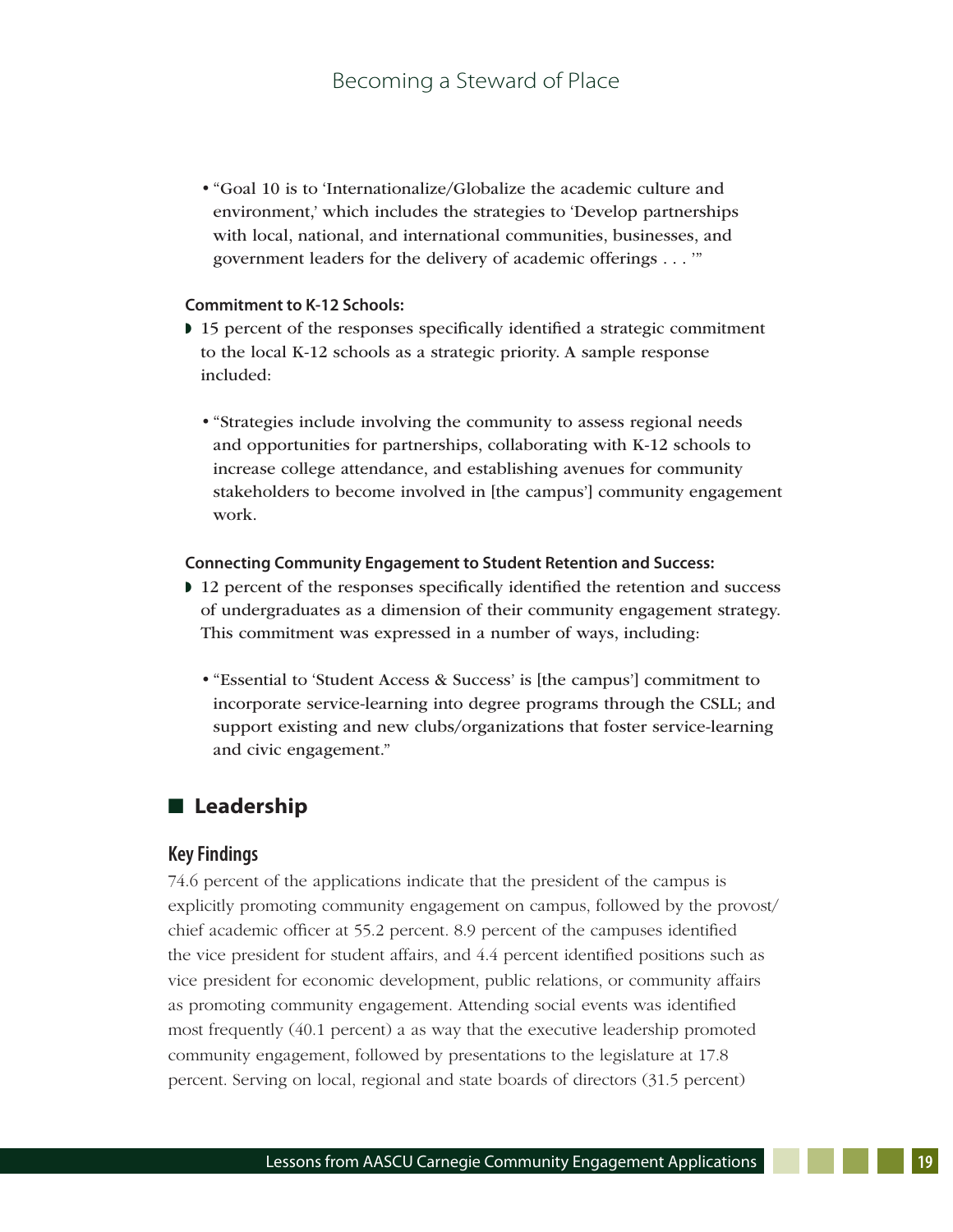and allocating financial resources (15.7 percent) are the two of the most prevalent actions by executive leadership expressing engagement.

#### **Examples**

- $\blacksquare$  "President utilizes a variety of media to connect to the community. [X University] produces a cable television program, hosted by president. In this innovative program, president engages community leaders, elected officials, faculty members and students in a conversational dialogue about issues of community interest. This 30-minute program airs on local cable. In addition, the president and provost make presentations designed to foster community engagement at [X] City Council meetings and to area service organizations."
- $\blacksquare$  "Each fall, to emphasize the importance of engagement, the provost, members of the provost's staff and the vice chancellor for public service accompany new faculty members on a one- or two-day tour of their region, stopping at sites where the institution maintains a significant outreach presence to hear from veteran faculty about their scholarly engagement activities."
- $\blacksquare$  "In order to demonstrate the importance of community engagement, the chancellor regularly conducts regional listening tours on which he promotes the institution's engagement with the community, has moved a regional economic development institute to his office and hired a special assistant to run it."
- $\blacksquare$  "While many of these [community engagement] programs began on grant funding, the university saw the positive effect they had on [X University] students and the local community, and when grant-funding ended, [campus] leaders made the commitment to sustain them."

#### **Discussion**

The documentation indicated that leadership matters in two main ways: Being the institutional public advocate for community engagement; and Committing personal and institutional time and resources to community engagement.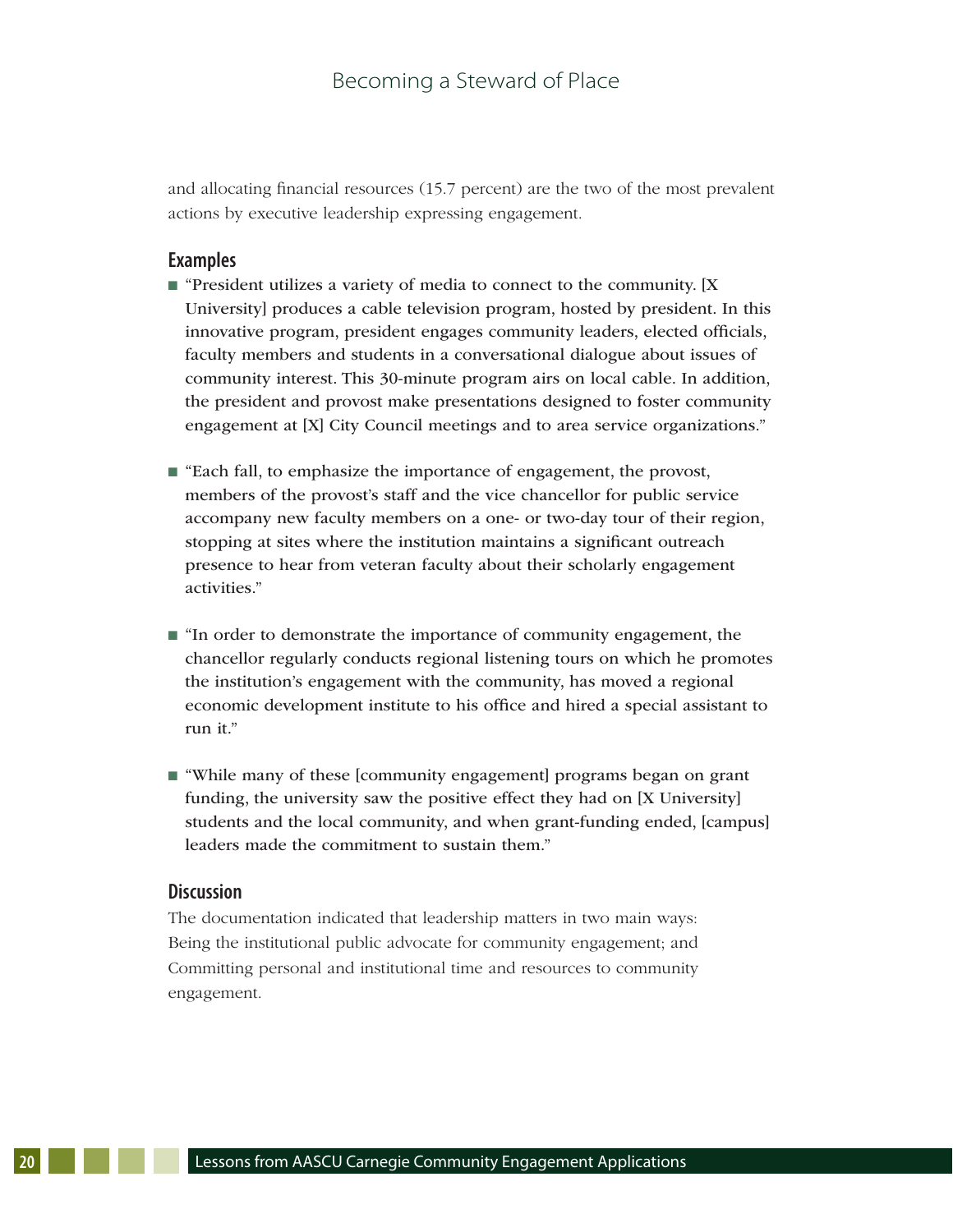#### **Leading Through Public Advocacy:**

- $\blacktriangleright$  Examination of the applications found that the executive leadership for community engagement manifested itself primarily through the effort of the leaders being publically visible and vocal about their advocacy for engagement. The executive leaders speak about community engagement to constituents on and off campus at various occasions. Typical statement might include: "Institutions of higher education have been challenged to be more responsive to the economic needs of the region, state and nation, with the corresponding charge that we need to change in some fundamental ways to meet these needs" or "We change the lives of those in our communities by asking the right questions and expecting much better from our society. . . . We're not just building a city with a university in it, we're building a university-city."
- $\blacktriangleright$  Also, the executive leaders frequently write about community engagement using various venues such as the campus newspaper, alumni magazine, and professional and institutional Web pages. An example of a president's statement in the university's magazine was: "We are proud that our university is a major partner in helping protect and serve the people in our communities. During these exciting times, we need to continue to have our shoulders to the wheel, producing graduates who are well-trained and ready to assume jobs in every area of human endeavor. The university will seek additional collaborative partnerships with school systems, municipalities, government agencies and private firms—conducting scientific research to prepare students for rewarding careers."

#### **Leading Through Personal and Institutional Commitment:**

In some cases, as leaders advance in their careers, their personal commitments to community engagement persisted and grew, or reinforced the institutional commitment where they set "the tone and provide the fabric for each unit of the campus to create the tapestry of community engagement across the curriculum, which has become [X University's] way of life." The data also reveal that the executive leaders serve on various local community engagement related committees and boards; provide space; "create policies and procedures that support the growth of service; and garner financial resources that sustain service programs." One particular investment frequently noted and provided as evidence of institutional commitment, was joining and sustaining the institution's membership in national organizations, such as Campus Compact.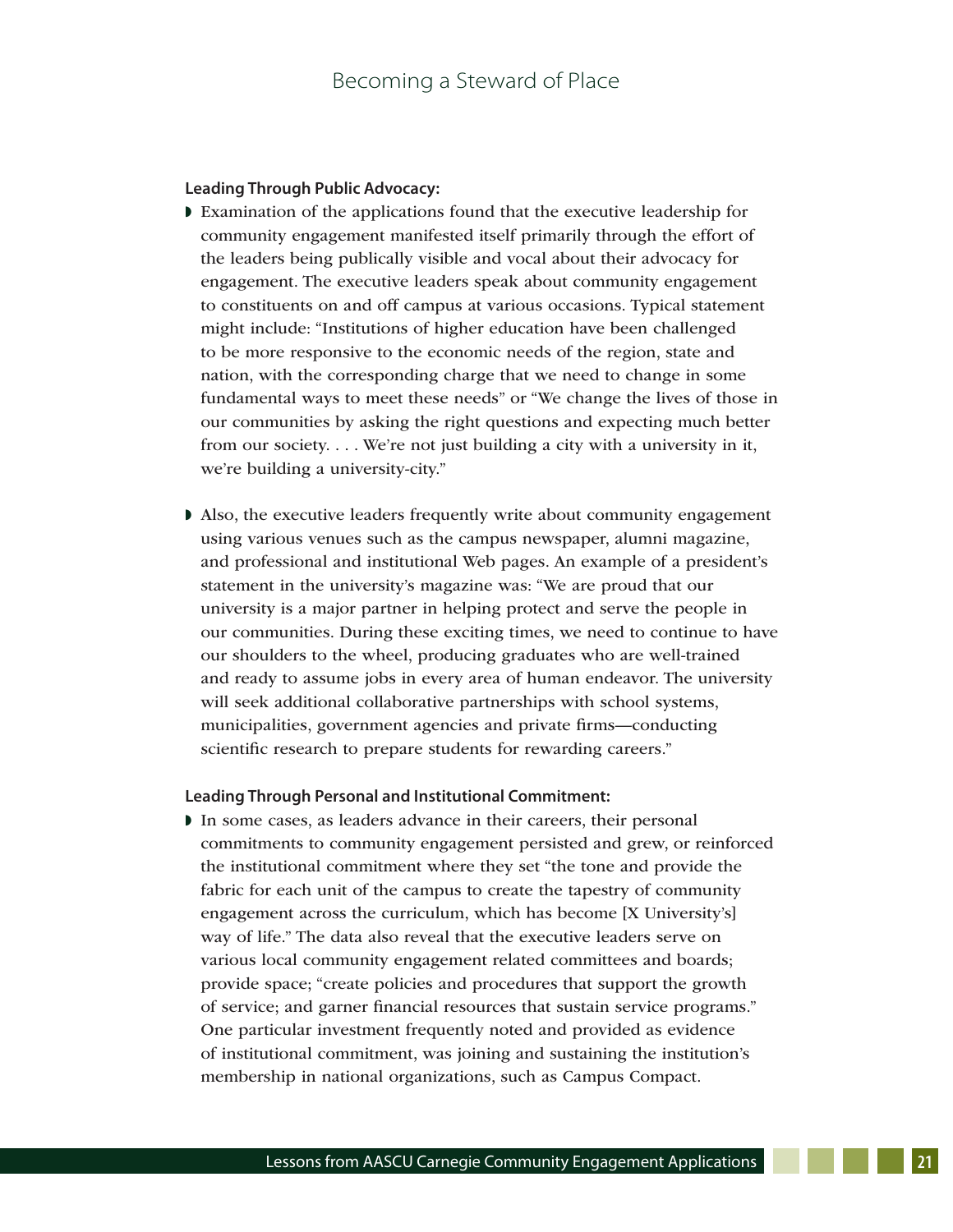# $\blacksquare$  Infrastructure

#### **Key Findings**

100 percent of the applications indicate that they have some kind of coordinating infrastructure for community engagement. 43.3 percent of the institutions have a single coordinating unit, followed by 28.4 percent that have multiple coordinating units on campus. The yearly data (2008 compared to 2010) reveal that the number of institutions with single coordinating units dropped from 24 to five, while the campuses with multiple units increased from three to 16. 100 percent of the applications indicate that they have internal, core operational budgets for community engagement.

#### **Examples**

- Single coordinating unit: "[X Center] was founded in 1999 as a campus-wide initiative to build and advance partnerships in [X and X] Counties. The office advances community-based programs by supporting faculty in developing community-based teaching that integrates academic theory with community service, facilitating faculty research that directly addresses local problems, and coordinating civic engagement experiences."
- $\blacksquare$  Multiple coordinating units: "Two centers/offices exist for the purpose of supporting and advancing community engagement: [X] and [Y]. [X] is funded through Academic Affairs, and [Y] is funded through the President's Office."

#### **Discussion**

AACSU institutions are structuring themselves to lead, coordinate, deliver and fund community engagement, though they are doing it differently and are usually driven by the size of the college or university.

#### **Organizational Structures to Support Engagement:**

w Our analysis found that the majority of the institutions have or moved towards centralized infrastructure for the promotion and coordination of community engagement. Specifically, two main infrastructure types are currently evident in AASCU institutions: (1) Single coordinating units where one predominant entity is responsible for campus-wide coordination of community engagement, including but not limited to service-learning, applied research, volunteerism and partnerships. (2) Multiple coordinating units where two or three parallel entities align with the three divisions: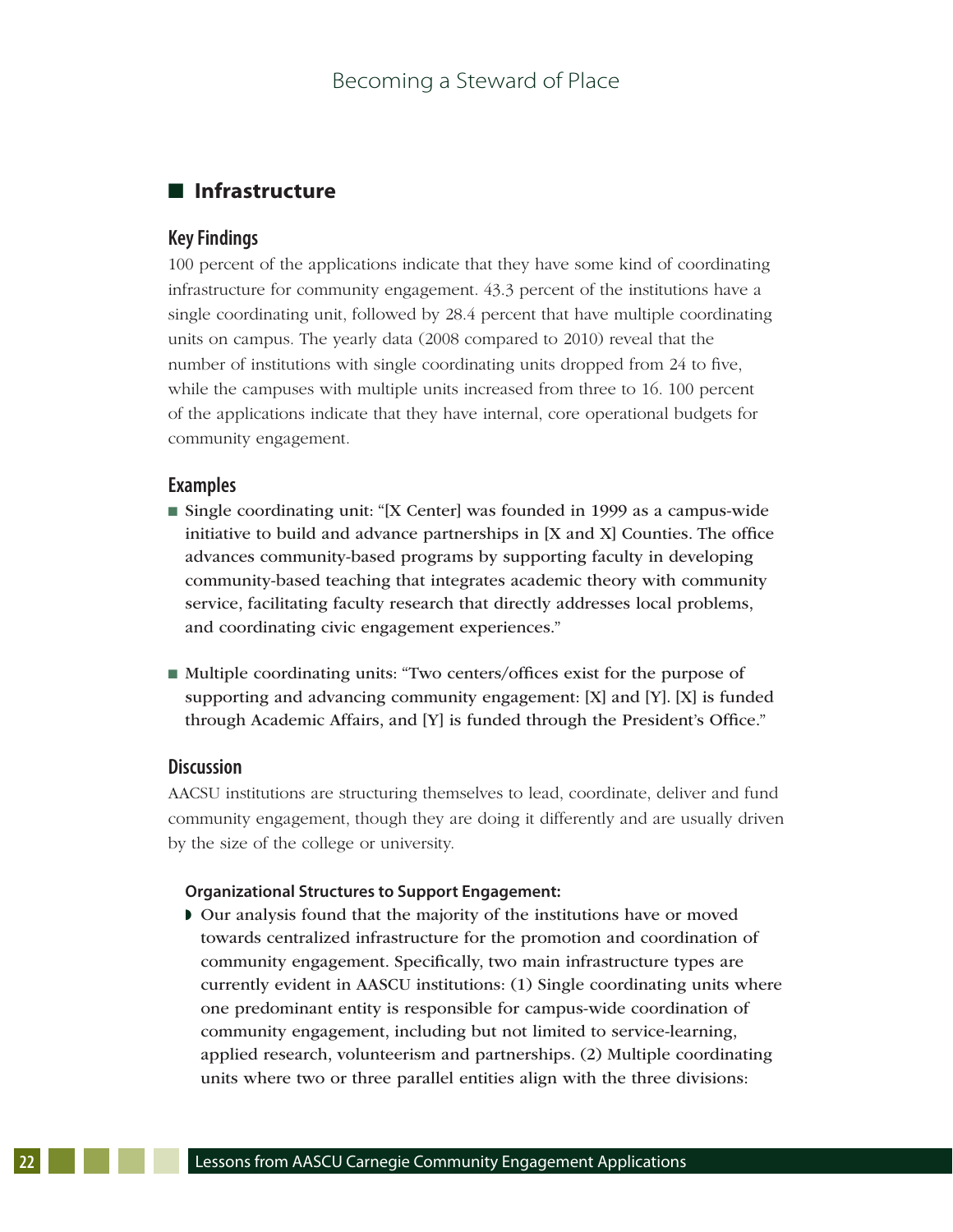academic affairs, public or government relations or institutional advancement. Each entity is a centralized body that coordinates engagement within the respective division.

#### **Resource Development is Pervasive for Community Engagement:**

 $\blacktriangleright$  In terms of funding, it was found that all institutions have located permanent operational money for community engagement units (offices and/or centers). State allocations are the main source. There are also resources brought in through fundraising and grants—from partnerships, contracts and grants with federal, state and local governments, along with private foundations, corporations, organizations and private individual donors. Fundraising for community engagement is core to all the institutions: "All program fund-raising is directed at community engagement as one of the core principles on which the university is built." Several entities have played major roles in fundraising. The advancement office or office of development, "secures non-appropriated resources from: individuals, corporations, foundations, governmental agencies;" foundation and student organizations who "are immersed in various community projects" "throughout the year with events;" campaigns; drives; and other initiatives. Other fundraising arms include community engagement centers and units, as well as individual faculty and staff. For instance, "Faculty and staff contributions are earmarked to foster community engagement in the form of student scholarships."

# **n** Faculty Scholarship

#### **Key Findings**

100 percent of the applications indicated journal article publications and conference presentations in both the faculty scholarship associated with curricular engagement achievement and outreach and partnership activities. Engaged scholarship is evident across disciplines: A variety of fields in natural sciences, social sciences and liberal arts reported faculty scholarship associated with curricular engagement achievement, as well as outreach and partnership activities. Education is the leading field for both types of faculty scholarship.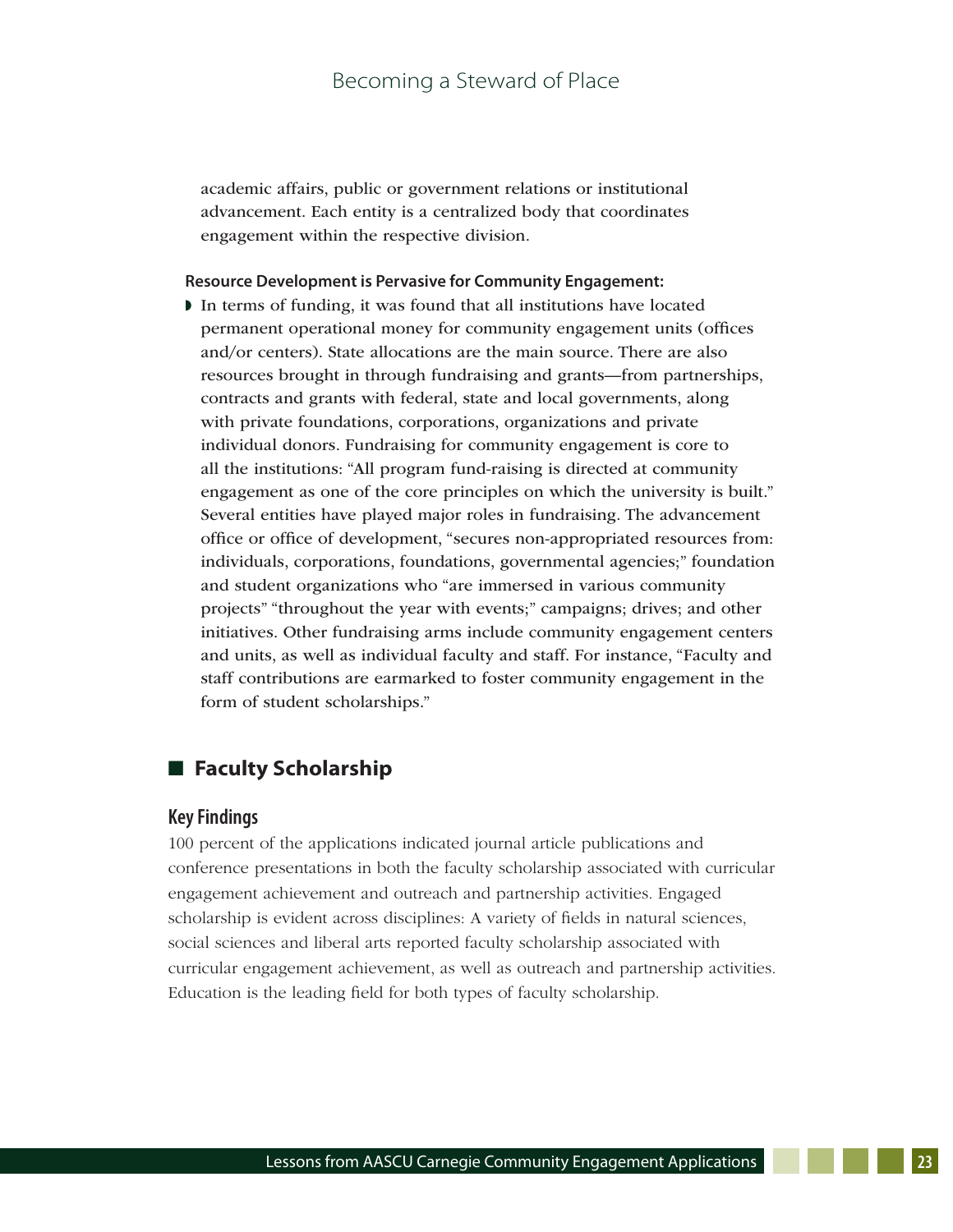#### **Examples**

- $\blacksquare$  "Dr. [X] in Earth and Atmospheric Department spent time in . . . filming 'X,' a movie which has been picked up by the Discovery Channel." (Scholarship associated with curriculum.)
- $\blacksquare$  "Arts Management: [X] (2008), with the help of students, conducted focus groups within the community and developed a Cultural Plan for [X] County." (Scholarship associated with outreach and partnership activities.)
- $\blacksquare$  "Dr. [X] (Social Institutions) led a total of 213 students who participated in the service-learning micro-lending project (70 fall semester, 112 spring, 31 summer). Students raised money through various projects and donated the funds to small entrepreneurs." (Scholarship associated with curriculum.)
- $\blacksquare$  "As part of ongoing efforts to make primary archaeological information and data available to professionals and the interested public, the Archaeological Survey maintains an extensive online library of PDF versions of its reports for public dissemination." (Scholarship associated with outreach and partnership activities.)

### **Discussion**

Faculty members are involved in scholarly work associated with community engagement, resulting in a wide variety of scholarly products across disciplines and fields addressing curricular, outreach and partnership venues, usually featuring student involvement.

#### **Engaged Scholarly Products are Diverse:**

w Our examination of all the application responses indicated that there is no clear distinction between the products/artifacts of scholarship associated with curricular engagement and with outreach and partnership activities. Conference presentations and journal publication are the two primary forms of faculty scholarship of community engagement. Second-tier types of scholarship were books, book chapters, action research studies and reports (technical, research). There were not many policy reports. For certain disciplines, such as art or performance, the engaged scholarship took forms of performance, exhibition and other artistic products. "[X University] values performance and artistry as forms of scholarship. Replacing the retiring [X] Quartet ..., the [Y] immediately conquered audiences in [X city] and [Y city]. Donor contributions endow faculty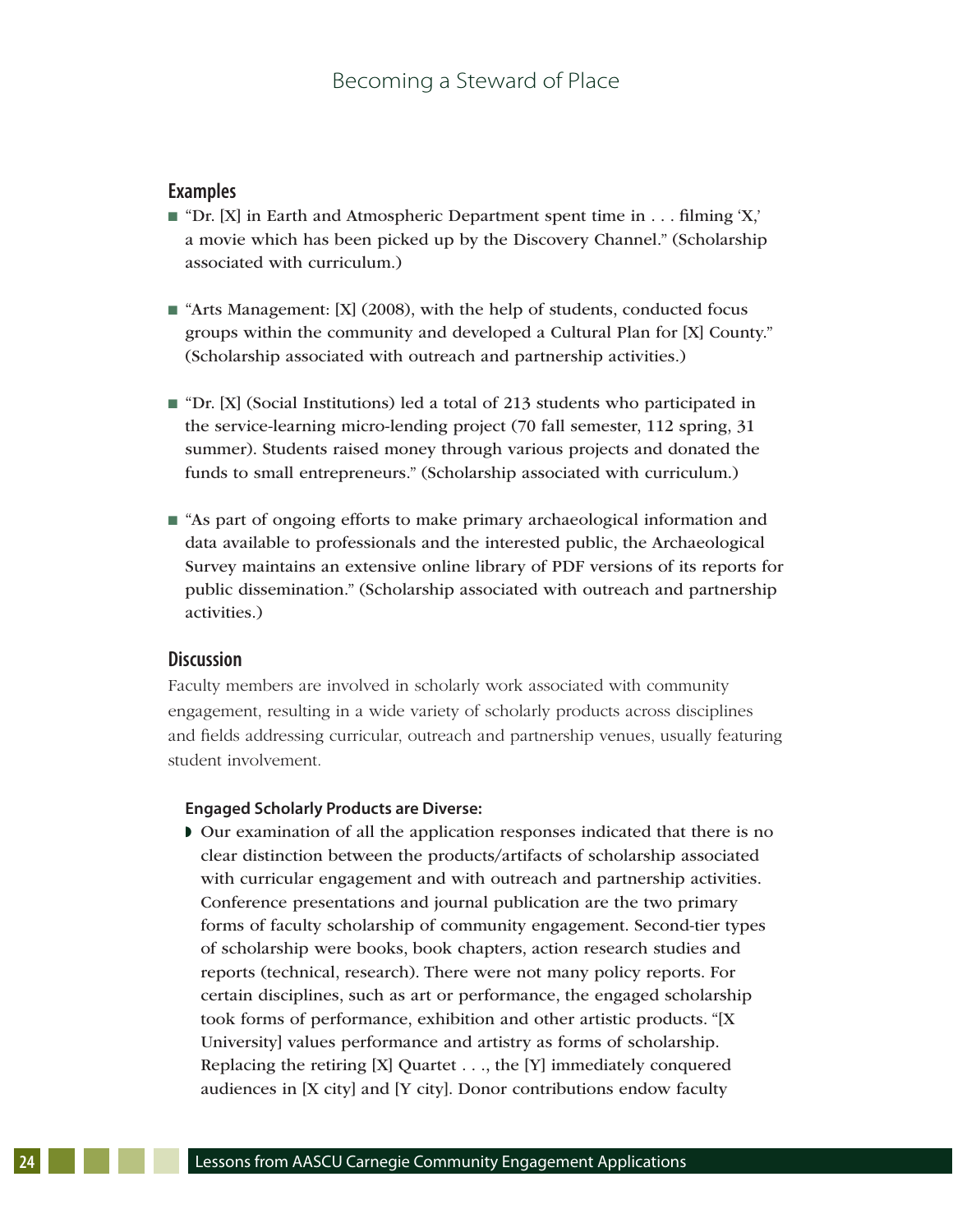positions for the members, who teach [X University] students and work with regional musicians while maintaining an international performance schedule. Other forms of faculty scholarship included workshop; editorial; training program; curriculum/course design; video; manual/guide/ workbook/pamphlet; newsletter; online showcase; and media-appearance/ recognition.

## **E** Faculty Development

#### **Key Findings**

61.2 percent of the campuses indicate targeted on-campus workshops and conferences for faculty, with 26.9 percent indicating the presence of "diverted" programs (what we refer to as "diverted" are programs for faculty development that are not solely focused on community engagement but devote some of their resources and activity to assisting faculty with community engaged teaching and research). 37.3 percent have targeted funds for faculty travel to attend and/or present their community-based research and engagement activities at conferences (14.9 percent diverted). Faculty learning and development opportunities include 28.4 percent offering targeted service-learning and community engagement outside speakers; 23.9 percent of campuses offering targeted faculty seminars, brownbags and other short-term seminars; and 11.9 percent providing targeted year-long learning communities for faculty. Only 7.5 percent of campuses identified presence of a targeted service-learning library and similar resources. In terms of Human Resource Assistance and Project Support, the highest categories are funding for community projects (rather than courses); staff that provide faculty support in designing and assessing courses; and funding for staff development (each 13.4 percent targeted). 34.3 percent of campuses offer targeted funding for course/ curriculum development.

#### **Examples**

 $\blacksquare$  "Other support for professional development includes forums organized by our Office of Service-Learning: 'Shop Talks,' scheduled regularly during each semester as an opportunity for faculty, staff, community members, and students to discuss their service-learning experiences and learn from one another, and end-of-the-year 'Reflections on Civic Engagement.' In the spring of 2008, we held a series of Book Chats based on the recent book, *Educating for Democracy*, by Anne Colby, Thomas Ehrlich, et al."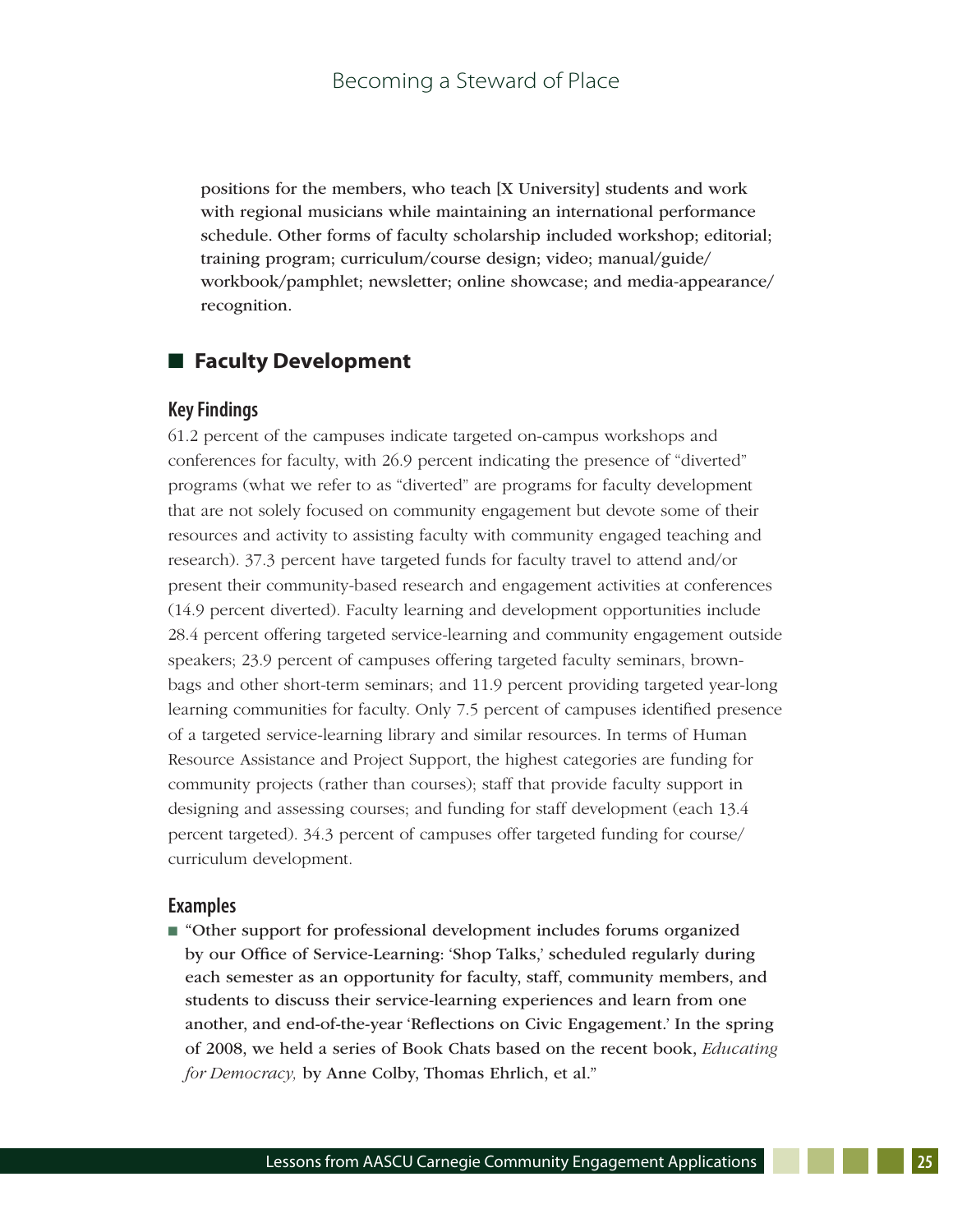$\blacksquare$  "The Center for Instructional Excellence supports university programs that provide professional development support for community engagement. Each newly selected group of Service-Learning Faculty Fellows is required to create and facilitate three service-learning workshops for campus instructors."

#### **Discussion**

A number of campuses provided on-campus faculty development workshops and seminars (61.2 percent targeted; 26.9 percent diverted) to assist with creation and/ or modifications of courses, improving pedagogy, and opening up space to discuss their teaching and scholarship with colleagues across disciplines.

"The ACT Faculty Fellows Program is a year-long program designed to improve the pedagogy of faculty with some experience with service-learning. Faculty members must apply to the program, and if selected they attend nine Service-Learning Workshops; create at least one new service-learning course and/or adapt an existing course to include service-learning within one year of completing the program; prepare a presentation to their department regarding what they gained from the program; and are encouraged to attend [X State] Campus Compact's Annual Service-Learning Institute. Plans are currently in place to create a similar fellows program for faculty interested in improving their pedagogical use of community-based research."

"The Center for Civic Engagement has developed a number of programs designed to support faculty who engage with the community. These programs include the CCE Course Development Grant Program (provides funds to faculty to develop a new citizen scholar course—to date 24 grants have been awarded; the Lead-Learn-Serve Program will award an additional 21 faculty grants in the next 2 years); a Faculty Development Workshop Series (these workshops have included Curriculum Integration Workshops, workshops on the Scholarship of Teaching and Learning, and roundtable discussions with USFSP faculty who have been awarded the course development grants ('Insights into a Civically Engaged Classroom')."

Faculty clearly act as mentors to their colleagues in course development and document various types of engagement scholarship, but they are doing so with some compensation but rarely a full course release. Some veteran service-learning faculty are voluntarily taking on this role.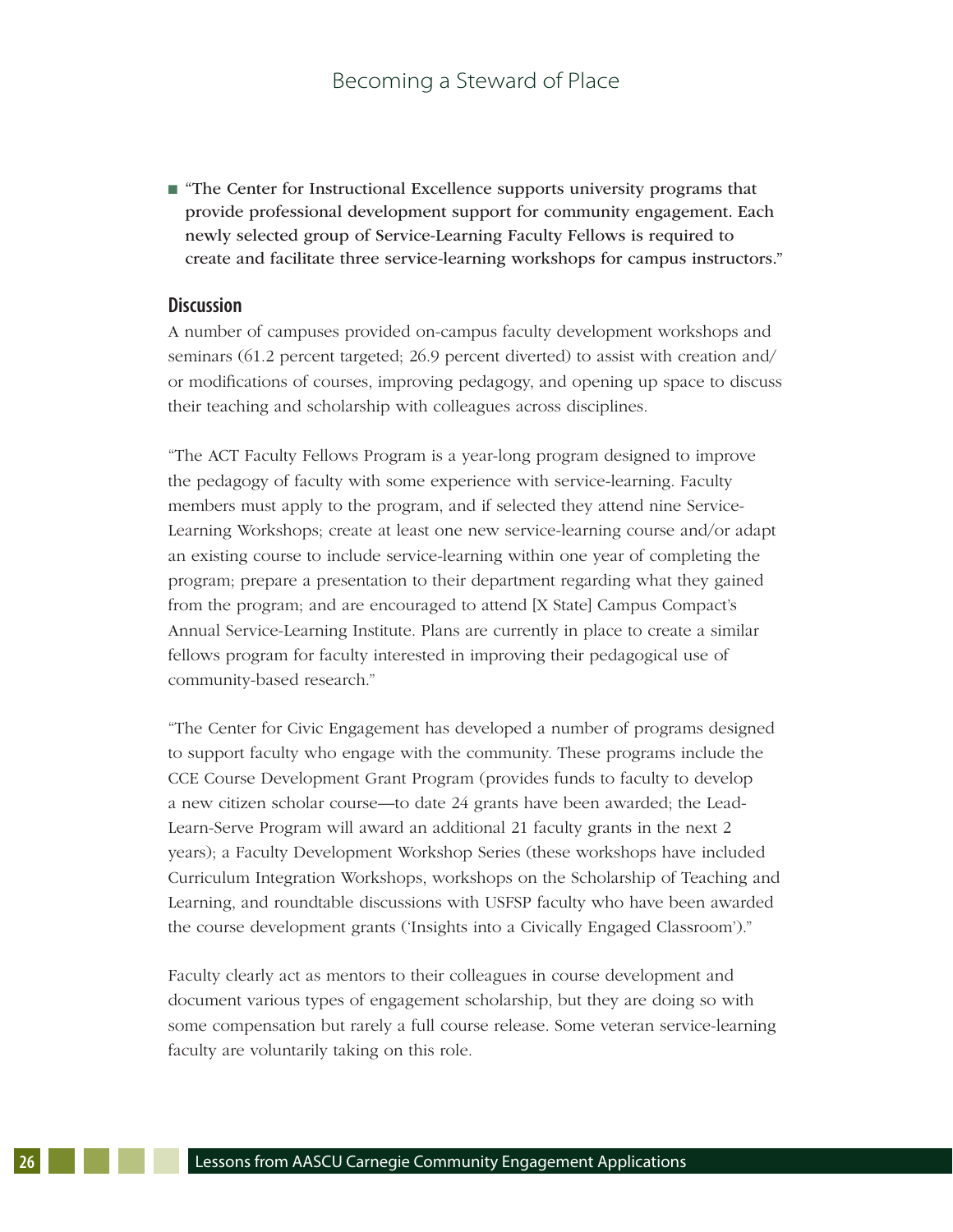"[X Center] Faculty Fellows are awarded one course release per year to serve as liaisons between the Center and their respective colleges. They serve as resources to other faculty members, conduct research on service-learning and/or implement service-learning projects."

"The Service-Learning Advisory Committee, a faculty senate committee, provides professional development support to faculty, staff, community partners and students through one-on-one consultation services, mentorship, resources and Web materials. The advisory committee is also actively engaged in the recognition of service-learning and community engagement."

Institutions indicated that faculty and staff colleagues—though often faculty—assist other faculty with incorporating their engaged scholarship (whether it be teaching, research or service) in portfolios for promotion and tenure.

"A 'Faculty-in-Residence' who has extensive expertise in community-engaged scholarship is available through [X Department] to provide assistance on how to document such scholarship."

"For the past eight years, .25 FTE release time has been assigned in both fall and spring semesters for a faculty member (designated the Service-Learning Faculty Associate), which allows that person to enhance his or her SL knowledge and skills and contribute to the SL activities at [the campus]."

Funding for course design and projects is mentioned as an important resource. Additionally, funding and faculty professional development for community-based and similar research projects was mentioned numerous times in addition to (and sometimes rather than) community engaged teaching.

"Competitive service-learning mini-grants are awarded to faculty proposing to integrate service-learning into existing curriculum; 10 mini-grants were awarded in 2007-08. The [X] Center offers mini-grants to faculty wishing to partner with nonprofit organizations on research for or about the nonprofit sector. Since 1999, [X Center] has provided more than \$200,000 in support of such activity."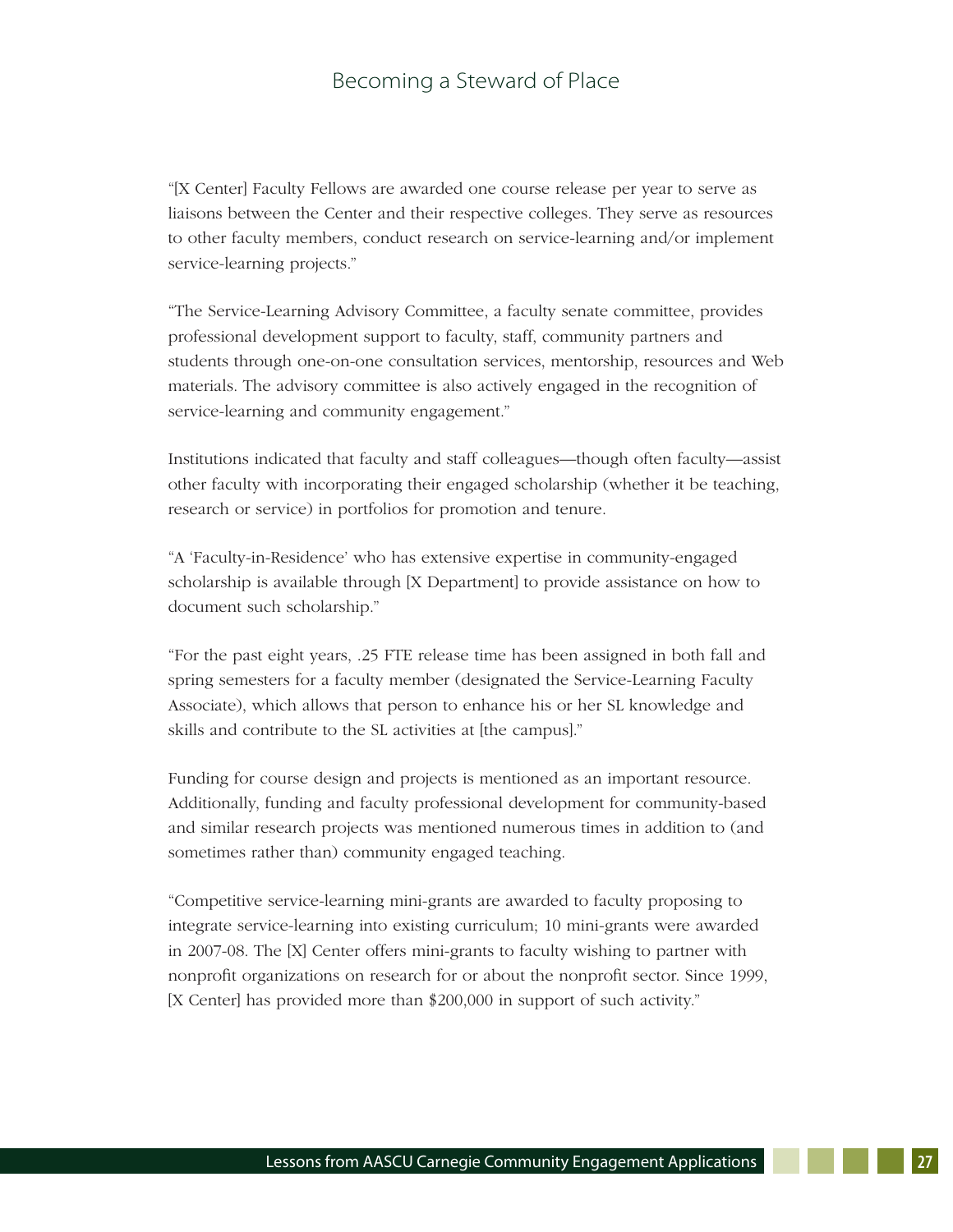"The Center for Civic Engagement budget includes \$8,000 for staff members to attend national and regional conferences, workshops, seminars and/or other professional development opportunities."

# **■ Faculty Recruitment and Reward Systems**

#### **Key Findings**

40.3 percent of applications indicate that specific department recruitment ads speak of having a community engagement mission (17.9 percent general campus recruitment ads), and 37.3 percent of campuses have department-specific faculty job descriptions that include community engagement (6 percent report all faculty job descriptions include community engagement). 47.8 percent of applicants indicate that individual departments on campus recognize community engagement in promotion and tenure (P&T) policies. In terms of promotion and tenure, 23.9 percent indicate reformed P&T policies to redefine community engagement as a scholarly activity, and 22.4 percent have revised P&T guidelines to note the importance of community engagement in faculty roles overall.

#### **Examples**

**Recruitment:** On the provost's faculty recruiting web page, [X University] intentionally seeks faculty who are committed to its mission. "Through an ambitious eight-year planning process, a thorough study of programs, and attractive retirement incentives, [X University] is now embarking upon a major reallocation of faculty positions to better accomplish its mission. The university seeks faculty who are committed to the concept of citizen-scholar, and who embrace the challenge and opportunities for higher education in the 21<sup>st</sup> century."

"Because of the direction to 'promote community engagement and development,' faculty are being sought who have had experience with 'service-learning and experiential learning opportunities, international experiences and leadership programs;' thus, new faculty members come with the expectation to engage the community and are reassured by the infrastructure that assists them."

**Reward System:** "In January 2008, [X University]'s president and provost presented the revised '[X University] Faculty Roles and Rewards: Teaching,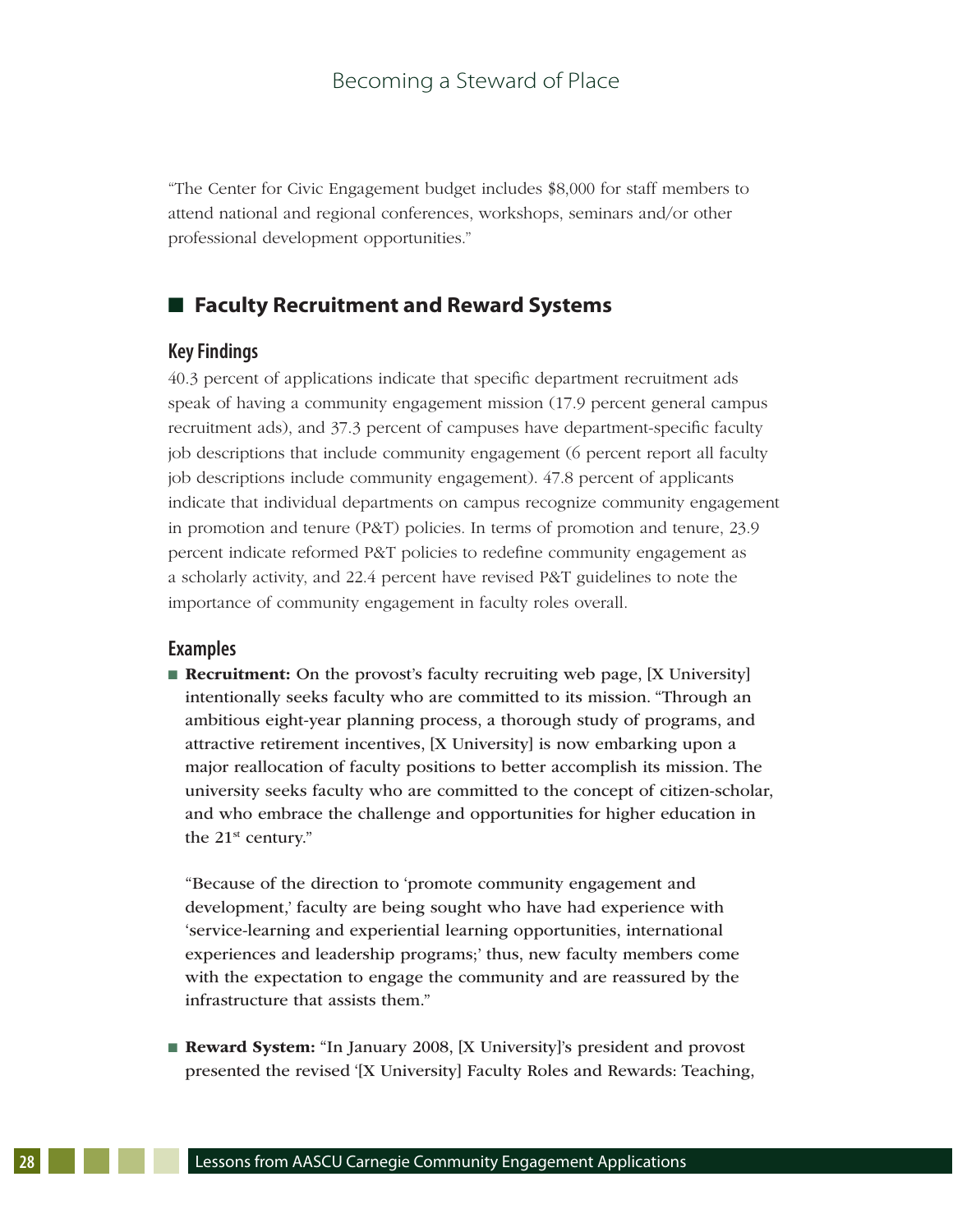Research, Service Redefined,' which describes the institution's alignment with Boyer's Scholarship Reconsidered, where four areas of scholarship are defined, including Scholarship of Application. Scholarship of Application at [X University] 'applies to works that link the scholarship of a discipline to the values and mission of the academy and the greater needs of society.' The scholarship of application addresses the question, 'How can knowledge be responsibly applied to consequential problems?' Such scholarship might include technical assistance, policy analysis, consultation, program evaluation and the like. These scholarly activities are encouraged to increase the visibility of the university scholar's application to the community."

#### **Discussion**

Those institutions that reformed either their P&T policies and/or their faculty roles overall to emphasize community engagement did so in a sweeping manner, with support, documentation and guidance coming through the provost and/or other areas of leadership.

"Personnel decisions, including promotion and tenure, are based on two broad sets of criteria: the five criteria set by [X University] board of trustees as they are interpreted by the provost at [the University], and the goals set annually by the provost. Both sets are distributed in written form and discussed orally with the deans. Teaching is one of the five board of trustees criteria and is described on the provost's website as 'the primary responsibility of faculty members at [X University].' Valued in the description of effective teaching is 'the incorporation of service-learning or practical projects' and 'mentoring [students] in internships or service-learning.' Scholarly ability, a second criterion, includes many kinds of scholarship, but 'the scholarship of teaching' is singled out as 'very appropriate.' Thus, scholarship based on community-based pedagogies is not only rewarded, but encouraged. A third criterion, university service, includes 'contributions to our community and region,' an element of service that has been emphasized to the deans for several years. Faculty are also encouraged to advance the college's annual academic goals set by the provost. Those goals, drawn from our strategic plan, include 'Engagement,' which means to 'create an intellectual and experiential understanding of civic engagement;' 'broaden the college's service mission to include stronger interaction, dialogue, communication, societal and economic benefit and mutual concern for the local community, region and state;' and 'develop an in-depth understanding of the occurrence, observance, response and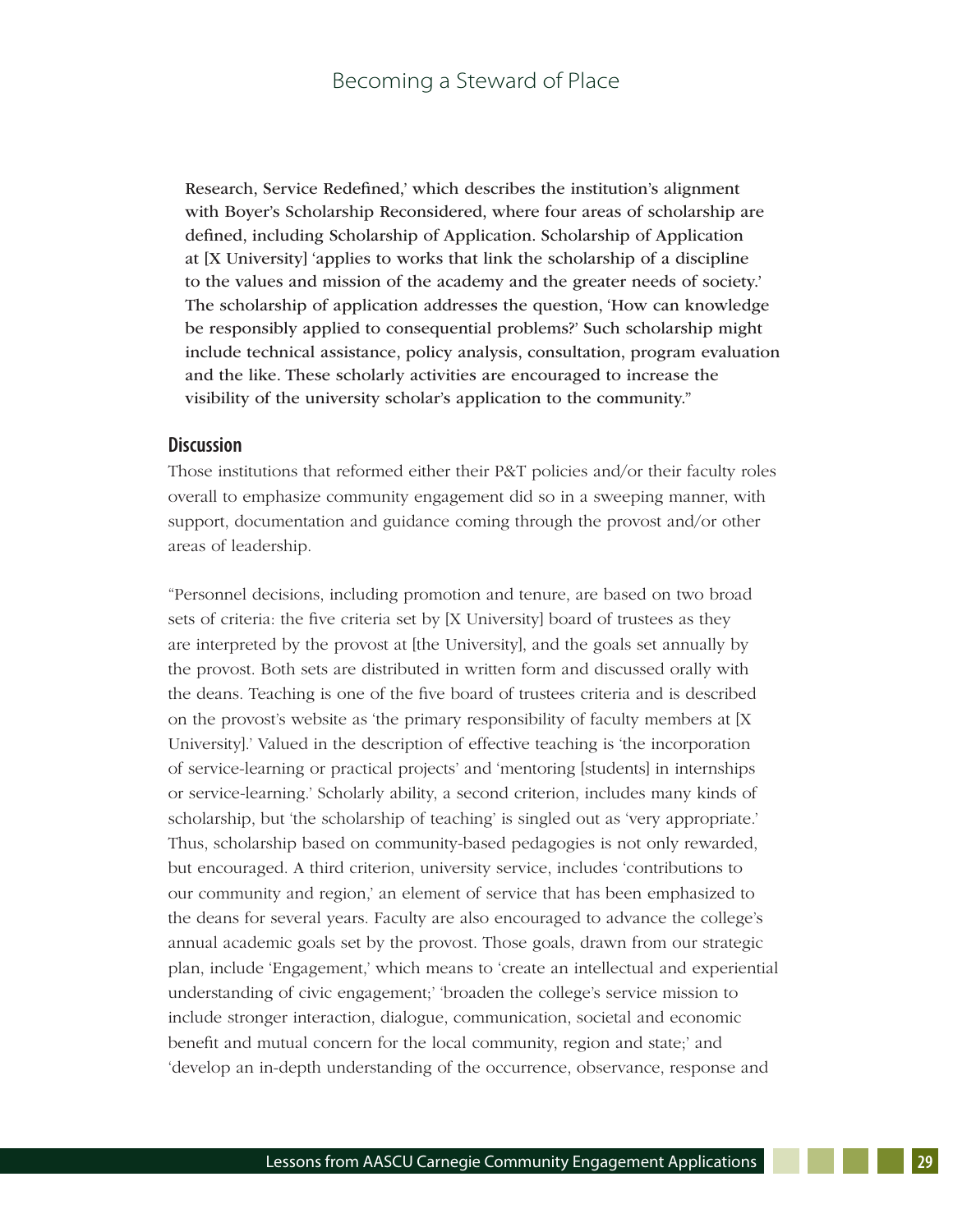recovery of global emergencies to better prepare graduates as responsible global citizens.' This year faculty were asked, in furtherance of this goal, to 'collaborate with others in [X City] and [X Area] on projects to expand community sustainability efforts; to strengthen schools, organizations and agencies; and to enhance the quality of life in our area.' Faculty must report on progress toward annual goals."

Many institutions indicate that publications and presentations about community engagement that were peer reviewed, presented at recognized professional conferences, etc., are considered the same as "typical" scholarly work and do not receive differential treatment in tenure and promotion cases (or different categorization in written policies).

"Community engaged scholarship is classified no differently than other scholarship. The research could be within the individual's field and peer-reviewed or considered pedagogical research and [published in a] peer-reviewed journal. The key is that the work is peer-reviewed and within the individual's area of expertise."

"Promotion and tenure policies and practices (i.e. mentoring) encourage faculty to incorporate community engagement in their classroom teaching and research and submit their findings in papers and presentations for refereed journals and conference proceedings. As such, engaged scholarship 'counts' as scholarly activity that results in a refereed presentation or publication to show dissemination and peer review. We also value faculty engagement contributions in the category of service."

"The [X University] Appointment, Retention, Tenure, and Promotion (ARTP) policy requires that faculty meet competencies in the areas of teaching, scholarly and creative activities, contributions to the community, and contributions to the institution. The ARTP policy encourages the scholarship of community engagement, which is described as scholarship that is 'directed to issues of public concern.' The policy document gives examples of evidence that 'counts' for Scholarly or Creative Achievements. Examples of approved evidence include 'research pertaining to assessment of the results of student efforts to learn or research directed to issues of public concern,' 'an active program of scholarly or creative work in progress, for example . . . work directed to issues of public concern,' and 'creative activity culminating in innovative programs, service-learning experiences or policy proposals, programs or materials pertaining to issues of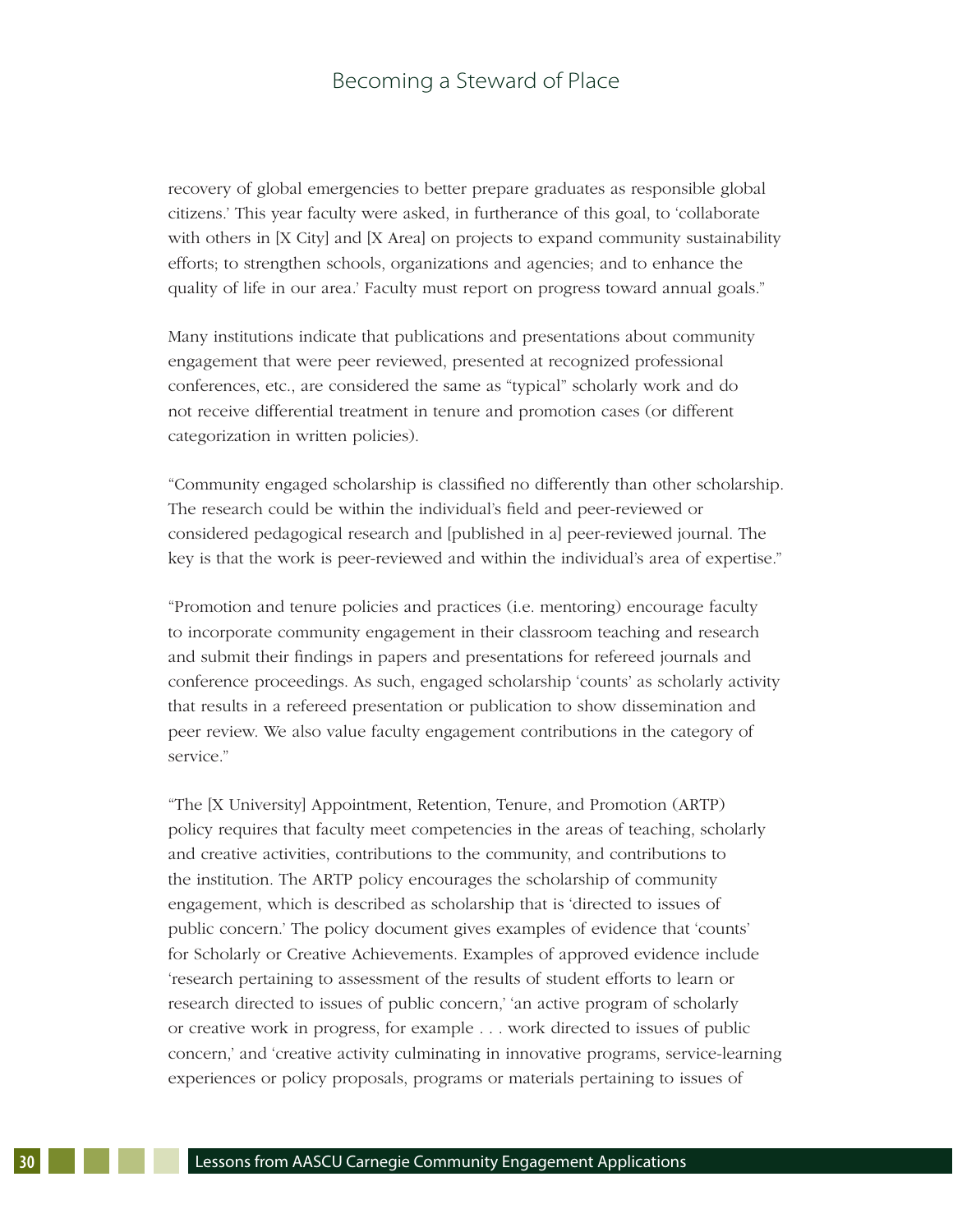public concern.' Individual academic departments are responsible to further detail these four areas to best address their respective disciplines and constituents, and several specifically identify scholarship related to community engagement as valued forms of scholarship that 'count' in the ARTP process."

Quite a few institutions indicated that community engagement falls primarily under "service" in P&T, though that was given varying degrees of weight per institution.

"The most common classification for community-engaged scholarship is service. However, faculty are being encouraged to also consider this service as scholarship of application. Some departments currently classify community engagement as such. For instance, the Department of Anthropology, Sociology & Social Work views scholarship of application as useful as theory building and other kinds of scholarship. The Department of Communication is revising its P&T document to include research growing out of community-related projects in the scholarship category. Foreign Languages & Humanities also recognizes that community engagement activities may occasionally overlap with teaching as well as scholarship."

A number of institutions mentioned proposed P&T policy revisions currently in progress, some fully integrated into the institution's policies and others by department.

"While current P&T policies allow for community engagement scholarship, several departments are revising their documents to tighten definitions and provide more specific examples of possible evidence. The Department of Political Science and several engineering departments, for example, have recently revised their P&T criteria to be more explicit about including engagement scholarship."

"In 2007, the Research Environment Committee and Faculty Senate jointly sponsored a revision to the Faculty Handbook related to adding the 'Scholarship of Engagement' to existing interpretations of scholarly activity. During the 2008-2009 academic year, departments will be operationalizing the meaning of 'Scholarship of Engagement' in department criteria. Even before this bold move, many departments had contributions in this area. This official move, generated at the 'grassroots' level, assured a common ground for evaluating scholarship."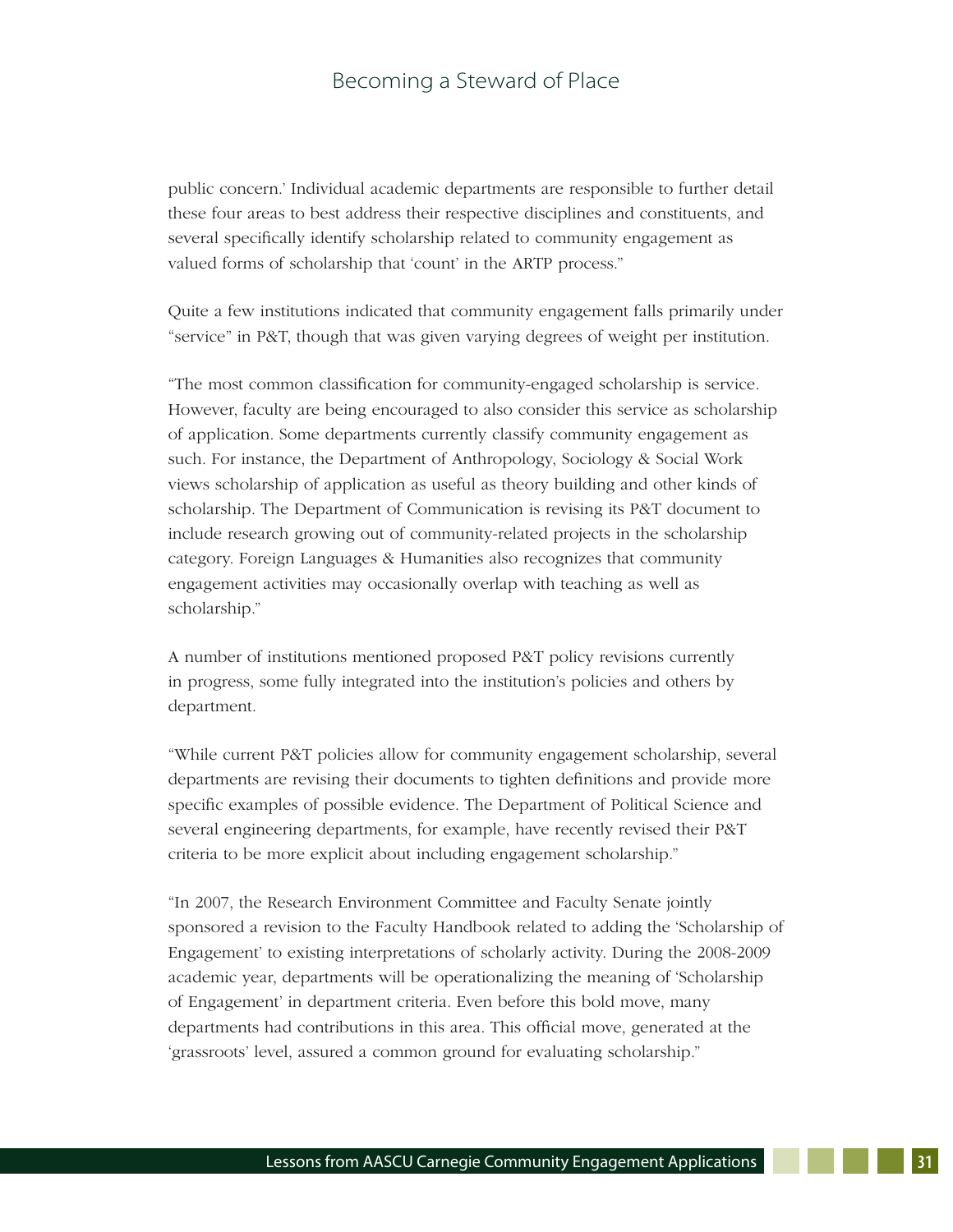The scholarship of application, as well as applied research, were mentioned most frequently when referring to how community engagement is written into policies.

"[X University] defines community-engaged scholarship in two ways. First, the implementation of community engagement is service. Second, the research and publication about community engagement is considered the scholarship of application. In the revision of the promotion and tenure guidelines over the last two years, faculty have included mechanisms for recognizing and rewarding community engagement as an important activity for faculty."

"Community engagement is reported most frequently in service and scholarship. Faculty seeking tenure or promotion are encouraged to describe their professionally-related service in the community in their dossier—either as service or as scholarship of application."

### ■ Outreach/Economic Development

#### **Key Findings**

98.5 percent of campuses reported the presence of education/K-12 community partnerships. The majority of campuses (76.1 percent) cited that they freely share cultural opportunities and the use of various campus facilities with members of the community, as well as support community and economic development through programs and practices on and off campus (71.6 percent). 65.7 percent of campuses reported a commitment to underserved populations, specifically focusing on access and creating opportunities for first-generation students and minority groups in the local region. 22.4 percent of campuses were involved in sustainability/environmental initiatives, as well as contributions to public safety.

#### **Examples**

n "The Public Service Media Study Group, launched with funding from the National Science Foundation, is composed of faculty, graduate students, community members, and [X University] public broadcasting professionals. The group provides a forum for interchange and exploration of issues faced by public media and higher education as both reexamine a shared commitment to public engagement. Working in partnership with [X University Broadcasting], the group produces a series of televised Common Ground Lobby Talks, which bring together the academy, the community, and the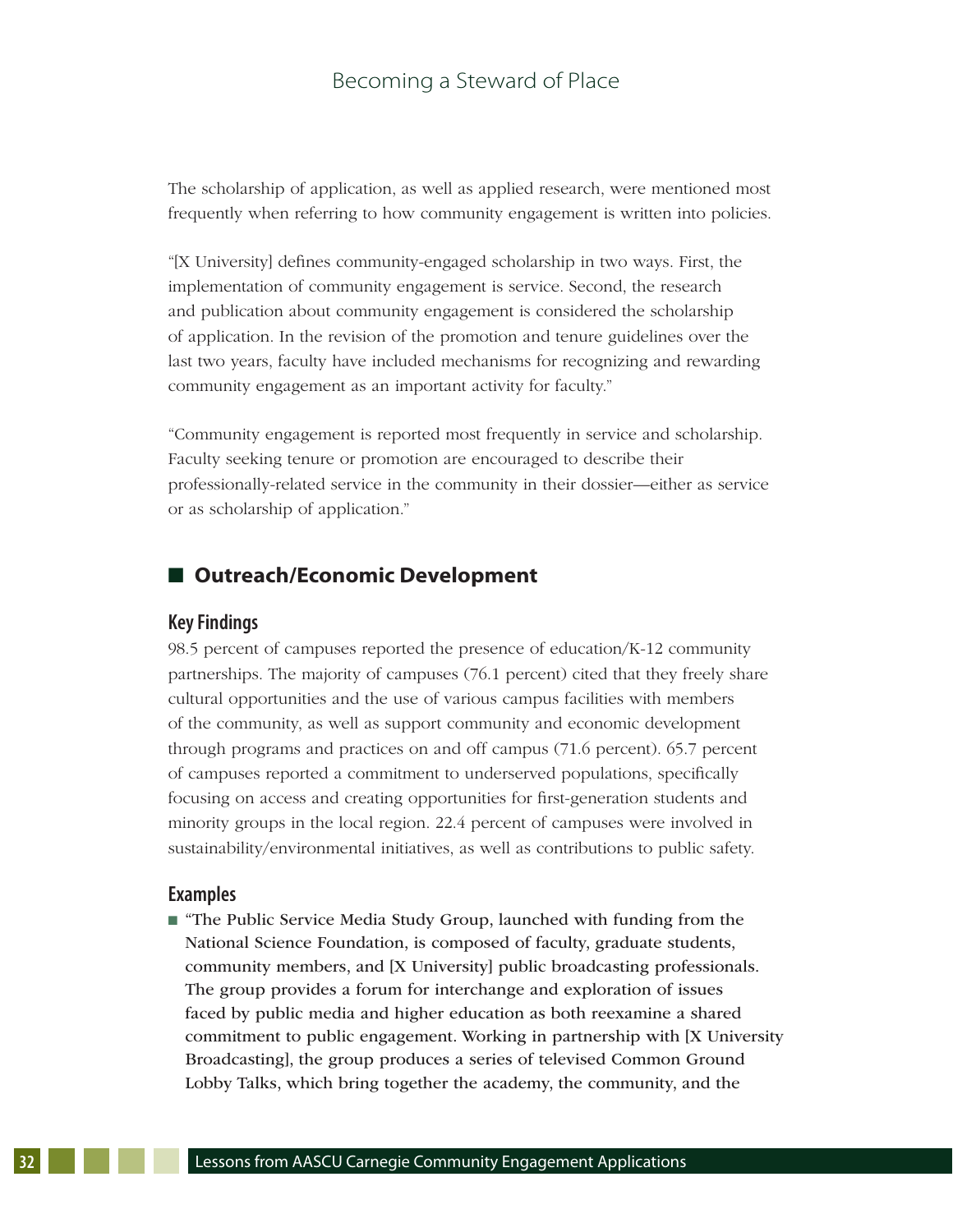power of public media to provide a forum for nuanced discussions of public issues."

 $\blacksquare$  "[X University's] facility, located in downtown [X City] and within walking distance of our main campus, is the physical and symbolic manifestation of the college's commitment to its outreach and partnership programs in the [city] community (and it institutionalizes the college's commitments to the community that extend from its two HUD grants). The college rents two floors of a building that was remodeled to our specifications. The first floor contains community meeting space; a community art gallery; three offices that house our Community Outreach Partnership Office; a Center for Economic Education; and the [X City] Downtown Partnership (a community economic development organization for which the college funds office space). The second floor consists of two state-of-the art and technologically equipped classrooms that are used for college classes (especially those that target a non-traditional student population, such as graduate courses) and for community programs. The facility is designed to function as both an outreach and a partnership center."

#### **Discussion**

Out of the 67 applications reviewed, all but one institution (98.5 percent) mention K-12 partnerships including tutoring, mentoring, child development centers, evaluation and research programs, and professional training (e.g., CEUs).

"Many courses and clubs offer opportunities for students to tutor in schools and community centers, many with a focus on tutoring low income, diverse K-12 students, such as the 65<sup>th</sup> Street Corridor Project (Departments of Ethnic Studies and Psychology)."

"The Center is also the home of the Southwest [X State] Education Consortium's Regional Education Service Center that currently helps more than 24 school districts in 18 counties meet the professional development needs of their teachers, teaching assistants and administrators."

Additionally, many institutions report a focus on STEM programs and partnerships focused on K-12.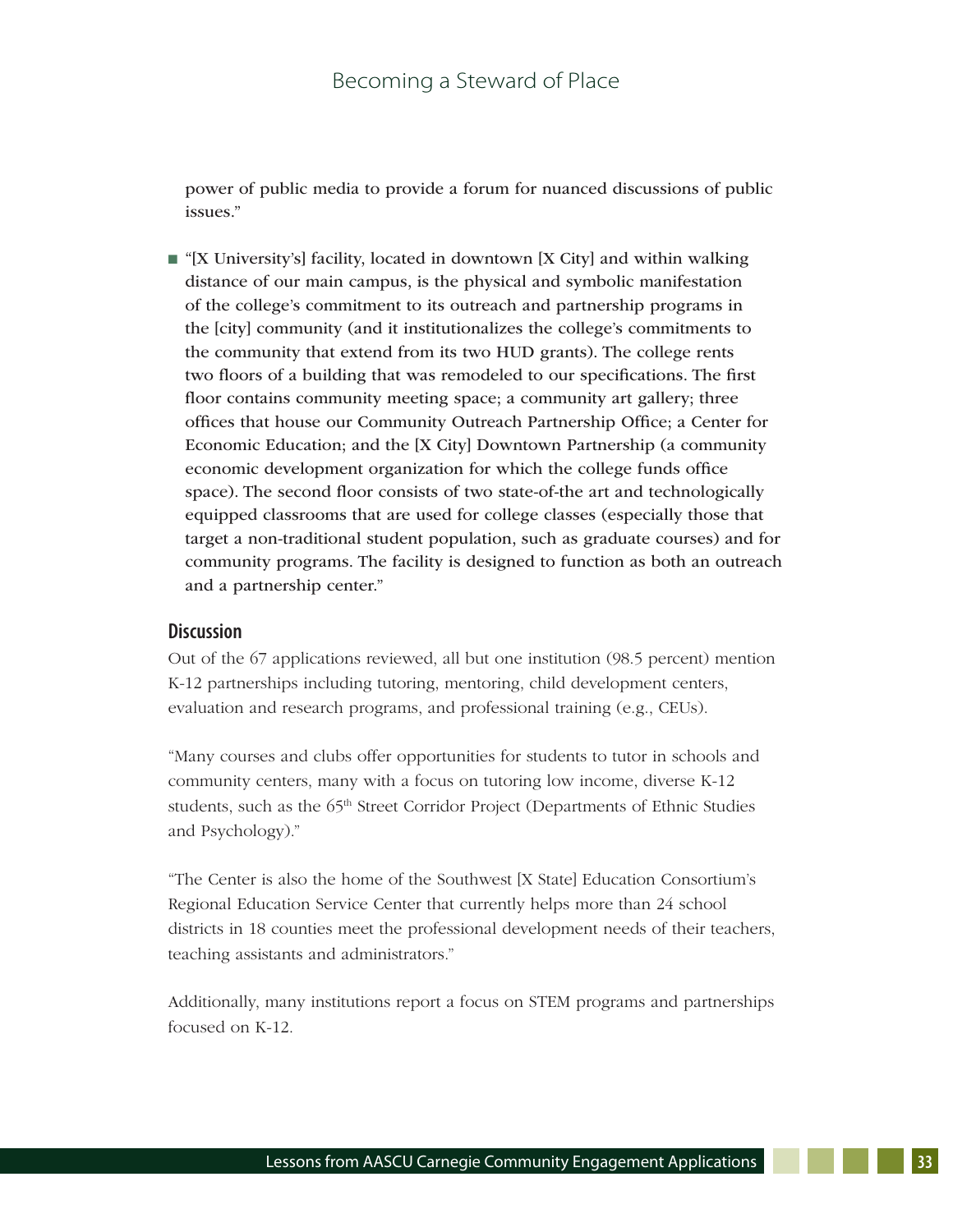"DesignLab is a K-12 science and engineering training program for students and teachers offered by [X University]'s Future Engineers Center."

"The College of Education collaborates with SRI International on Digital Mathematics: [X dean] serves as the principal investigator on this project funded by the Helios Foundation and the Pinellas School Foundation. The project is designed to increase student achievement on state mathematics standards for grades 6-8. "

Many institutions report having strong partnerships and programs that benefit underserved populations, especially youth.

"Upward Bound program is offered to first-generation and/or economically disadvantaged high school students and provides instruction in reading, writing, study skills and other subjects necessary for success in education beyond high school. Students receive academic, financial and personal counseling, exposure to academic programs and cultural events, and tutorial services."

"The Access & Opportunity Center is a partnership between [X Universityapplicant], [X Institution-partner] and a local school district. The program is aimed at increasing participation in rigorous college preparatory course work in grades 8-12, improving high school graduation rates, and increasing post-secondary participation among underrepresented students."

One of the most reported forms of outreach is extension education programs, which range from online and distance degrees to non-credit and no-charge personal interest classes (e.g., ceramics, aerobics, etc.).

"Extended Learning runs training programs, non-credit courses, certificate programs and professional development for businesses, nonprofit groups, government agencies and individuals on-site as well as at two off-site learning centers—the Phoenix Center, located in [X City, State], and the Metro Center in [X City]. Examples include a Leadership and Management certificate program offered in conjunction with the American Management Association, and a contract dating from 1995 with the [X County] Department of Social Services to offer staff development in leadership and computer skills. Extended Learning also runs an extension program in [X City, State] to help military members and their families work toward degrees."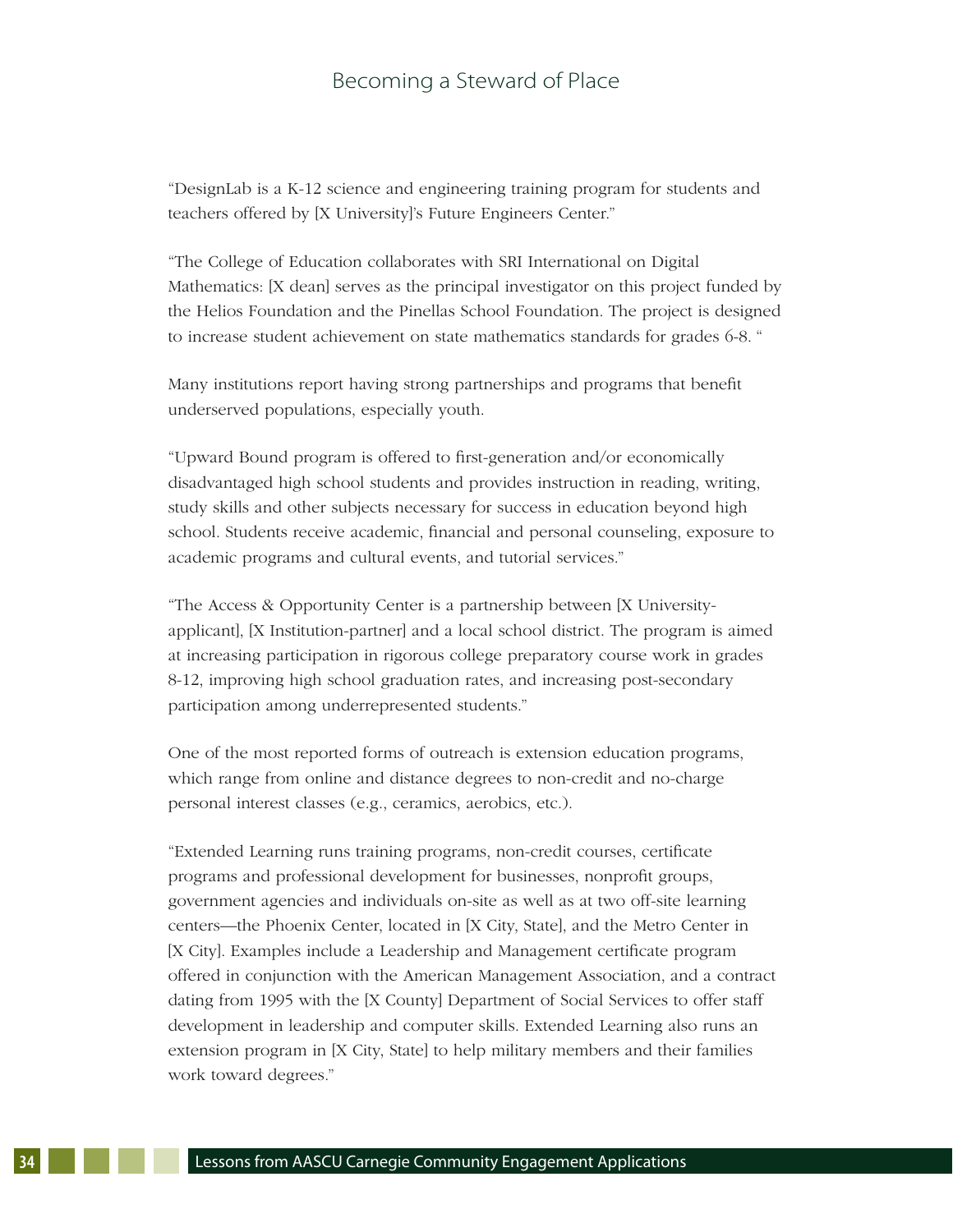"The [X University] Community School of the Arts offers non-credit instruction in the arts to students of all ages without audition or formal application. Classes in Arabic language are provided as non-credit courses by the [X University] Middle Eastern Studies Program as a service to the community."

Workforce development is an important aspect of outreach at many campuses, with many of the 71.6 percent of campuses who report community and economic development initiatives citing it as a primary focus. Small business development was also part of many university outreach initiatives.

"[X Department] is host to a regional office of the [X University] Technical Assistance Program (TAP). This statewide initiative has the mission of advancing [X State's] economic prosperity, health and quality of life, and provides 'technical assistance to business and industry.' The TAP Senior Account Manager, housed at [X Department], works closely with CEDaR and the Office of Engagement to collaborate with the surrounding communities on issues of business and economic development."

"The Small Business Development Center (SBDC) was established to deliver quality, in-depth, one-on-one business consulting and training to small businesses located in the [X City] region while providing consulting opportunities for students. During 2009-2010, the SBDC provided 3,134 hours of small business consulting to 351 small business clients. [X University] partnered with the [X City] Workforce Center to provide workshops and training."

"[X State] Family Business Center provides high-level support for family businesses, including speakers, forums and affinity groups (e.g. succeeding generation members). The [X State] Center for Entrepreneurial Leadership's 10-month leadership program offers experiential learning to business owners and organization decision makers to improve management abilities and profitability of firms while building new business relationships."

"In partnership with the [X State] Economic Development Corporation, [X University] develops and administers Economic Development Job Training grants. Workforce Development coordinates with regional companies, schools and agencies to meet the U.P. workforce needs. Often delivered onsite in 12 counties, last year 1,344 individuals enrolled in 221 courses."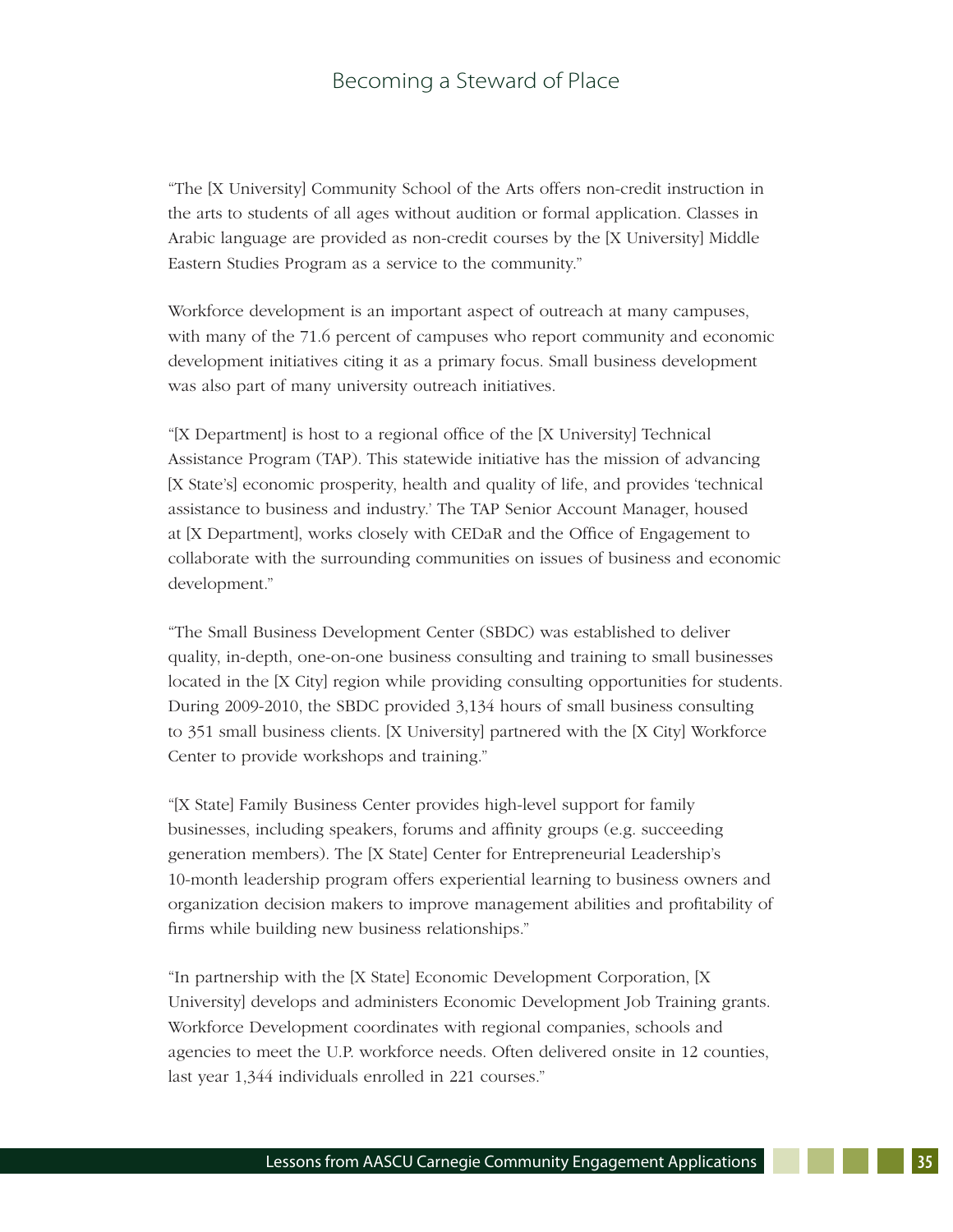A number of institutions also reported providing programs aimed at senior citizens in the community. These ranged from non-credit courses and activities to allowing seniors to take classes toward a degree free of charge as long as admissions standards were met.

"Extended Education operates OSHER Lifelong Learning Institute (OLLI) and Open University. OLLI brings college learning to area seniors (50 or older). Short courses are offered by university faculty, as well as by qualified members of the senior community."

"The Learning is Forever (LIFE) program is another non-credit opportunity, which is affiliated with the Elderhostel Institute Network. LIFE is dedicated to providing high-quality, low-cost adult-education experiences on topics such as photography, Shakespeare and scrapbooking, and sponsors trips to theater productions and exhibits<sup>"</sup>

"[X County] residents age 60 and over may attend [X University] 'tuition free' as long as space is available and they meet admission requirements."

# n **Curriculum**

#### **Key Findings**

95.3 percent of campuses report that community engagement is integrated into student research. Most campuses (98.6 percent) report community engagement being integrated into internships and/or co-op experiences. 88.3 percent of campuses report that it is part of their study abroad experiences.

Some examples of community engagement curriculum adoptions were in the following areas:

- $\blacksquare$  The integration of community engagement as a requirement for graduation;
- The integration of community engagement as part of First-Year Experiences;
- $\blacksquare$  The adoption of community engagement in General Education goals and outcomes; and
- Plans for service-learning course designation, a community engagement minor and certificate program, and a minor in leadership.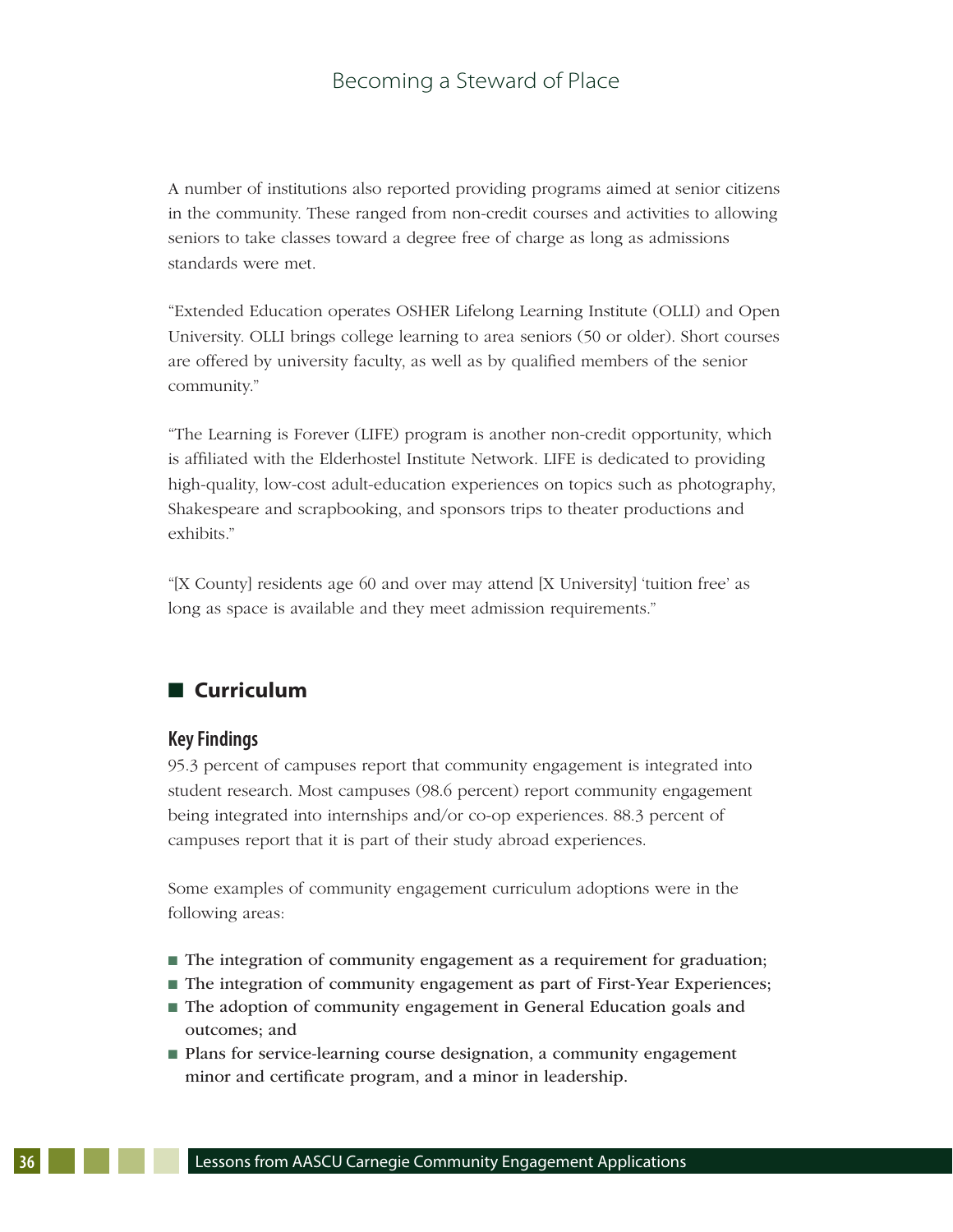### **Examples**

The evidence in the applications noted institution-wide curriculum adoptions in the following examples:

- $\blacksquare$  The addition of service-learning to required courses and honors courses; the integration of CE as a requirement for graduation (one campus); the integration of CE as part of capstone courses and First-Year Experiences; the adoption of CE in General Education goals, strategic planning, outcomes (almost half); and the integration of CE as part of orientation training.
- n Mentioned less frequently were service-learning course designation, criteria development and definition, plans for service-learning course designation, a CE minor and certificate program, a minor in leadership, and student recognition of CE on transcripts and certificates.
- n One applicant noted plans for the assessment of service-learning influence on transfer and retention.

The evidence in the applications noted the following curriculum-related activities:

n Most frequently cited were internships, clinical placements and practica; next was study or travel abroad and exchange program opportunities and research assistantships.

#### **Discussion**

Curricular engagement was widely reported in the applications, with 100 percent indicating they had a definition and a process for identifying service-learning courses. About 95 percent reported having mechanisms for assessing the impact of engagement on students, while only about half reported noting community engagement on transcripts. Over 90 percent reported that community engagement was integrated into the wide range of student activities, with the exception of study abroad being a little lower.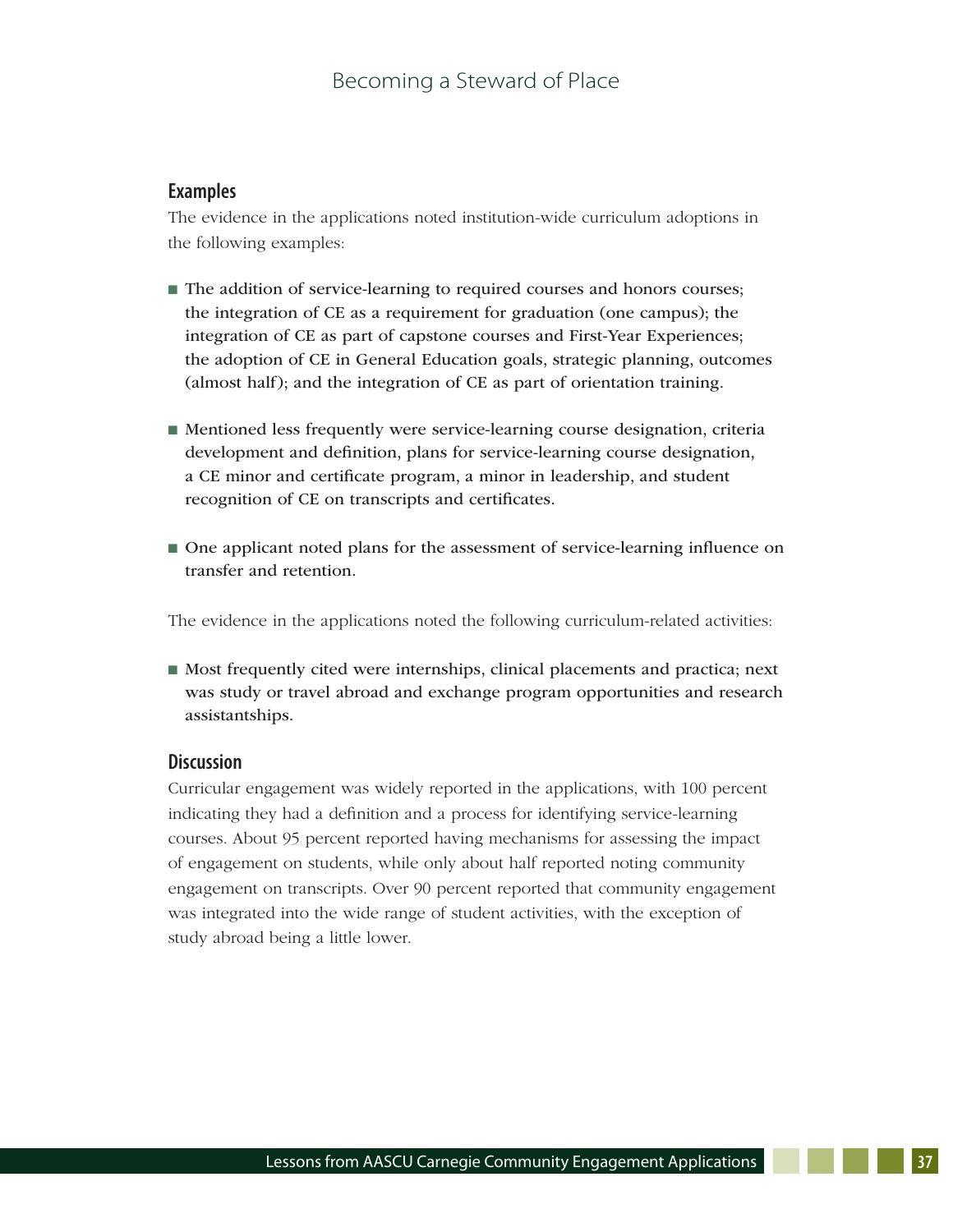# $\blacksquare$  Learning Outcomes

#### **Key Findings**

The overwhelming majority of campuses (93 percent) reported that they had institutional (campus-wide) learning outcomes for students' curricular engagement with the community, and all but one reported departmental or disciplinary learning outcomes for students' curricular engagement. Of the student goals and learning outcomes noted, the following categories appeared in order of frequency, ranging from 34 percent to 14 percent:

- Civic Engagement: 2008:10; 2010:14
- Respond to Community Needs: 2008:8; 2010:6
- Diversity & Inclusion: 2008:7; 2010:6
- Group Skills: 2008:10; 2010:3
- Application: 2008:3; 2010:7

95.6 percent of campuses indicate that they measure the impact of community engagement on students (including courses and co-curricular programs).

#### **Examples**

- n Responsible citizenry, demonstrate how citizenship works, greater sense of responsibility for civic matters and community engagement.
- Passion for contribution or making a difference, willingness to serve.
- Role of civic values in a diverse democracy.
- Take informed action individually as a citizen; demonstrate a commitment to civic responsibility.
- n Identify the rights and responsibilities of citizenship in a democratic society, contributing their knowledge and experiences to their own community and the broader society.
- Develop public stance/attitudes toward serving or make a significant difference in the communities.
- Identify community needs, analyze issues and understand how organizations handle social issues.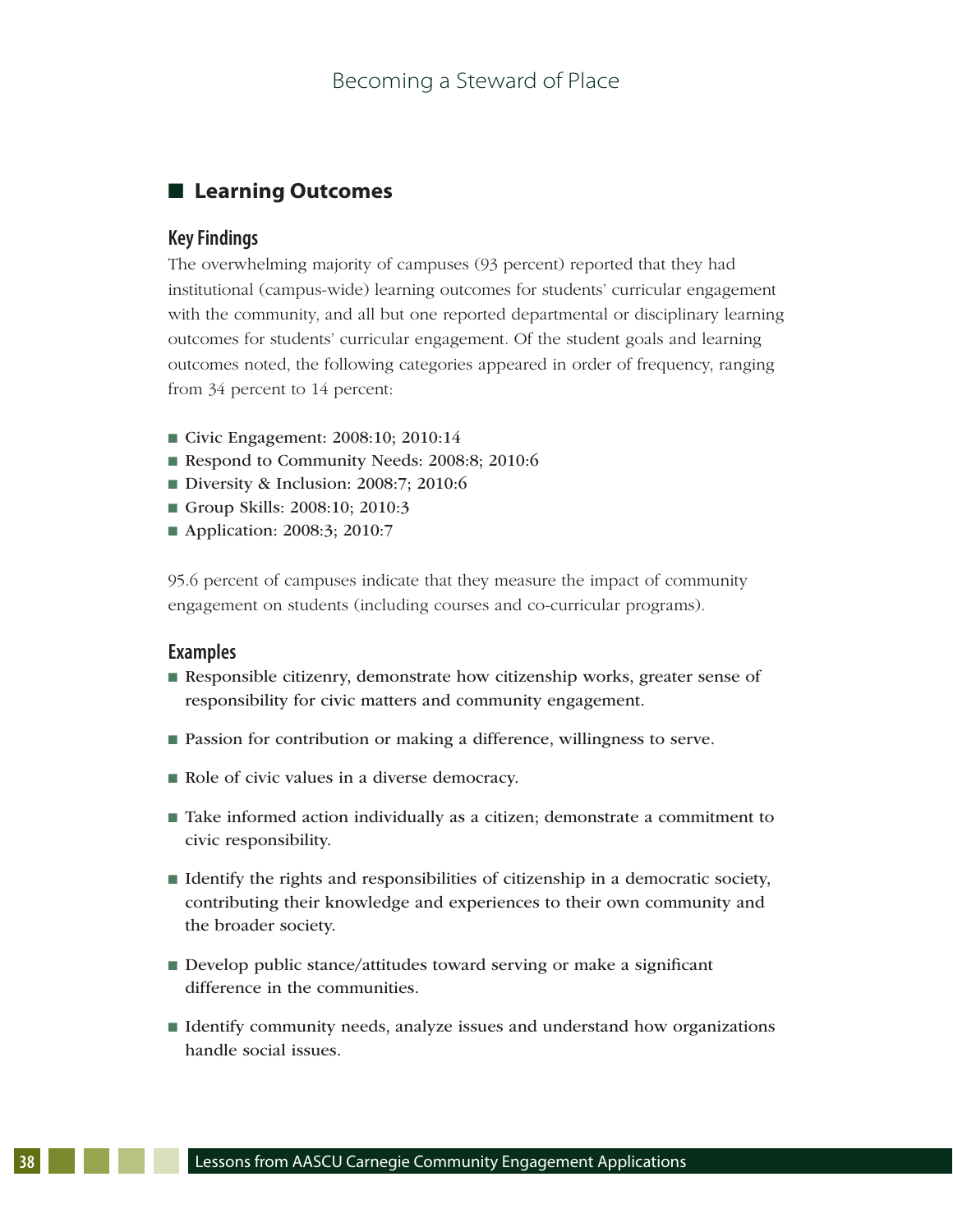- Study a problem or conduct an analysis addressing policy issues.
- Understanding the needs of the community they serve/understand and analyze issues/advocacy.

#### **Discussion**

There was much variance in all of the application data related to learning outcomes; this is reflective of differing constructions of learning outcomes—some that are grounded in taxonomies of learning, and others that define what students will do/accomplish. In what might be regarded as a surrogate measure or context for outcomes, several campuses mentioned the existence of majors requiring service-learning; one institution reported that 88 percent of its majors have civic engagement learning outcomes; another mentioned that 41 percent required service-learning. Another citation was that two-thirds of all capstone courses included CE.

Civic engagement, as noted above, was the most frequently cited learning outcome. It was variously defined as: responsible citizenry; greater sense of responsibility for civic matters; community engagement; passion for contribution; make a difference; willingness to serve; and understanding role of civic values in a diverse democracy. The main conclusion from these data is the widespread use of civic engagement as a learning outcome, but a very diffuse and differentiated variety of how that is defined and implemented.

# ■ Student Leadership

#### **Key Findings**

100 percent of campuses report students having a leadership role in community engagement. The vast majority of campuses (95.5 percent) indicate that student leadership is included in a student leadership curriculum. 50.8 percent of campuses note community engagement on student transcripts.

#### **Examples**

#### **Leadership Course Offerings and Internships, including:**

Leadership Challenge Project, where students were charged with developing their own projects in response to identified needs and a 3-day leadership retreat for incoming first year students to assess themselves, understand a social change model and develop group and project skills.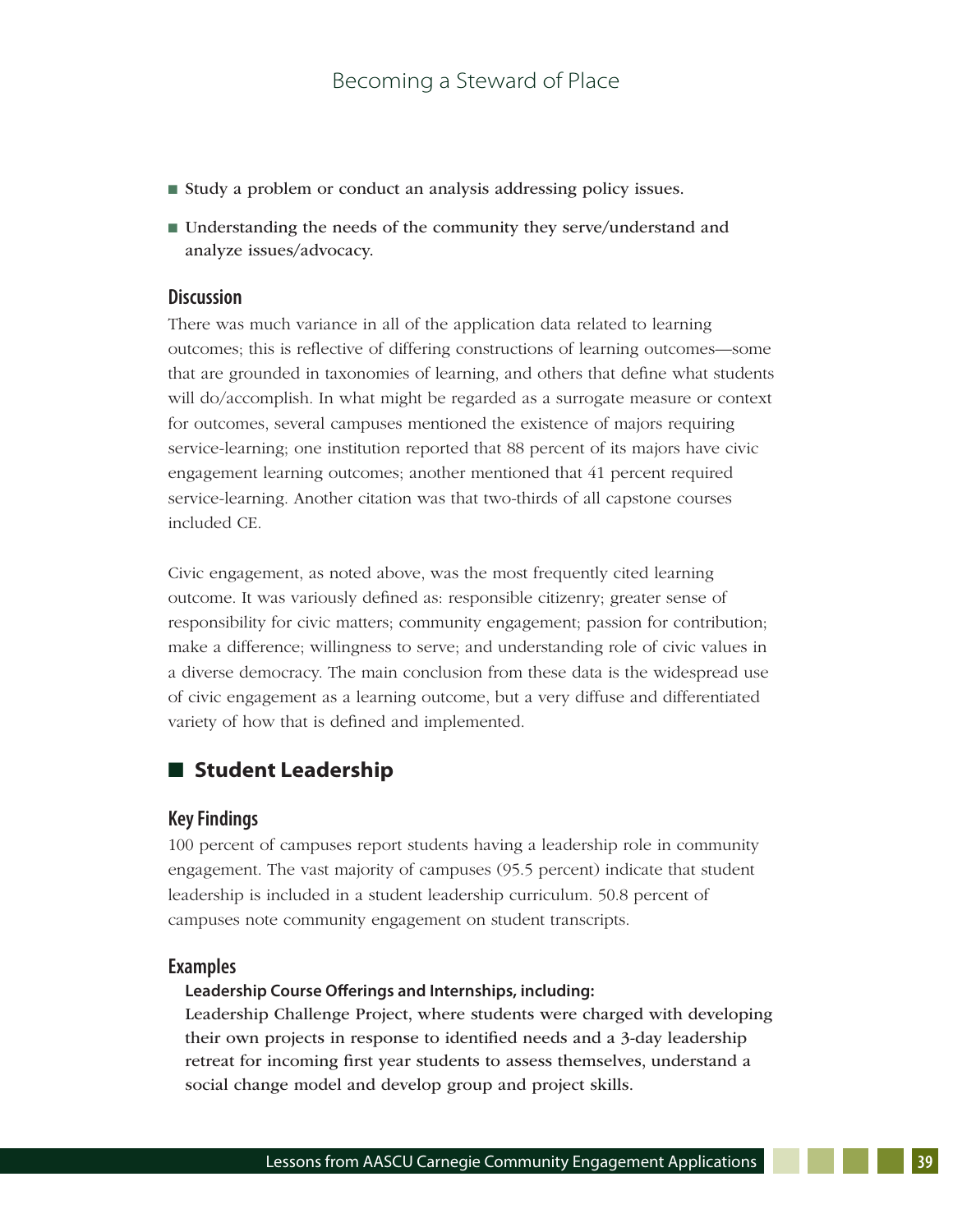Students in Community Engagement received leadership training and a budget to develop their own projects.

Leadership training in honors courses.

An Emerging Leaders Living Learning Community.

#### **Leadership Projects included:**

Centennial Leaders Project, Emerging Leaders and Public Affairs Distinction all at one institution, where students are part of the planning, implementation and assessment.

Peer Council and Student Senate, where students led CE planning and implementation.

Leadership Institute, where students were working with the American Democracy Project.

Civic Place Project, where students were appointed to lead CE work.

Students for Free Enterprise, where students defined and developed their own projects.

#### **Student Partnership Projects, including:**

A community center run in collaboration with community partners, where students run entrepreneurial ventures.

A partnership between a student government association and local city.

A partnership between a student government association and the local mayor, where communication, co-planning and the student hosting of a community forum enabled the CE projects.

Students who are on staff at a CE center.

Planning and implementing CE projects and both undergraduate and graduate student research presentations at conferences.

An intentional "culture of leadership;" one institution reported the assessment of leadership development outcomes.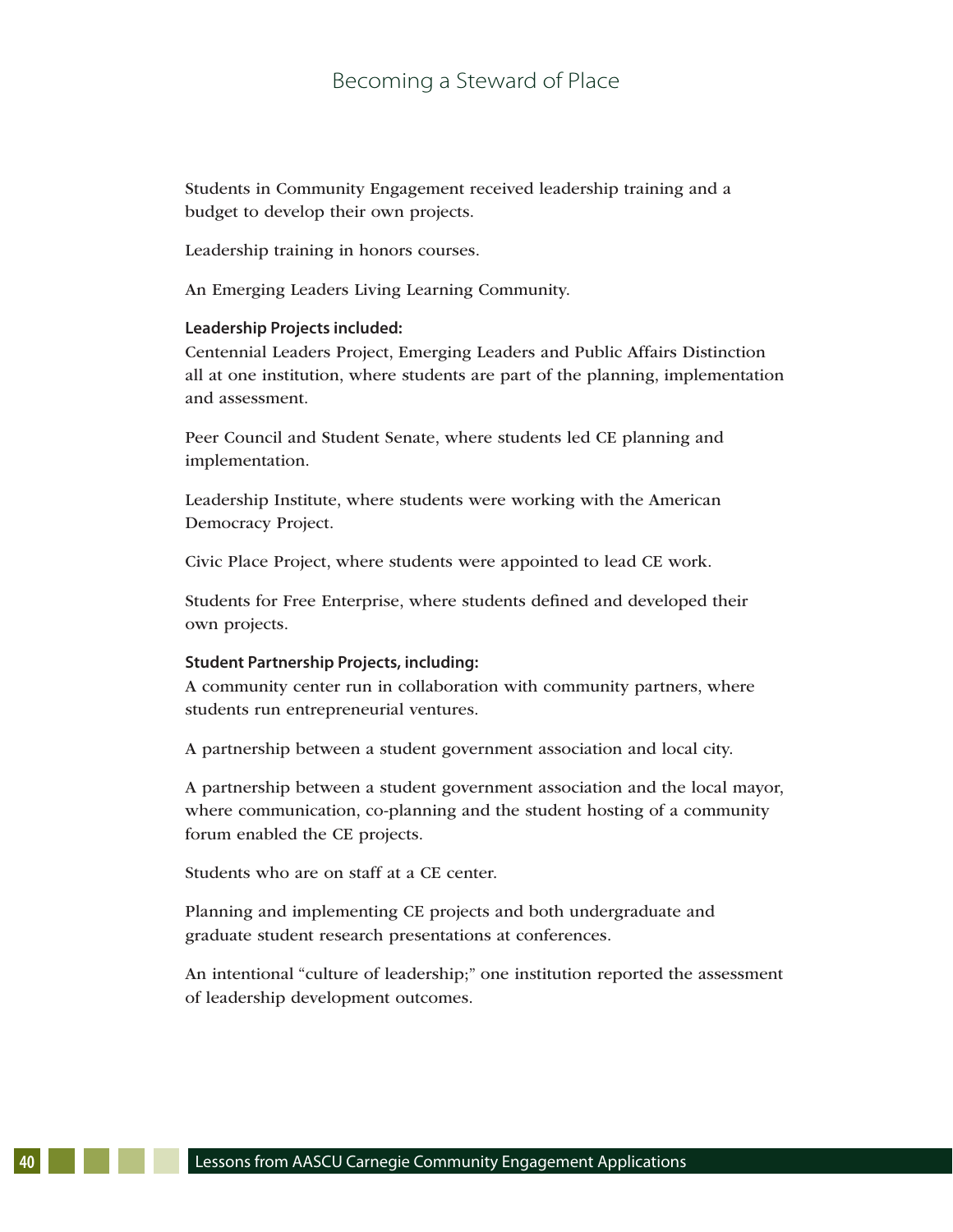## **Discussion**

In both years, 100 percent of the applicants answered "Yes" to the question, "Do students have a leadership role in community engagement?" As the examples indicate, there were no clear patterns, and the examples given were very diverse and often mentioned by one or a few campuses. In some cases, regular student leadership activities—such as Greek organizations, athletic teams and student government—were listed as relevant to student leadership in community engagement. The evidence in the applications raised questions of who became leaders. It was noted that in one project, students were appointed as leaders and there were references to Honors College students versus students in general. A few applicants noted that community engagement was greater for first year students versus seniors, and that they had set goals for changing this. Much of the evidence was often noted as engaging smaller numbers of students (i.e. 50).

Student leadership roles included: students on advisory boards; planning; recruitment of volunteers; coordination; data collection; assessing community engagement activities; fundraising (the most prominent role in 2010 applications); and coordination (the most prominent role in 2008 applications). Some applicants noted clear connections between leadership and service. Among applications from both years, this was most often noted as students influencing what community engagement looks like on their campuses.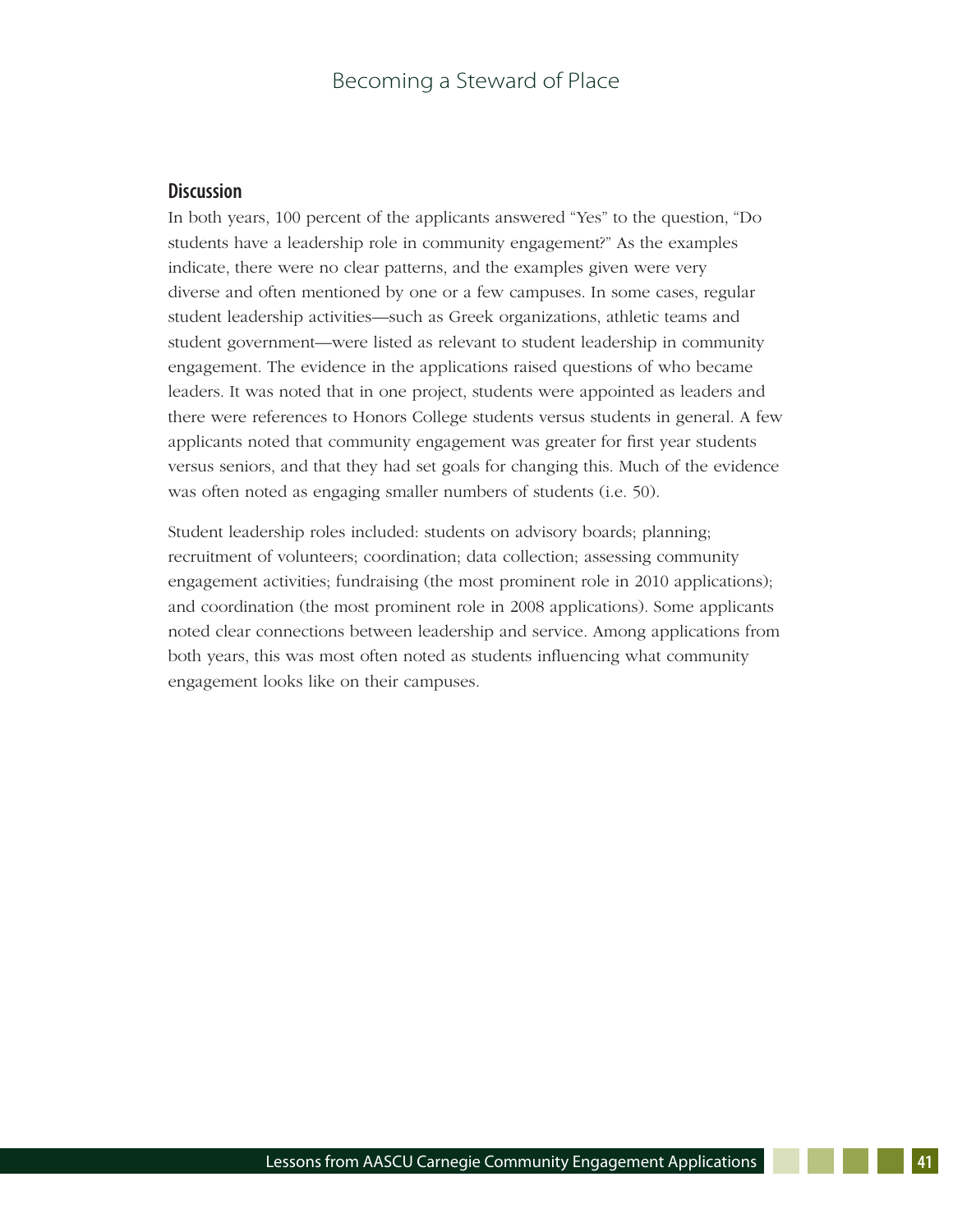# **Conclusion**

by R. Eugene Rice Senior Scholar, AAC&U

AASCU institutions have a very special niche in American higher education and the responses of those applying for the Carnegie Community Engagement Classification demonstrate that there is emerging a very different way of thinking about academic excellence—a different vision. In the history of American higher education there are only two comprehensive visions of academic excellence that have been fully institutionalized and, over time, have come to dominate our thinking about academic work and how it ought to be organized, assessed and rewarded. The first is the liberal arts college model, and the second is the conception of the research university. Over time, these two models of academic excellence have served us well, and the lives and careers of generations of students, faculty and alumni have thrived.

These two models have been challenged by other configurations, the best example being the land-grant college model, with its outreach mission and extension programs. It was particularly effective when our society was dominated by agriculture and the industrializing process. Following World War II and the generous federal funding of pure research, the vision of the land-grant college gave way to the overarching power and prestige of the research universities, which, in most states, came to dominate.

During the last 25 years, the limits of the two dominant visions of academic excellence, in their fully institutionalized form, have become increasingly apparent. As a result, American higher education has moved into a major period of transition—some would say, transformation—searching for alternative approaches to our work. It has been a time of enormous creativity and constructive leadership. Much has been done to change the way we learn, teach, construct our inquires, and organize our work. The AASCU campuses that have claimed an institutional identity as "Stewards of Place"—and sought recognition through the Carnegie Community Engagement Classification—have led the way in envisioning a new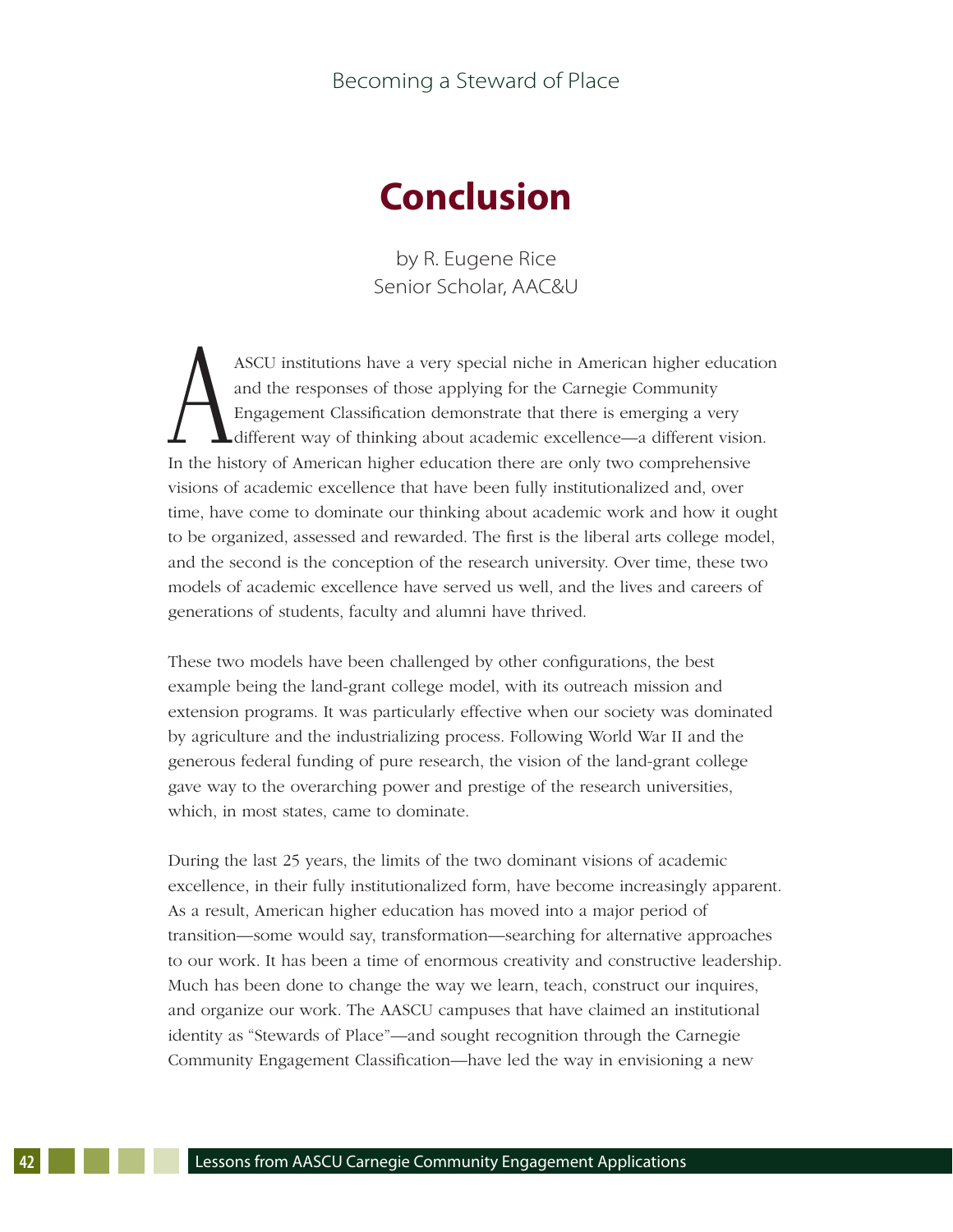approach to thinking about academic excellence and the meaning of success in our changing world.

Without denigrating the significance and power of the two conceptions that have dominated our thinking about academic excellence—on which we have relied and will need to build—it is important that we point out that without radical change, these two models are no longer economically or organizationally viable.

We want to ask: Is there a third way emerging out of the recent turbulence and innovative generativity? Are there characteristics of excellence that are emerging that can take us in new directions—a new prototype of academic success?

When the original Stewards of Place report was issued in 2002, most of the more impressive advances cited in community engagement were additive—included on the margins—often segmented off and requiring additional cost. They had not been fully integrated into the core processes of the institutions. The imaginative innovations had not been structured into the hearts of our colleges and universities.

In the data provided in this new report, we can see community engagement becoming more central to the core functions of the campus. A period of innovation and assessment has revealed key characteristics of a "third way" for American higher education—a different model of academic excellence in an institutional steward of place.

#### ■ Integration/Beyond Differentiation

Integration needs to be built into the very structure of our institutions, from the relationship of academic and student affairs, the way we relate to students, conduct our research, work with community organizations, and reward our faculty and staff. This integration, however, needs to be built on the specialized advancements and achievements that have marked our segmented and narrowly divided past. This is integration beyond differentiation, not a return to a simpler unspecialized past. Berkeley's Robert Bellah, one of our most thoughtful social philosophers, in commenting on the impact of specialization on our society and universities observes, "The process of differentiation can no longer be sustained. Differentiation has gone just about as far as it can go, it is time for a new integration" (1970, p. 257).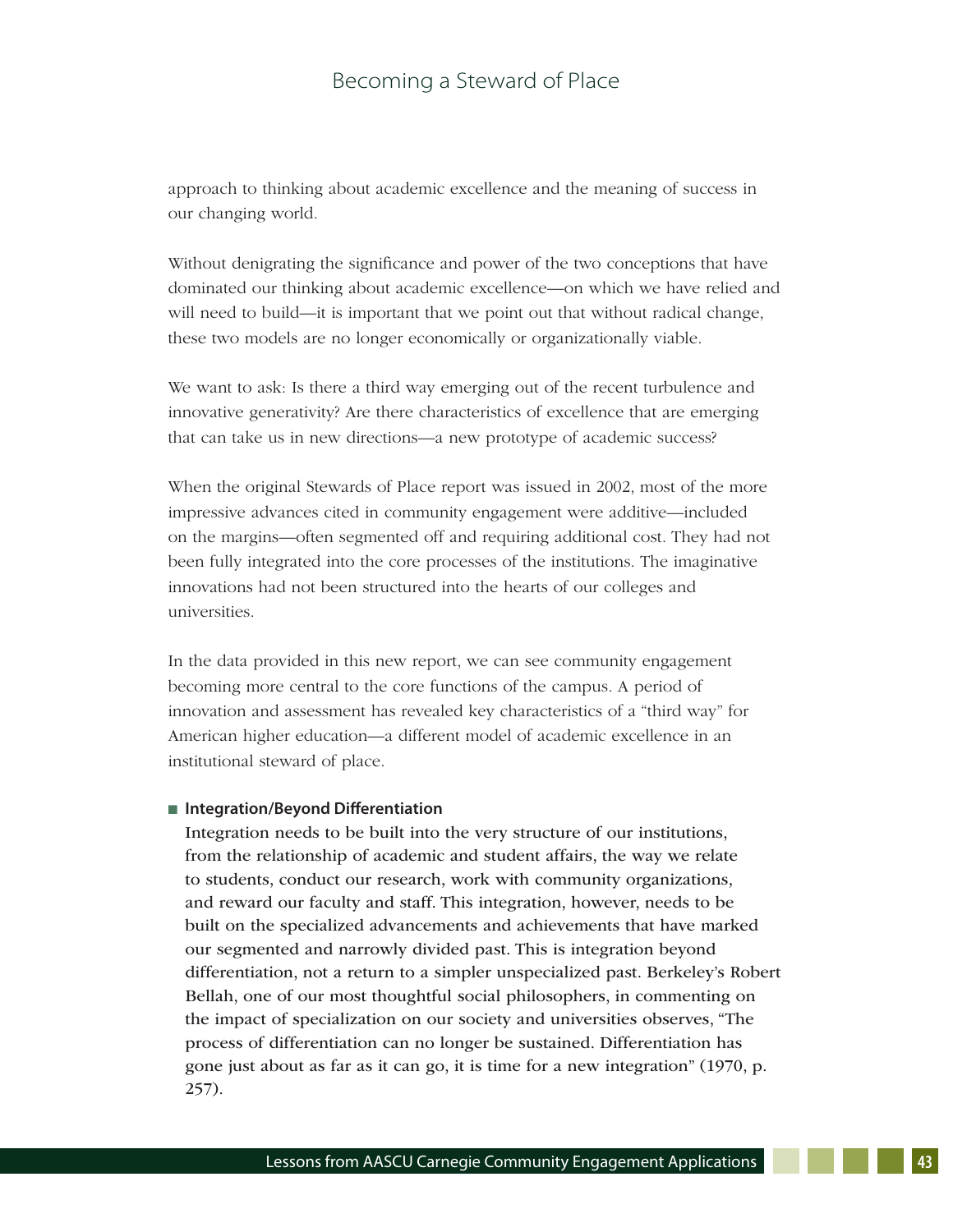This integration needs to be both structural and intellectual. The questions of meaning—questions of interconnection—need to be pursued. Years of specialization encouraged the growth of instrumental knowledge, the questions of "how." A stewards of place model focuses on substantive questions—questions related to "why."

#### ■ Collaboration/Beyond Hierarchy

In the responses of the AASCU institutions to the community engagement inquiry, the commitment to collaboration is cited frequently. Collaboration needs to be incorporated into the pursuit of excellence. It is becoming increasingly evident that in a complex, global world, collaboration will be a pivotal requirement for success. In a 2011 article on the "Battle for German Brains" (Inside Higher Education, Sept. 7, 2011), it is reported that because "science today depends on international networks," Germany is now virtually requiring international post-doctorates in the sciences. The preference is for U.S. post-docs because of the free flow of information across the faculty status system and, particularly, between faculty and students. In Germany, the controlling authority of the senior professors often stifles the exchange of ideas, information and innovative techniques. In some of our highly competitive research universities, faculty are increasingly becoming individual entrepreneurs, focusing more on "my work" than "our work." It is a professional model that encourages faculty to be more competitive, exclusive and hierarchical.

Much of the work of the engaged campuses requires what is being referred to as the "unbundling of the faculty role." Each of the traditional responsibilities of the faculty member—teaching, research, service—now require working with a network of academic personnel. Courses are designed, not just by the faculty member who is the traditionally trained content specialist, having come up through the tenure track, but by a team of technical specialists, librarians, student affairs personnel, practitioners, community partners and even students. Some are "managerial professionals" with their own credentials and degrees. The old collegial culture that can be traced back to Oxford and Cambridge is no longer dominant. Community engagement requires a more open, democratic structure without the academic status hierarchies of an earlier time. This is one of the more difficult challenges of a new and different approach to excellence.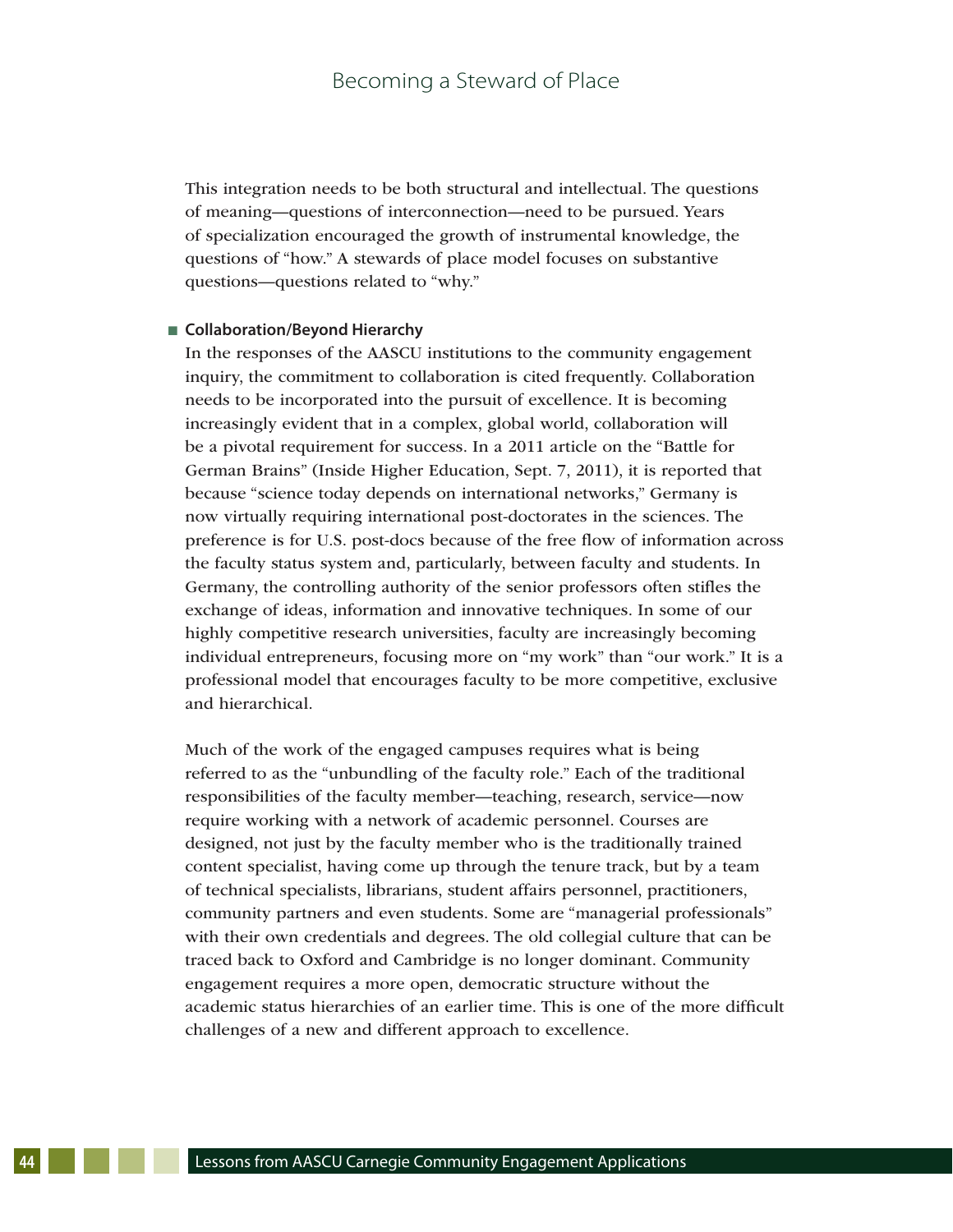Democratic learning and engagement requires a different epistemology and an orientation to knowing that is itself more democratic. Expertise will always be honored and have its place in the university. Community engagement, however, requires that the "wisdom of practice" is honored as well. Donald Schön called for a shift in "institutional epistemology" in his seminal 1995 Change magazine article, "The New Scholarship Requires a New Epistemology." Giving voice to the practitioner and attending to how students learn and make meaning will be required. Research, itself, will need to be more collaborative. No longer can we speak exclusively of the "application of knowledge." Attention needs to be paid to a more reciprocal, less hierarchical scholarship of engagement, where inquiry and learning take place in the company of others.

#### ■ **Inclusive/Beyond Diversity**

The widespread recognition in American higher education that diversity is an "educational value and catalyst" is a significant achievement. The time has come, however, for us to move beyond diversity—honoring the "other" to seeing it as a part of structural inclusion. Educational institutions in a pluralistic democracy require a shift of this sort—a new kind of excellence.

Here we have two antithetical forces: interdependence and diversity. The press for increased diversity is an interim step in the right direction. The emphasis there is on individual identity, separateness and the honoring of difference. Interdependence pulls in the opposite direction. Bringing the two together is the next step and is required in a pluralistic democracy and in an interrelated global community.

 Susan Strum's recent article, "The Architecture of Inclusion" (Sturm, 2006; Sturm, et. al., 2011) is helping us understand inclusion that is built into the design and the architecture of systems—beyond diversity. She reports on the extraordinary NSF program organized to increase the inclusion of women in science programs. Learning communities are forged across a variety of universities that produce both collaboration and competition in support of institutional change. The press for diversity is built into comprehensive structured inclusion. Steward of place campuses are increasingly building a new architecture of inclusion.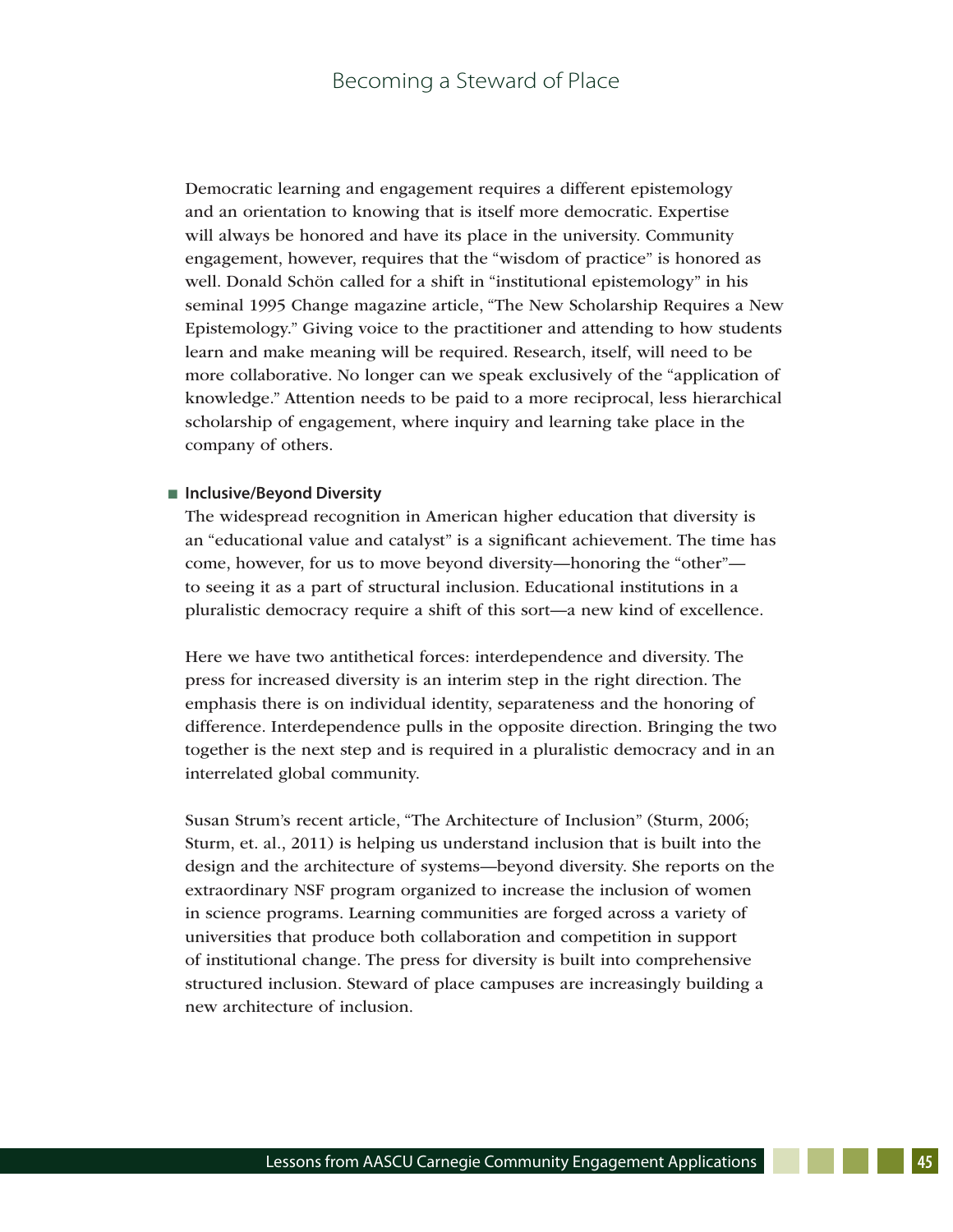#### ■ **Engagement/Beyond Walls and Silos**

Taking on the charge of community engagement and the responsibilities of being "Stewards of Place" raises serious questions about the ways we organize academic work. Departmental divisions often stand in the way of collaboration and inclusion. Disciplines—which are now frequently referred to as silos—often separate faculty from one another and create a kind of methodological orthodoxy that discourages rich inquiry and constructive relationships rather than facilitate them. The walls that separate the campus from the local community become barriers to the sharing of knowledge and stand in the way of creating the kind of reciprocity that builds community and serves the common good. The walls of the university will have to become more permeable and the silos challenged. The relationship between theory and practice will have to be rethought, and the precedence given to theory over practice in the rewarding of scholarly work and student success will need to be reexamined.

To value becoming stewards of place will obviously put a special emphasis on local knowledge at a time when it is cosmopolitan knowledge that, in the dominant reward system, is most honored. Rewarding local knowledge challenges the established academic reward system and the evaluation of faculty, and would logically seem to be at a disadvantage in a global academic system. The detailed examination of AASCU institutions most committed to being stewards of place—taking the learning needs of the local community seriously—reveals the kinds of institutions generating the sort of knowledge that global communities need most. The local focus and the global priority complement one another. Cosmopolitan knowledge, though important, requires a level of abstraction and disengagement, a different way of knowing. The walls and silos we need to get beyond have the potential for being circumvented by new alliances being formed—locally and globally through new networked connections.

#### ■ Networked/Beyond the Split Between Content and Process and Content and **Context**

In our discussion of community engagement, not enough has been said about the profound influence of technology on what we know and how we learn. The new generation of students is already moving toward being interconnected and global. Websites, Twitter, the blogosphere, Facebook,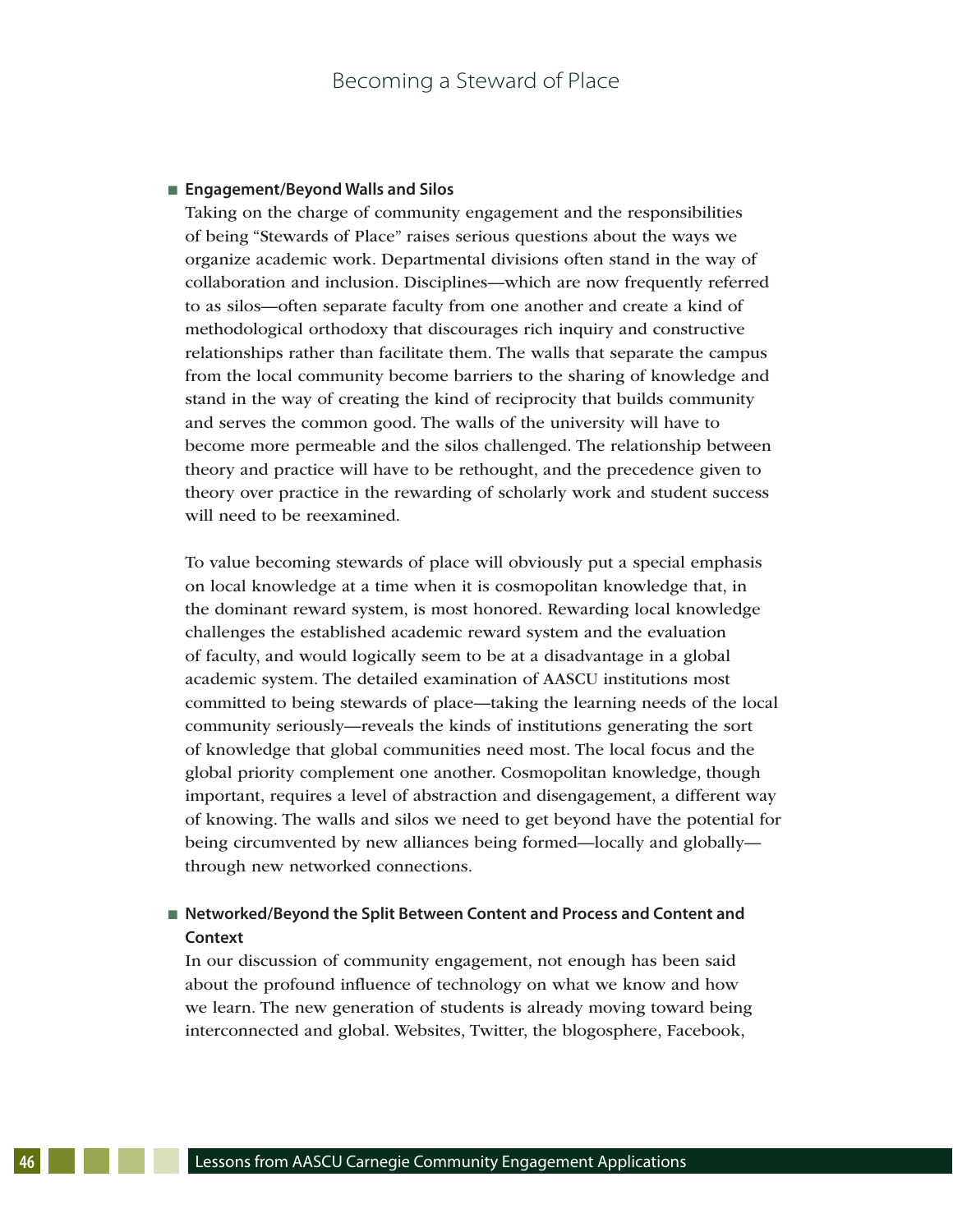Linked-In—the whole world of social media—are challenging the way we think, create, organize, make meaning and relate to one another. Some time ago, Clifford Geertz wrote in his famous essay, "Blurred Genres:" "Something is happening about the way we think about the way we think."

Now the new world of learning facilitated by information technology and the dispersion of social media are intertwining thought and action, where all the participants in the learning process are interdependent actors: all are experts, all are learners, all are teachers.

Now that Google is a verb, in most of the developed and developing countries everything has the potential for being interconnected in the new networks for learning. The contrast with the underdeveloped countries (and within those countries) is a critical issue, particularly with those of us claiming to take a democratic future seriously. If higher education is moving in this technologically enhanced direction, as is so obvious, the disparity between the rich and the poor stands out in stark relief, and the implications for the future are particularly discouraging.

In the networked world, process and content are fundamentally intertwined. The content specialists (faculty) are no longer the key players. Also, content and context are substantially interrelated. Knowledge will no longer be generated in the university and then applied. As John Seely Brown has argued: "Meaning emerges as much from context as content. This truly opens a new dimension of meaning creation." He gives a particularly striking example: "Let me change the music of a film and I can alter not only its meaning but what you actually see" (5).

The engaged campus will play a key role in our future, whether we are talking about how students learn or connections to the larger world—both local and global. The older separations of content and process and content and context are no longer the best ways to approach learning, engage in inquiry or generate new knowledge.

A different approach to academic excellence is emerging, one that puts priority on integration, collaboration, inclusion, engagement and, if we attend to it, is networked. The colleges and universities that are striving to take community engagement and its implications seriously are moving us toward a different prototype of excellence. The slogans of these institutions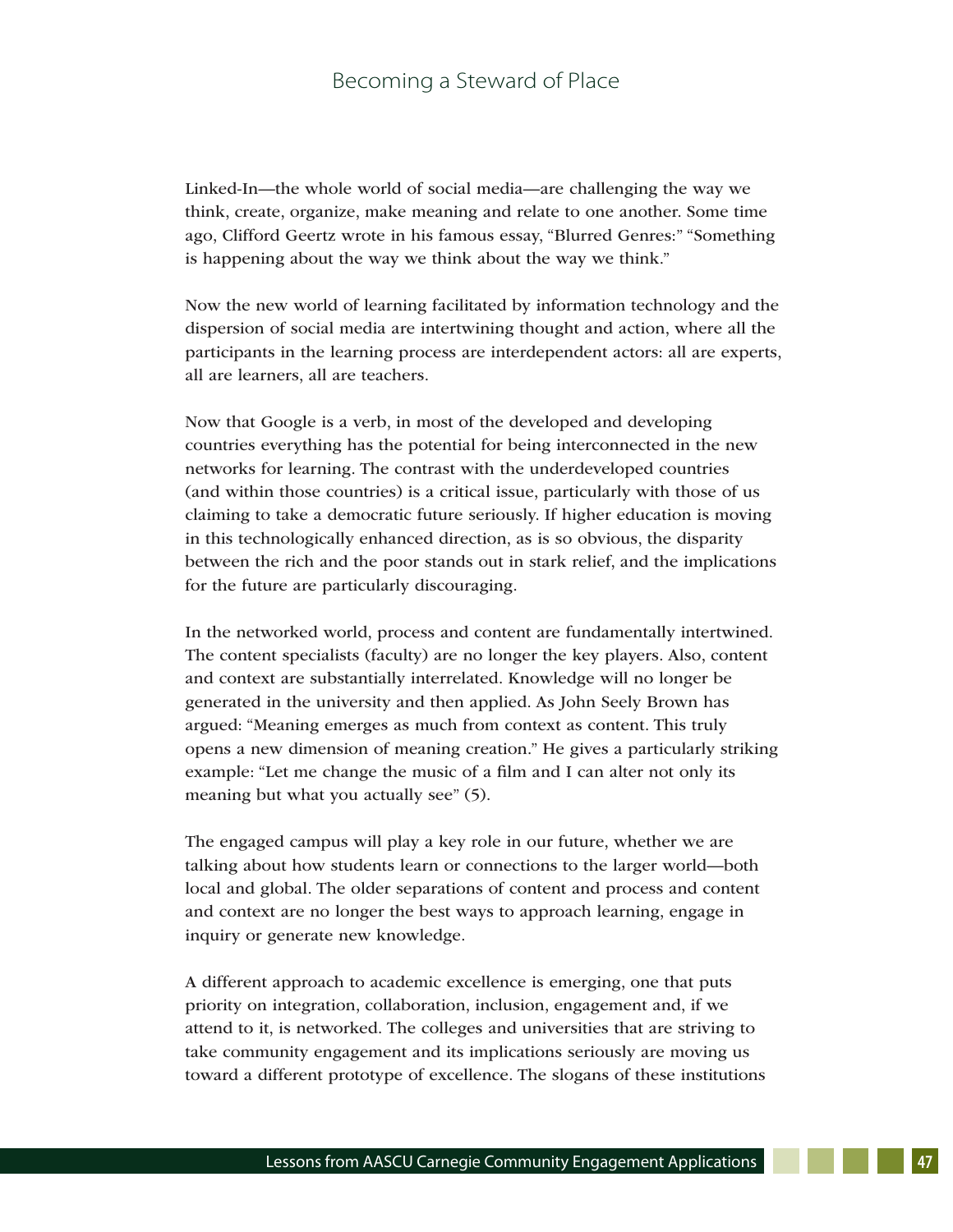are telling: "Let Knowledge Serve the City," "Scholarship in Action," "The New American University." AASCU and its American Democracy Project have brought visibility to and recognition for the community engagement, public scholarship and campus community partnerships that have shaped a new institutional identity—and new model of excellence—of being a "steward of place."

#### **Acknowledgements**

While the authors take full responsibility for any errors, misinterpretations or gaps in data or analysis, this report is significantly stronger because of the insights and feedback from expert respondents who are grounded in the culture and practice of Steward of Place campuses. We are enormously grateful to Joyce Gibson, Emily Janke, Kevin Kecskes, Cecilia Orphan and John Presley for their thoughtful critique of the report and their invaluable suggestions.

#### **References**

- Association of American Colleges and Universities. (2012). A crucible moment: college learning & democracy's future. Washington, DC: AACU.
- Abes, E., Jackson, G., & Jones, S. (2002). Factors that motivate and deter faculty use of servicelearning. Michigan Journal of Community Service-learning, (9)1, 5-17.
- Antonio, A., Astin, H., & Cress, C. (2000). Community service in higher education: A look at the nation's faculty. The Review of Higher Education, 23(4), 373-397.
- Astin, A. W. Vogelsang, L. J., Misam J., Anderson, J., Denson, N., Jayakumar, U., Saenz, V., & Yamamura, E.Y. (2006). Understanding the effects of service-learning: a study of students and faculty. HERI, UCLA.
- Axelroth, R. & Dubb, S. (2010) The road half traveled: university engagement at a crossroads. University of Maryland: The Democracy Collaborative.
- Bloomgarden, A. H. (2008). Prestige culture and community-based faculty work. Electronic Doctoral Dissertations for UMass Amherst. Retrieved from http://scholarworks.umass.edu/dissertations/ AAI3336986
- Bloomgarden, A. & O'Meara, K. (2007). Harmony or cacophony? faculty role integration and community engagement. Michigan Journal of Community Service-learning, 13(2), 5-18.
- Bringle, R. G., & Hatcher, J. A. (2000). Institutionalization of service-learning in higher education. Journal of Higher Education, 71(3), 273-290.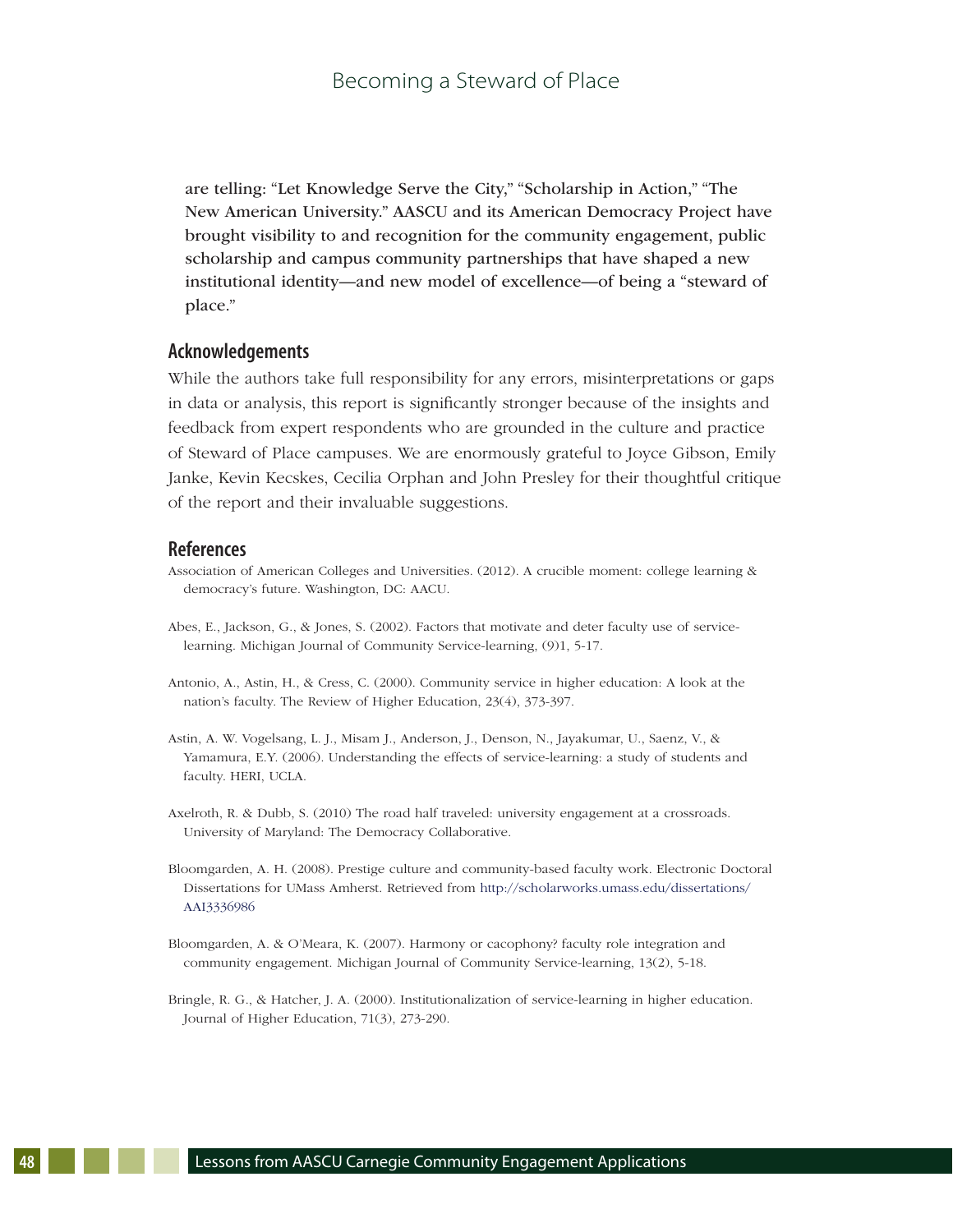- Bringle, R. G., & Hatcher, J. A. (2009). Innovative practices in service-learning and curricular engagement. In L. R. Sandmann, C. H. Thornton, & A. J. Jaeger (Eds.), Institutionalizing community engagement in higher education: the first wave of Carnegie classified institutions (pp.37-46). New Directions for Higher Education, No. 147. San Francisco, CA: Jossey-Bass/Wiley Publishing.
- Butin, D. W. (2010). Service-learning in theory and practice: the future of community engagement in higher education. New York, NY: Palgrave MacMillan.
- Colbeck, C., & Michael, P. (2006). Individual and organizational influences on faculty members' engagement in public scholarship. In R. A. Eberly & J. R. Cohen (Eds.), Public scholarship. New Directions for Teaching and Learning, No. 105, (pp. 17-26). San Francisco, CA: Jossey-Bass.
- Driscoll, A. (2008). Carnegie's community-engagement classification: Intentions and insights. Change: The Magazine of Higher Learning, 40(1), 38-41.
- Driscoll, A., & Sandmann, L. R. (2004). Roles and responsibilities of academic administrators: supporting the scholarship of civic engagement. In M. Langseth & W. Plater (Eds.). Academic Administrator's Guide to Civic Engagement and Service-learning (pp. 51–68). Bolton, MA: Anker Publishing Company, Inc.
- Furco, A. (2003). Self assessment rubric for the institutionalization of service-learning in higher education. Providence, RI: Campus Compact.
- Furco, A. & Holland, B. (2004). Institutionalizing service-learning in higher education: issues and strategies for chief academic officers. In M. Langseth, W. M. Plater & S. Dillon (Eds.). Public Work and the Academy. Bolton, MA: Anker Publishing Company.
- Geertz, C. (1980). Blurred genres: the refiguration of social thought, in: The American scholar, vol. 49 no. 2, pp. 165-179.
- Gelmon, S. and Agre-Kippenhan, S. (2002). Promotion, tenure, and the engaged scholar: keeping the scholarship of engagement in the review process. AAHE Bulletin, 7-11.
- Inside Higher Ed, "The Battle for German Brains," September 7, 2011. Retrieved from http://www. insidehighered.com/news/2011/09/07/germany\_woos\_its\_postdocs\_in\_the\_u\_s\_to\_come\_home\_ with\_goal\_of\_reforming\_universities.
- Hinck, S. S. & Brandell, M. E. (2000). The relationship between institutional support and campus acceptance of academic service-learning. American Behavioral Scientist, 43(5), 868-881.
- Holland, B. A. (1997). Analyzing institutional commitment to service: a model of key organizational factors. Michigan Journal of Community Service-learning, 4, 30-41.
- Hollander, E., Saltmarsh, J., & Zlotkowski, E. (2001). Indicators of engagement. In Simon, L. A., Kenny, M., & Lerner, R. M. (Eds.). Learning to Serve: Promoting Civil Society Through Servicelearning (pp. 31-50). Norwell, MA: Kluwer Academic Publishers.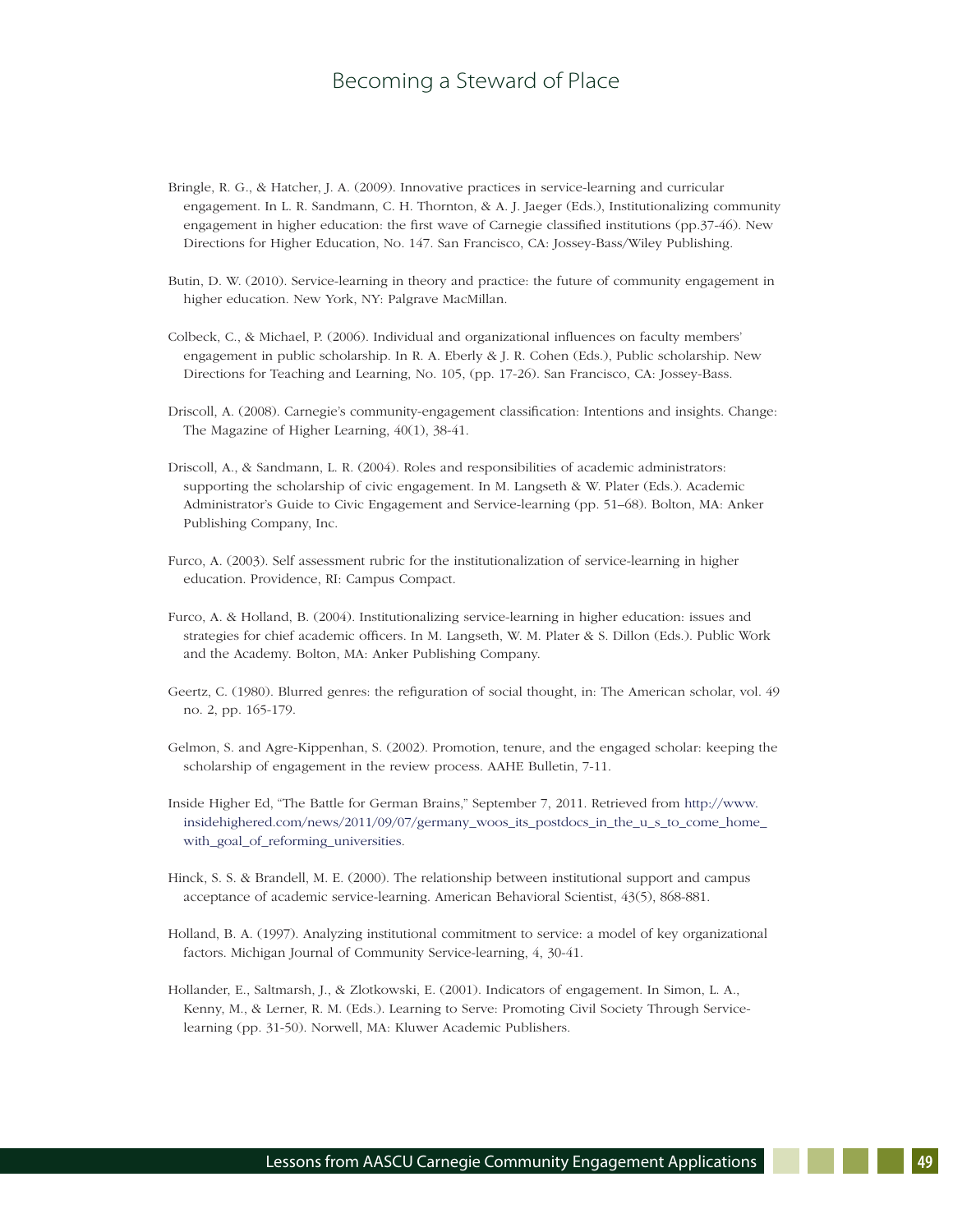- Kecskes, K. (2012). The engaged department and higher education reform: research, theory, and transformation of the academic unit, in Clayton, Bringle, & Hatcher, (Eds.). Research on Servicelearning: Conceptual Frameworks and Assessment, Stylus Publications.
- Kecskes, K., Collier, P., Balshem, M. (2006). Engaging scholars in the scholarship of engagement, In McKnight Casey, K., Davidson, G., Billig, S., Springer, N. (Eds.). Advancing Knowledge in Servicelearning: Research to Transform the Field. Information Age Publishing, Greenwich, CT, 159-181.
- Kezar, A. & Lester, J. (2009). Supporting faculty grassroots leadership. Research in Higher Education, 50, 715-740.
- McCormick, A. and Zhao, Chun-Mei (2005), Rethinking and reframing the Carnegie Classification, Change, September/October, 2005, p. 51-57.
- Morton, K., & Troppe, M. (1996). From the margin to the mainstream: Campus Compact's project on integrating service with academic study. Journal of Business Ethics, 15, 21-32.
- Mundy, M. (2004). Faculty engagement in service-learning: individual and organizational factors at distinct institutions. In M. Welch & S. Billig (Eds.). New Perspectives in Service-learning: Research to Advance the Field (pp. 169-194). Greenwich, CT: Information Age Publishing.
- O'Meara, K. A. (2004). Reframing incentives and rewards for community service-learning and academic outreach. Journal of Higher Education Outreach and Engagement, 8(2), 201–220.
- O'Meara, K. & Niehaus, E. (2009). Service-learning is…how faculty explain their practice. Michigan Journal of Community Service-Learning, 16(1), 1-16.
- O'Meara, K. & Rice, R. E. (2005). Faculty priorities reconsidered: rewarding multiple forms of scholarship. San Francisco, CA: Jossey-Bass.
- Parkins, L. C. (2008). Predicting faculty participation in service-learning pedagogy at research universities (unpublished doctoral dissertation). North Carolina State University.
- Sandmann, L. R. (2009). Second generation: community engagement promotion and tenure issues and challenges. In J. Strait & M. Lima (Eds.). The Future of Service-learning: New Solutions for Sustaining and Improving Practice (pp.67-89). Sterling, VA: Stylus Publishing.
- Sandmann, L. R., & Plater, W. M. (2012). Assessing institutional leadership for service-learning: A research agenda to improve practice. In P. Clayton, R. Bringle, & J. Hatcher (Eds.). Research on Service-learning: Conceptual Frameworks and Assessment. Sterling, VA: Stylus Publishing.
- Sandmann, L. R., Thornton, C. H., & Jaeger, A. J. (Eds.). (2009). Institutionalizing community engagement in higher education: the first wave of Carnegie classified institutions. New Directions for Higher Education, No. 147. San Francisco: Jossey-Bass/Wiley Publishing.
- Saltmarsh, J. and Hartley, J.M. (2011). To serve a larger purpose: engagement for democracy and the transformation of higher education, Philadelphia, PA: Temple University Press.